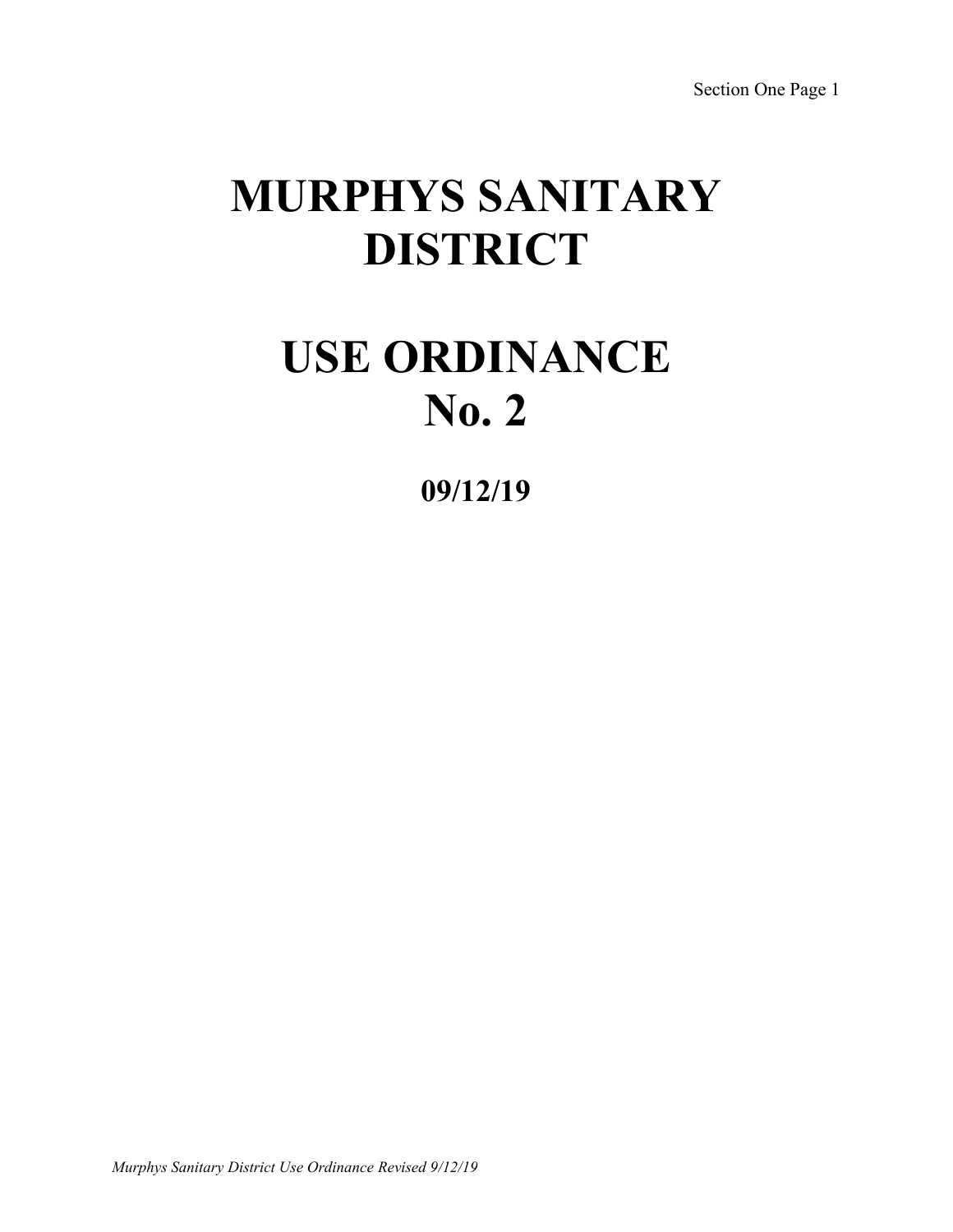# ORDINANCE NO. 2

# MURPHYS SEWER DISTRICT SEWER ORDINANCE

# ARTICLE I. DEFINITIONS

# Sections:

| 02.01.010 | Additional definitions. |
|-----------|-------------------------|
| 02.01.020 | Applicability.          |
| 02.01.030 | Applicant.              |
| 02.01.040 | As constructed map.     |
| 02.01.050 | Board.                  |
| 02.01.060 | Building.               |
| 02.01.070 | Building sewer.         |
| 02.01.080 | Clerk.                  |
| 02.01.090 | Commercial              |
| 02.01.099 | <b>New Connection</b>   |
| 02.01.100 | Connection fee.         |
| 02.01.110 | Contractor.             |
| 02.01.120 | Customer.               |
| 02.01.130 | District.               |
| 02.01.140 | District Engineer.      |
| 02.01.150 | District Inspector      |
| 02.01.160 | Garbage.                |
| 02.01.170 | General Manager.        |
| 02.01.175 | Operations Manager.     |
| 02.01.180 | Lateral sewer.          |
| 02.01.190 | Main sewer              |
| 02.01.200 | Multi-family dwelling.  |
| 02.01.201 | Office Supervisor.      |
| 02.01.210 | Outside sewer.          |
| 02.01.220 | Permit.                 |
| 02.01.230 | Person.                 |
| 02.01.240 | Private sewer.          |
| 02.01.250 | Public sewer.           |
| 02.01.260 | Sanitary sewer.         |
| 02.01.270 | Sewage.                 |
| 02.01.280 | Sewage treatment plant. |
| 02.01.290 | Sewage works.           |
| 02.01.300 | Sewer.                  |
|           |                         |
|           |                         |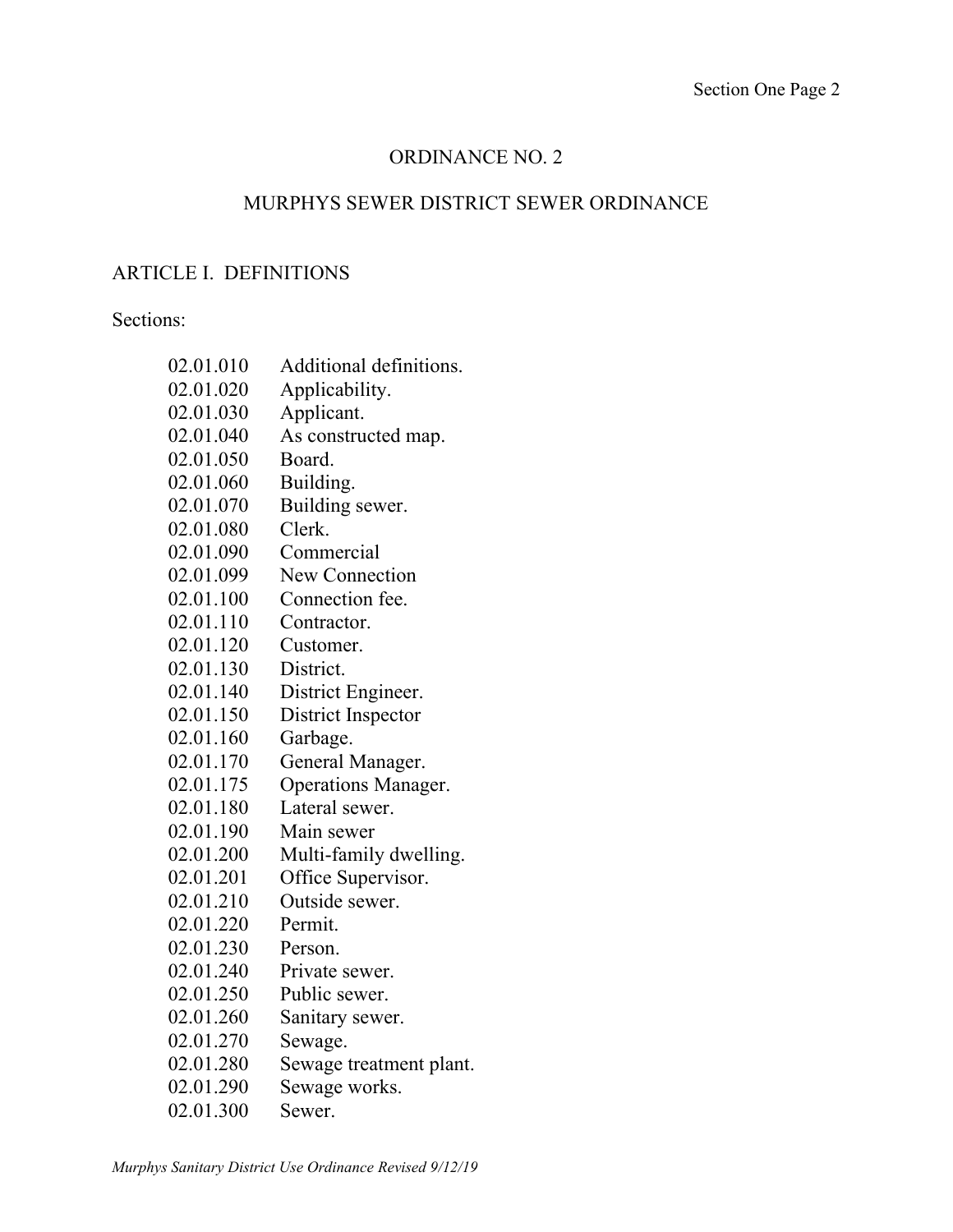02.01.310 Sewer service charges. 02.01.320 Side sewer. 02.01.330 Single-family dwelling. 02.01.340 Storm drain. 02.01.350 Street. 02.01.360 Vacant Lot.

## ARTICLE II. GENERAL PROVISIONS

#### Sections:

| 02.02.010  | Purpose.                    |
|------------|-----------------------------|
| 02.02.020  | Rules and regulations.      |
| 02.02.030  | Short title.                |
| 02.02.040  | Violation unlawful.         |
| 02.02.050  | Relief on application.      |
| 02.02.055  | <b>Destroyed Facilities</b> |
| 02.02.060  | Relief on own motion.       |
| 02.02.070  | Abandonment of facilities.  |
| 02.02.080  | Agency approvals.           |
| 02.02.090  | Control of work.            |
| . <i>.</i> |                             |

02.02.100 Right of way.

# ARTICLE III. USE OF PUBLIC SEWERS REQUIRED

| 02.03.010 | Disposal of wastes.           |
|-----------|-------------------------------|
| 02.03.020 | Treatment of wastes required. |
| 02.03.030 | Unlawful disposal.            |
| 02.03.040 | Occupancy prohibited.         |
| 02.03.050 | Sewer required.               |

# ARTICLE IV. BUILDING SEWERS, LATERAL SEWERS AND CONNECTIONS

- 02.04.010 Permit required.
- 02.04.020 Construction requirements.
- 02.04.030 Separate side sewers.
- 02.04.040 Old building sewers.
- 02.04.050 Sewer lifted by artificial means.
- 02.04.060 Connection to public sewer.
- 02.04.070 Protection of excavation.
- 02.04.080 Maintenance of building sewer.
- 02.04.090 Backwater prevention devices maintenance.
- 02.04.100 Testing required.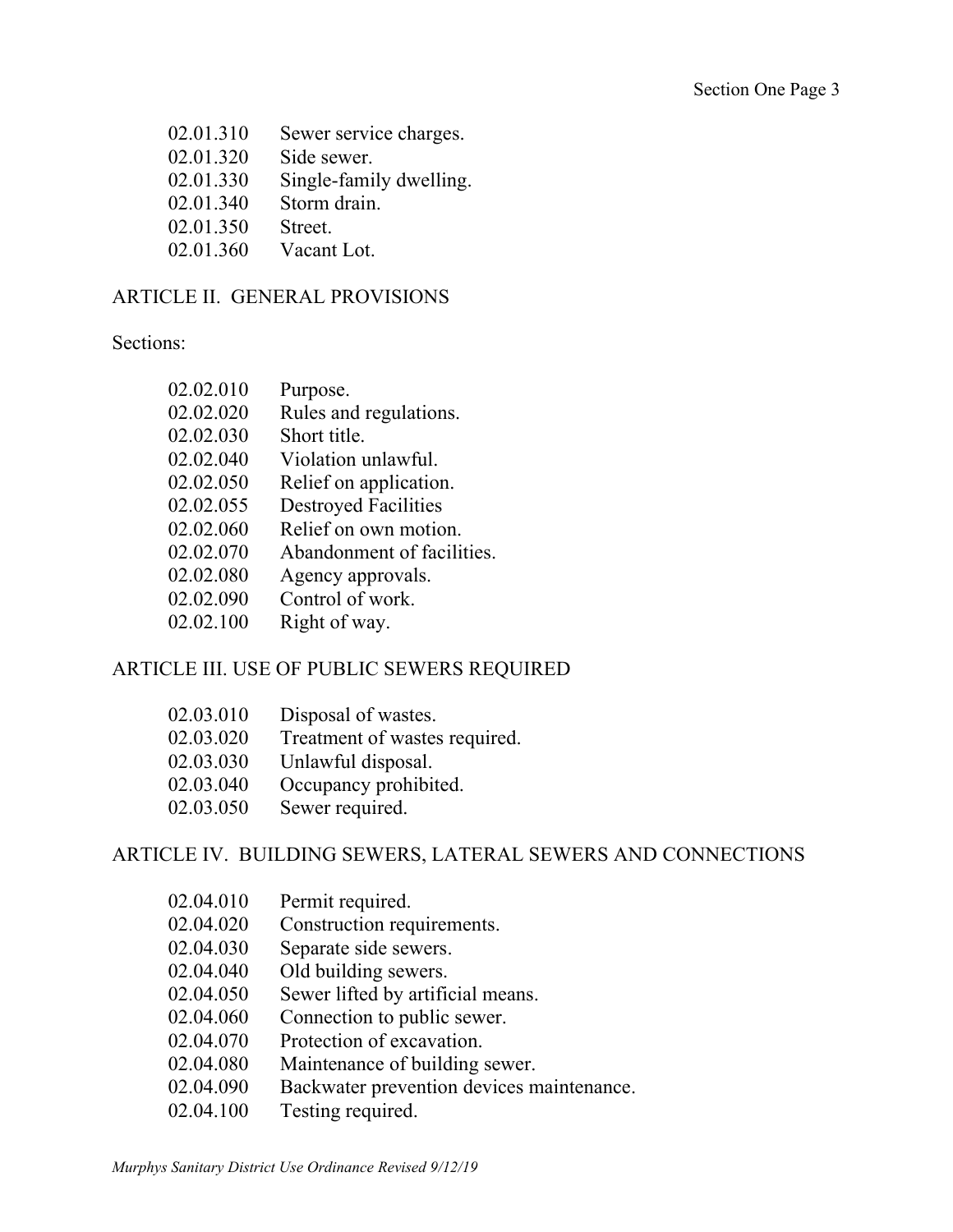#### ARTICLE V. PUBLIC SEWER CONSTRUCTION

- 02.05.010 Permit required.
- 02.05.020 Plans, Profiles, and specifications required.
- 02.05.030 Subdivisions.
- 02.05.040 Easements or rights-of-way.
- 02.05.050 Persons authorized to perform work.
- 02.05.060 Grade stakes.
- 02.05.070 Compliance with regulations.
- 02.05.080 Protection of excavation.
- 02.05.090 Design and construction standards.
- 02.05.100 Completion of sewer required.
- 02.05.110 Improvement security.
- 02.05.120 Financing General.
- 02.05.130 Special reimbursements agreements.
- 02.05.140 District participation.

#### ARTICLE VI. USE OF PUBLIC SEWERS

- 02.06.010 Drainage into sewers prohibited.
- 02.06.020 Lot splits and subdivision.
- 02.06.030 Standards for waste entering sewer.
- 02.06.040 Interceptors required.
- 02.06.050 Maintenance of interceptors.
- 02.06.060 Preliminary treatment of wastes.
- 02.06.070 Maintenance of pretreatment facilities.
- 02.06.075 Collection system maintenance responsibility

#### ARTICLE VII. PERMITS AND FEES

- 02.07.010 Permit required.
- 02.07.020 Application for permit and payment of charges.
- 02.07.030 Compliance with permit.
- 02.07.040 Agreement.
- 02.07.050 Time limit on permits.
- 02.07.060 Fees for annexations.
- 02.07.070 Connection fees.
- 02.07.080 Additional sewer permit and inspection fees.
- 02.07.090 All work to be inspected.
- 02.07.100 Notification.
- 02.07.110 Condemned work.
- 02.07.120 All costs paid by owner.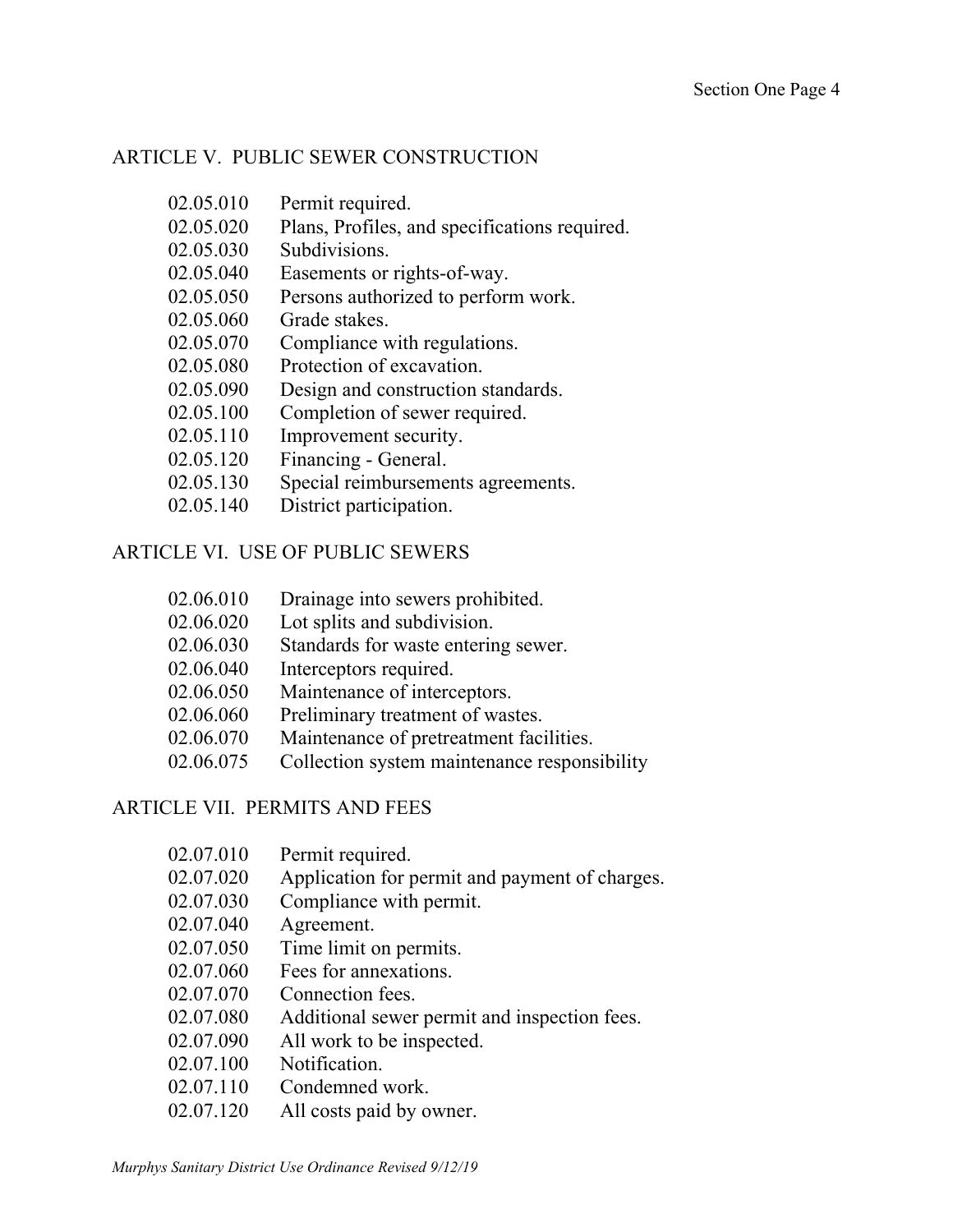| 02.07.130 | Outside sewers.      |
|-----------|----------------------|
| 02.07.140 | Encroachment permit. |
| 02.07.150 | Liability.           |

### ARTICLE VIII. SEWER SERVICE RATES

- 02.08.020 Power to inspect premises.
- 02.08.030 Vacancy.
- 02.08.040 Refunds.
- 02.08.050 Collection of sewer service charges.
- 02.08.060 Due date of sewer service charges.
- 02.08.070 Persons responsible.
- 02.08.080 Delinquency date.
- 02.08.090 Penalties for nonpayment.

#### ARTICLE IX. MANAGEMENT AND ENFORCEMENT

- 02.09.010 Manager Enforcement responsibility.
- 02.09.020 Delinquency collection actions.
- 02.09.030 Violations.
- 02.09.040 Public nuisance Abatement.
- 02.09.050 Infraction.
- 02.09.060 Liability for violation.

## ARTICLE X. MISCELLANEOUS

| 02.10.010 | Protection from damage.                     |
|-----------|---------------------------------------------|
| 02.10.020 | Powers and authorities of inspectors.       |
| 02.10.030 | Separability.                               |
| 02.10.040 | Inapplicability of inconsistent ordinances. |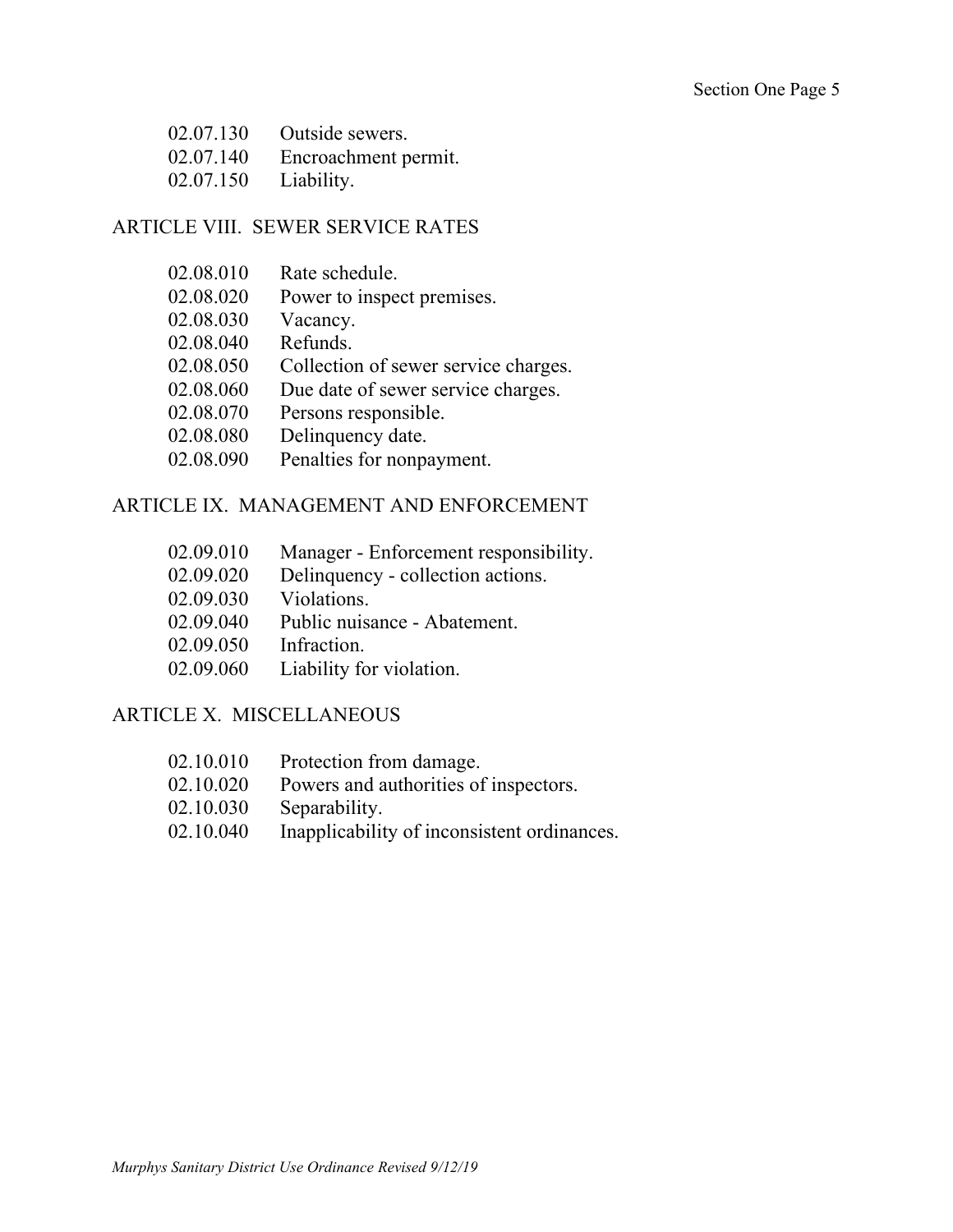# ARTICLE I. DEFINITIONS

02.01.010 Additional definitions. For the purpose of this ordinance, additional terms shall have the meaning indicated in Chapter I of the latest edition of Western Plumbing Officials Uniform Plumbing Code, adopted by the Western Plumbing Officials Association, copies of which can be found on file in the District Office.

02.01.011 Administration Manager. or designee shall mean the person or persons appointed by the Board to administer and enforce the policies, rules and regulations of the District.

02.01.015 Accessory Dwelling Unit. (Per Calaveras County Code of Ordinances Chapter 17.66) (Per CA Gov Code §65852.2) An Accessory dwelling unit (ADU) means an attached or detached residential dwelling unit which provides complete independent living facilities for one or more persons. It shall include permanent provisions for living, sleeping, eating, cooking, and sanitation on the same parcel as the single-family dwelling is situated. (See Gov Codes for complete definitions.)

02.01.020 Applicability. Unless the context specifically indicates otherwise, the meaning of terms used in this ordinance shall be as set out in this article.

02.01.030 Applicant. "Applicant" shall mean the person making application for a permit for a sewer installation and shall be the owner of premises to be served by the sewer for which a permit is required or his authorized agent.

02.01.040 As constructed map (Record Drawing). "As constructed map" means a signed plan that reflects and accurately describes what improvements have been constructed. Any difference between the constructed map and the District's Engineer's approved plans must have been approved by the District Engineer. All measurements must be taken accurately from a known point and dimensioned on a reproducible paper, and be neat and legible. The District Engineer must approve the "as constructed map" before acceptance by the Board.

02.01.050 Board. "Board" shall mean the Board of directors of the Murphys Sanitary District.

02.01.060 Building. "Building" shall mean any structure used for human habitation or a place of business, recreation or other purpose containing sanitary facilities.

02.01.070 Building sewer. "Building sewer" shall mean that portion of any sewer beginning at the plumbing or drainage outlet of any building or industrial facility and running to the property line or to a private sewage disposal system.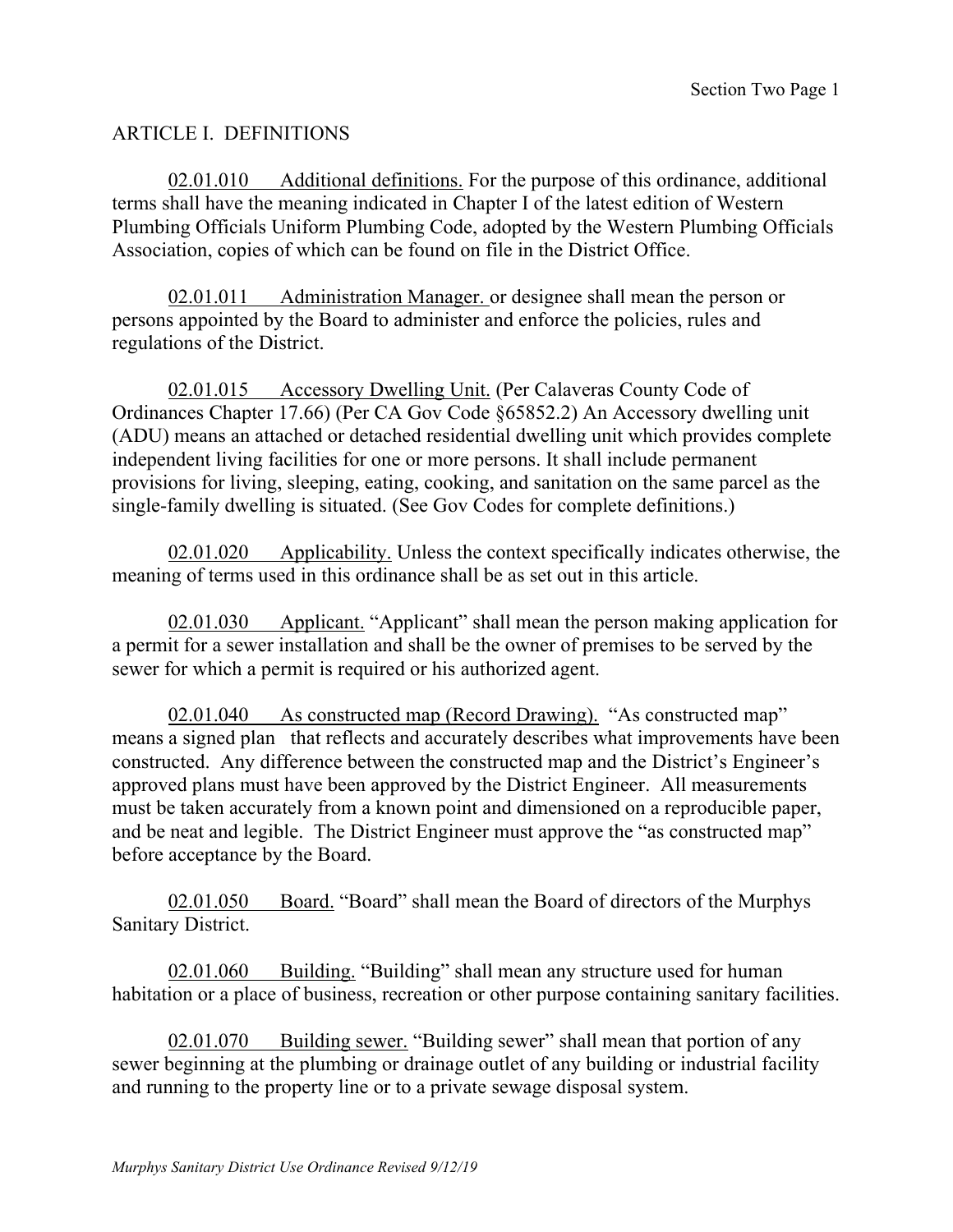02.01.080 Clerk "Clerk" shall mean the designee of the Board of Directors of the Murphys Sanitary District.

02.01.090 Commercial "Commercial" shall mean any premises used for commercial or business purposes.

02.01.099 New Connection - A connection charge is assigned to a property whenever construction results in the creation of additional dwellings, unit(s) or structures connecting to the sanitary sewer system or building sewer laterals. The intention of the charge is to ensure that increased uses of the system will bear their fair share of the capital cost of the system.

02.01.100 Connection fee. "Connection fee" shall mean a fee which includes all fees and charges that must be paid before a connection permit is issued.

02.01.110 Contractor. "Contractor" shall mean an individual, firm, corporation, partnership or association duly licensed by the State of California to perform the type of work to be done under the permit.

02.01.120 Customer. "Customer" shall mean any firm, person, corporation, association, or governmental agency served by the District for compensation.

02.01.130 District. "District shall mean the Murphys Sanitary District, Calaveras County, California.

02.01.140 District Engineer. "District Engineer" shall mean the engineer appointed by the Board to administer and enforce the rules and regulations of the District and shall be a licensed California Civil Engineer.

02.01.150 District inspector. "District inspector" shall mean the inspector acting for the Board, the District Engineer or inspector appointed by the Board.

02.01.160 Garbage. "Garbage" shall mean solid wastes from the preparation, cooking, dispensing of food, and from the handling, storage and sale of produce.

02.01.170 General Manager. "General Manager" or designee shall mean the person or persons appointed by the Board to administer and enforce the rules and regulations of the District.

02.01.175 Operations Manager. "Operations Manager" or designee shall be the person designated by the Board to manage the sewer operations.

02.01.180 Lateral sewer. "Lateral sewer" shall mean the portion of a sewer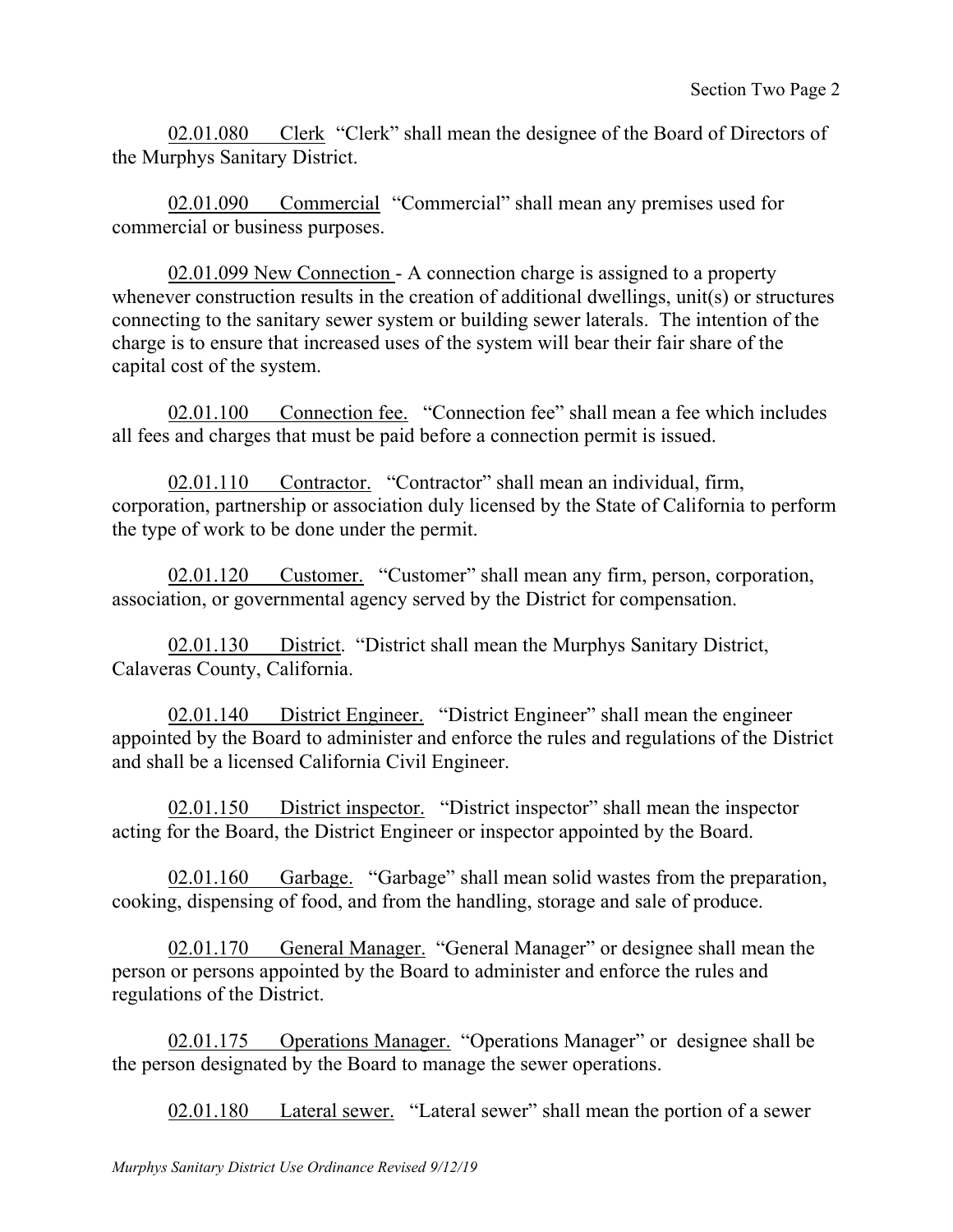lying within a public street connecting a building sewer to the main sewer.

02.01.190 Main sewer. "Main sewer" shall mean a public sewer designed to accommodate more than one lateral sewer.

02.01.200 Multi-family dwelling. "Multi-family dwelling" shall mean any premises designed, improved or used as a residence for two or more families living independently of each other in two or more structurally joined dwelling units with separate entrances. This term shall include apartment houses and duplexes, but it shall not include hotels, motels, dormitories, or similar structures.

02.01.201 Office Supervisor. A person employed by the District to perform the business affairs of the District office.

02.01.210 Outside sewer. "Outside sewer" shall mean a sanitary sewer beyond the limits of the District and not subject to the control or jurisdiction of the District.

02.01.220 Permit. "Permit" shall mean any written authorization required pursuant to this or any other regulations of the District for the installation of any sewage works in the District. The Permittee shall be the owner or the appointed representative of the owner.

02.01.230 Person. "Person" shall mean any human being, individual, firm, company, partnership, association, private or public or municipal corporations, the United States of America, the State of California, Districts, and all political entities, and governmental agencies.

02.01.240 Private sewer. "Private sewer" shall mean a sewer serving an independent sewage disposal system not connected with a public sewer which accommodates one or more buildings or industries.

02.01.250 Public sewer. "Public sewer" shall mean a sewer lying within a street and which is controlled by or under the jurisdiction of the District.

02.01.260 Sanitary sewer. "Sanitary sewer" shall mean a sewer which only carries sewage.

02.01.270 Sewage. "Sewage" shall mean a combination of water-carried wastes from residences, business building, institutions and industrial establishments, as may enter the District's sewer system.

02.01.280 Sewage treatment plant. "Sewage treatment plant" shall mean any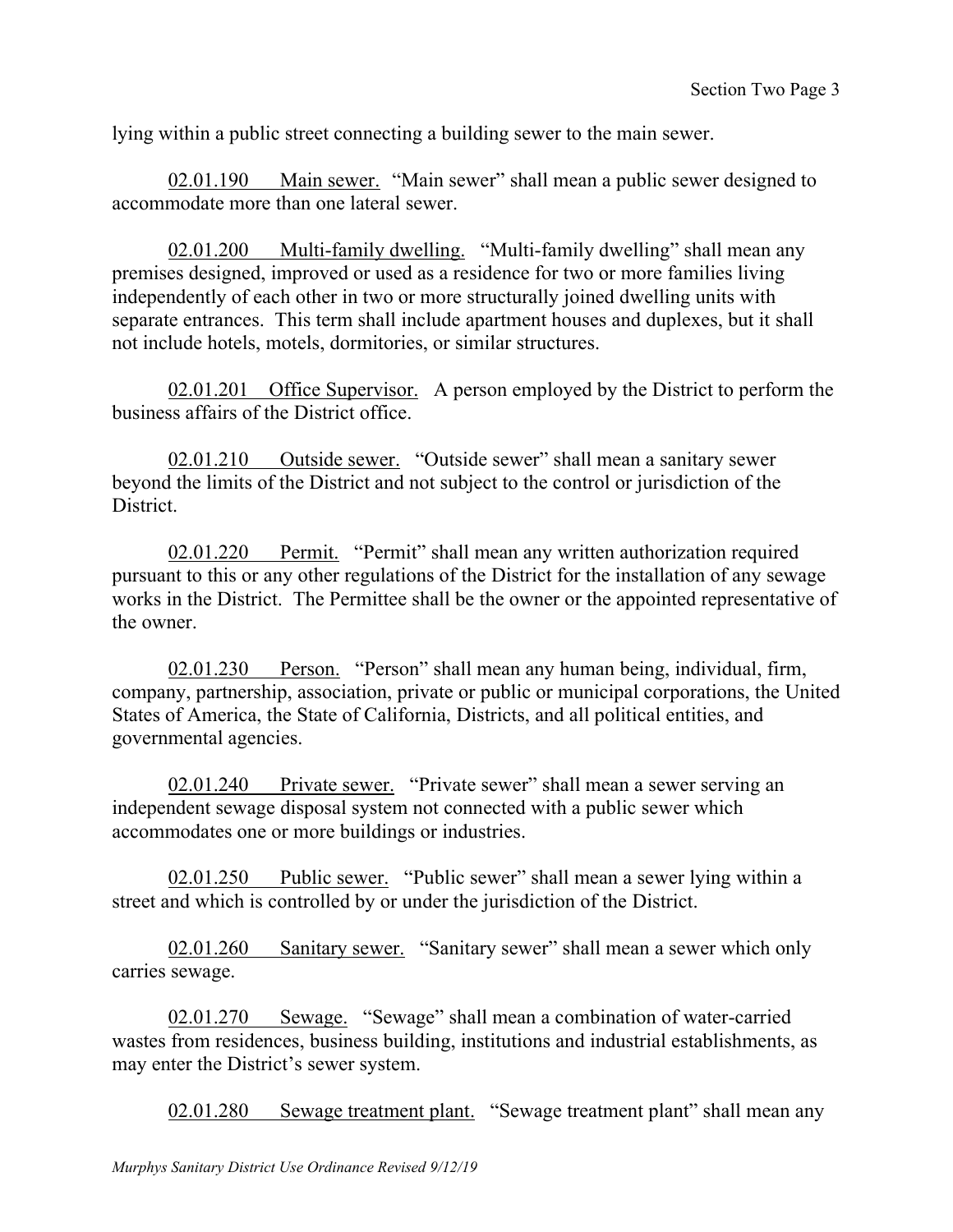arrangement of devices and structures used for treating and disposing of sewage.

02.01.290 Sewage works. "Sewage works" shall mean all facilities for collecting, pumping, treating and disposing of sewage.

02.01.300 Sewer. "Sewer" shall mean a pipe or conduit for carrying sewage.

02.01.310 Sewer service charges. "Sewer service charges" means sewer capacity charges, fees, tolls, rates, rentals or other charges for service and facilities furnished by the District in connection with its sewage system

02.01.320 Side sewer. "Side sewer" shall mean the sewer line beginning at the foundation wall of any building and terminating at the main sewer and shall include the building sewer and lateral sewer together.

02.01.330 Single-family dwelling. "Single-family dwelling" shall mean premises designed, improved or used as a residence for one household only and for no other purposes.

02.01.331 Single-family residence. "Single-family residence" (SFR) shall mean premises designed, improved or used as a residence for one household only and for no other purposes.

02.01.332 Single-family unit. "Single-family unit" (SFU) shall mean premises designed, improved or used as a residence for one household only and for no other purposes.

02.01.340 Storm drain. "Storm drain" shall mean a conduit, which carries storm and surface or ground waters and drainage, but excludes sewage and industrial wastes.

02.01.350 Street. "Street" shall mean any public highway, road, street, avenue, alley way, public place, public easement or right-of-way.

02.01.351 Undeveloped Property. A vacant lot within the District boundaries for which no sewer connection permit or fees have been paid but on which no building exists.

02.01.360 Vacant Lot - "Vacant Lot" for which a connection fee and all other permit fees has been paid but on which no building exists.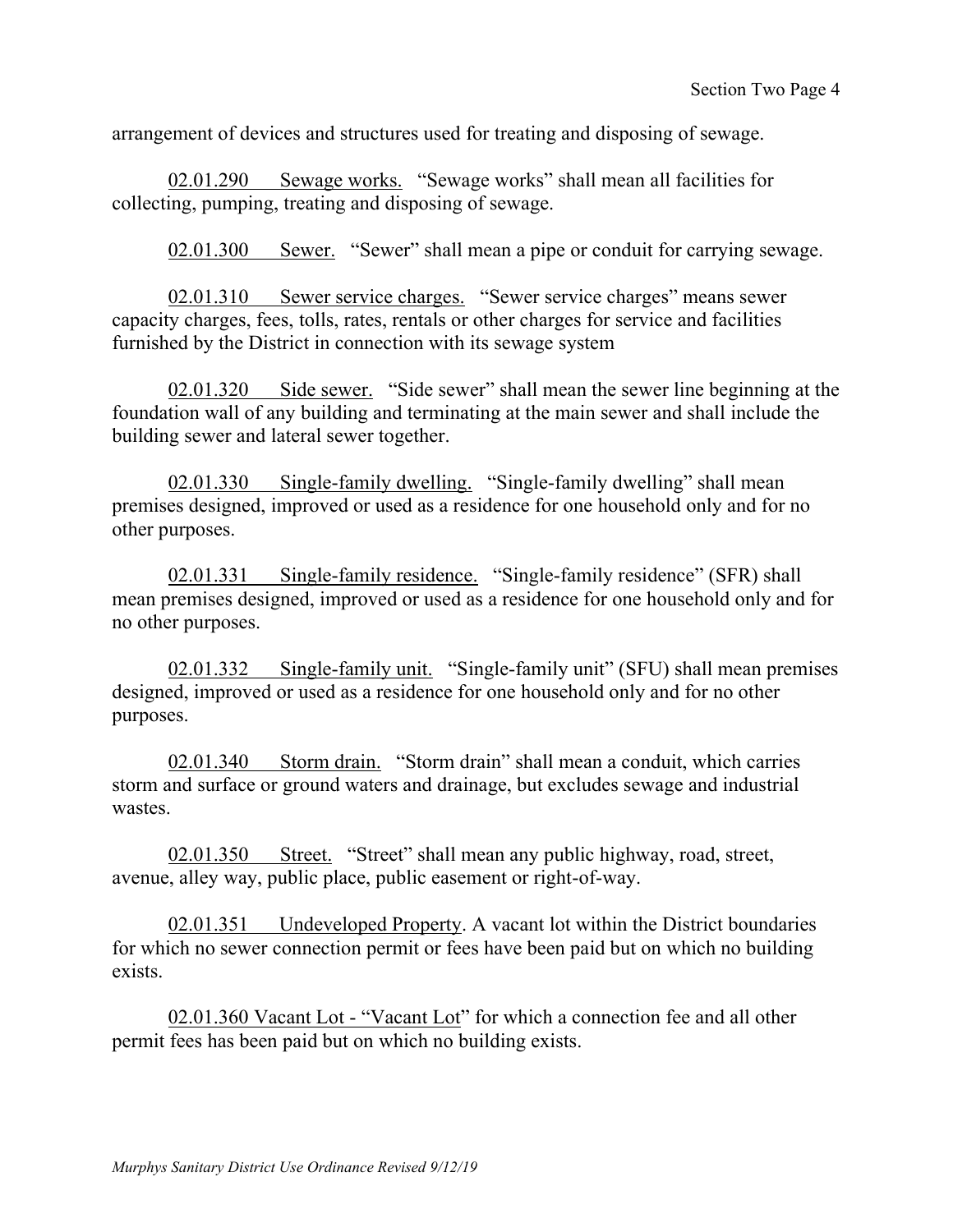# ARTICLE II. GENERAL PROVISIONS

02.02.010 Purpose. This ordinance is intended to provide rules and regulations for the use and construction of sanitary sewer facilities hereafter installed, altered or repaired within the District. This ordinance shall not apply retroactively and, in the event of an alteration or repair hereafter made, it shall apply only to new materials and methods used therein.

02.02.020 Rules and Regulations. The following rules and regulations respecting sewer construction and disposal of sewage and connection to the sewage works in the District are adopted, and all work in respect thereto shall be performed as required in this ordinance and not otherwise.

02.02.030 Short title. This ordinance shall be known as the "Murphys Sanitary District Use Ordinance."

02.02.040 Violation unlawful. Following the effective date of this ordinance, it is unlawful for any person to connect to, construct, install or provide, maintain and use any other means of sewage disposal from any building in said District except by connection to a public sewer in the manner as provided in this ordinance.

02.02.050 Relief on application. When any person, by reason of special circumstances, is of the opinion that any provision of this ordinance is unjust or inequitable as applied to his/her premises, he/she may make written application to the Board, stating the special circumstances, citing the provision complained of, and requesting suspension or modification of that provision as applied to his/her premises. If such application is approved, the Board may, by order, suspend or modify the provision complained of, as applied to such premises, to be effective as of the date of the application and continuing during the period of the special circumstances. This one-time relief action shall not constitute a precedence or permanent change or waiver to this ordinance.

# 02.02.055 Destroyed Facilities

A single-family dwelling, an apartment building or a commercial facility that has been destroyed by fire, earthquake or other natural disaster or has been destroyed or removed by the current property owner may get relief for monthly sewer rate payments by the owner of the impacted property filing a written request with the Board. Upon approval of the request by the Board, the yearly rate will be \$100/year. This reduced rate will be adjusted should any new monthly sewer rate be adopted by the Board. The reduction will become effective the first month following the month in which the reduction was approved by the Board. The reduced rate will remain in effect for up to five (5) years or the construction of a new facility. The current monthly sewer rate for the new facility will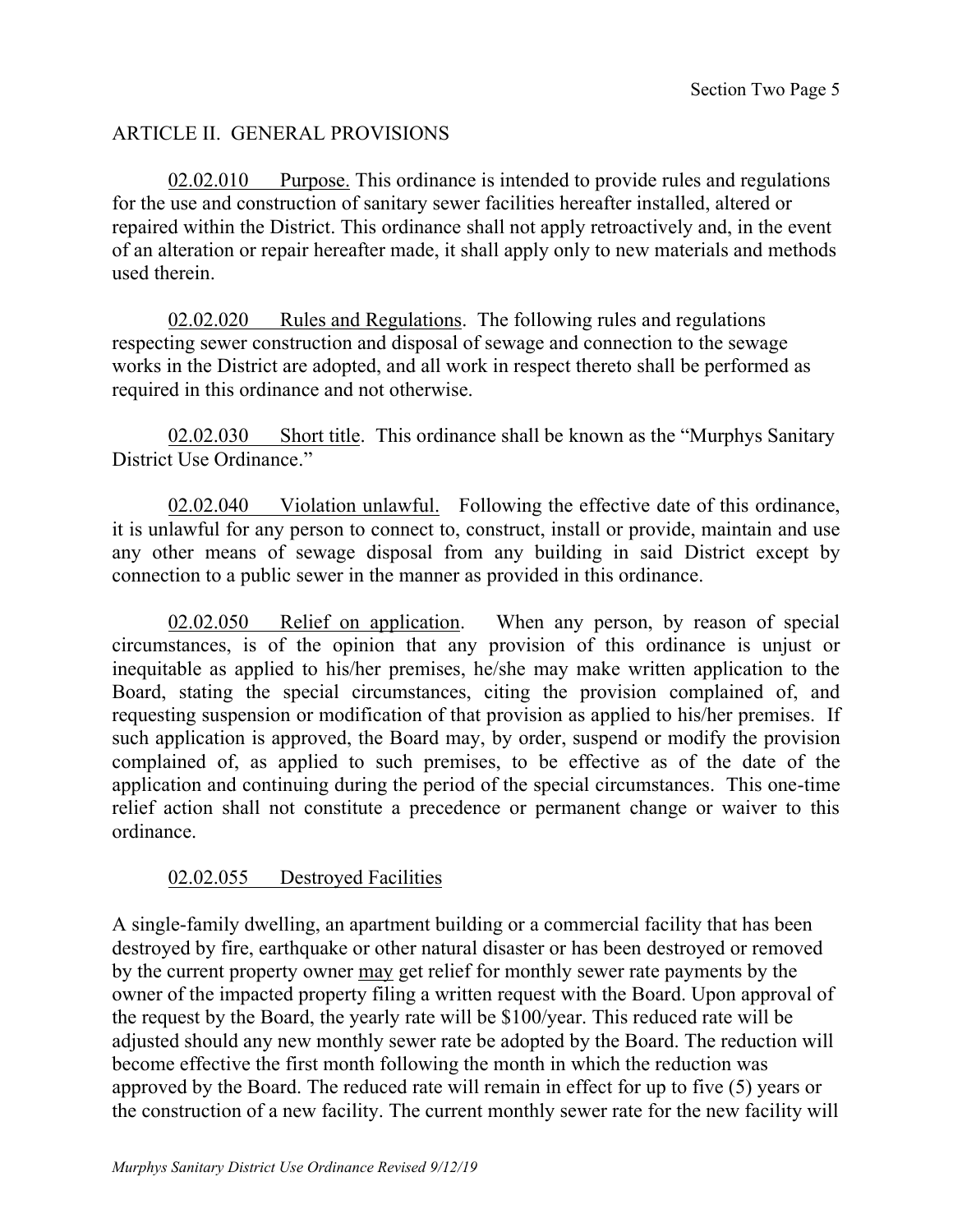begin when the new facility sewer becomes usable or when an occupancy permit is issued by the County, whichever occurs first. *Note, prior to the construction of a new facility, the owner must file a new application for a connection permit from the District.* If a new facility has not been completed within five (5) years, the property owner may seek a five (5) year relief extension if requested from the Board prior to the expiration of the original approved five (5) year relief period. At the completion of the original approved five (5) year relief period, or at the completion of the approved five (5) year extension period, the property owner must resume paying the current monthly sewer rate. If the owner elects not to resume paying the current monthly sewer rate, the District will no longer consider the connection as valid and will require any future construction on said property to be subject to all costs and fees including a new connection fee for any future use of the sewer system.

02.02.060 Relief on own motion. The Board may, on its own motion, find that by reason of special circumstances any provision of these regulations should be suspended or modified as applied to a particular premise and may, by resolution, order such suspension or modification for such premises during the period of such special circumstances, or any part thereof.

02.02.070 Abandonment of facilities. At such time as a public sewer becomes available to a property served by a private sewage disposal system, a direct connection shall be made to the public sewer in compliance with this ordinance and rules and regulations of the District, and any septic tanks, cesspools and similar private sewage disposal facilities shall be abandoned and filled with suitable material as determined by the Calaveras County Health Department.

02.02.080 Agency approvals. It shall be the responsibility of the applicant to obtain all approvals required from applicable public agencies regarding the proposed construction. Such agencies may include but are not limited to Calaveras County, Department of Fish and Game, and the Central Valley Regional Water Quality Control Board.

# 02.02.090 Control of work.

A. A minimum of 48 hours-notice shall be given to the District prior to the commencement of work. A minimum of 48 hours shall be given to the District prior to any phase of work requiring disruption of service. Connection to existing facilities shall be approved by the Operations Manager or designee and the District Engineer prior to the commencement of that phase of work.

 B. It shall be the Contractor's responsibility to ascertain possible conflicts with underground utilities, locate said utilities in advance of work, and notify all applicable agencies and acquire any and all required permission and/or permits.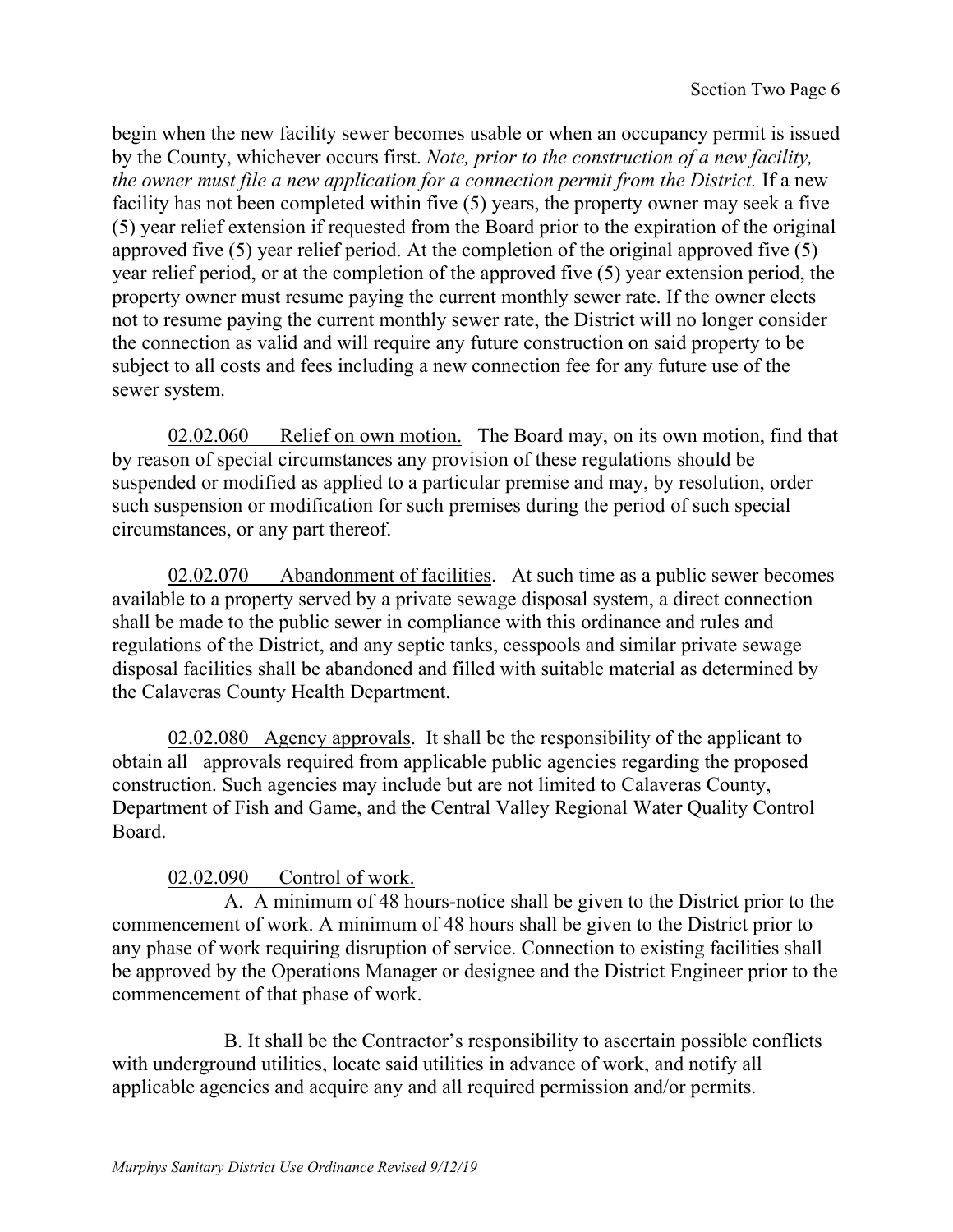C. Underground facilities location requests, other than emergency, should be referred to 'Underground Service Alert Program' (USA). Surface marking on located underground facilities will be in accordance with the USA recommended color codes:

> Blue-Water Red-Electric Yellow-Gas Green-Sewer Orange-Telephone

02.02.100 Right of way. All facilities to be operated or maintained by the District shall be located in public rights of way. When facilities cannot be so located, they shall be located in public utility easements dedicated to the District. The location and width of easements shall be subject to approval of the District Engineer.

# ARTICLE III. USE OF PUBLIC SEWERS REQUIRED

02.03.010 Disposal of wastes. It is unlawful for any person to place, deposit or permit to be deposited in an unsanitary manner upon public or private property within the District any human or animal excrement, garbage, refuse or other objectionable waste.

02.03.020 Treatment of wastes required. It is unlawful to discharge to any stream or watercourse any sewage, industrial wastes, or other polluted waters, except where suitable treatment has been provided in accordance with the provisions of this ordinance.

02.03.030 Unlawful disposal. Except as herein provided in the ordinance, it is unlawful to construct or maintain in the District any privy, privy vault, septic tank, cesspool, seepage pit or other facility intended or used for disposal of sewage.

02.03.040 Occupancy prohibited. No building, industrial facility or other structure shall be occupied until the owner of the premises has complied with all rules and regulations of the District.

02.03.050 Separate sewer connection required for each building.

A. The owner of any building situated within the District is required at his/her expense to connect said building directly with the proper public sewer in accordance with provisions of this ordinance, within thirty (30) days after date of official notice to do so and prior to any occupancy of said building.

B. A separate and independent private sewer shall be provided for every building within the District prior to any occupancy of said building. Other buildings unattached to single family dwellings within the same parcel boundaries shall be exempt unless they require a sewer connection for disposal of wastewater generated therein. All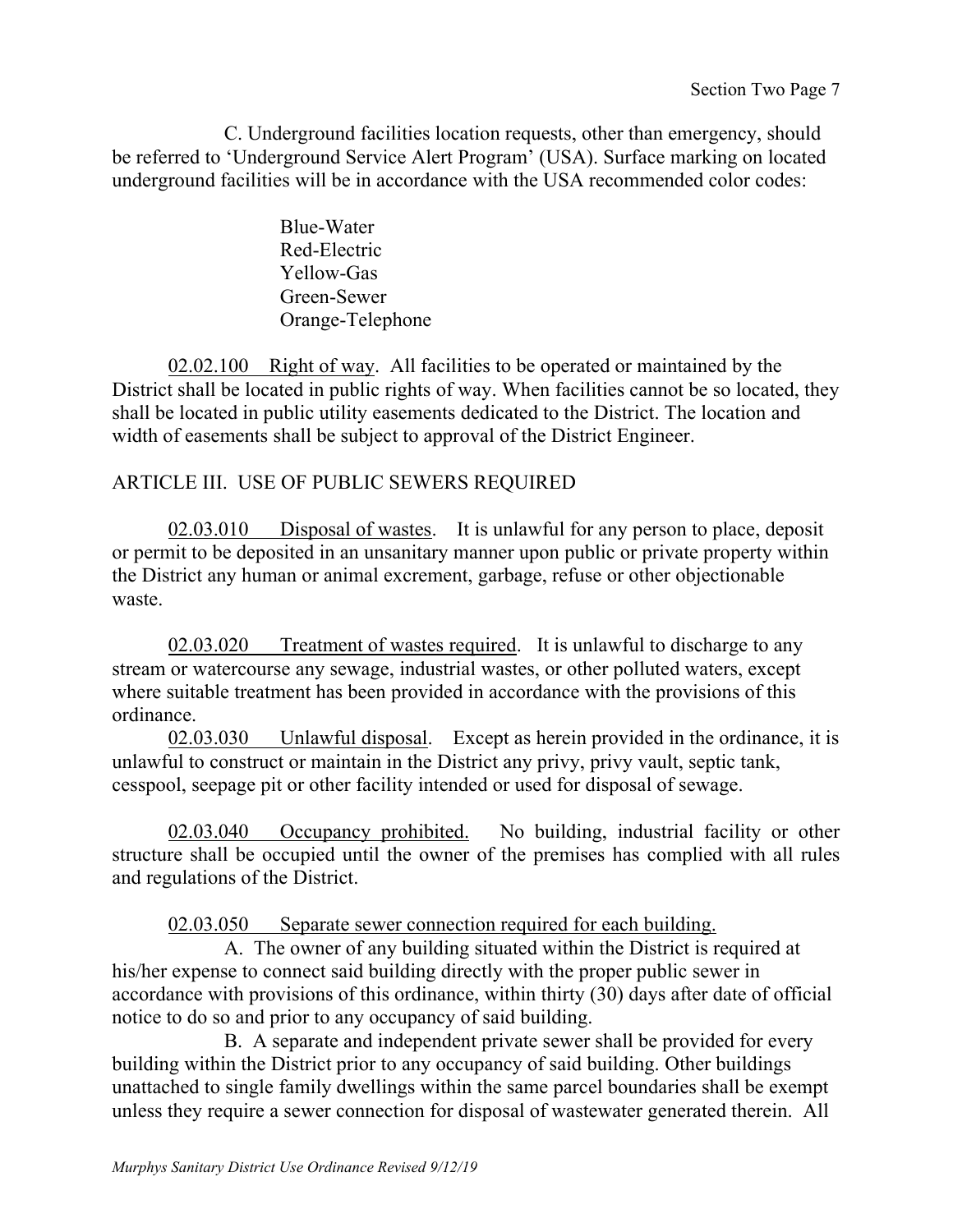connections to public sewers shall include a clean out of a specific type that includes a lock out capability and placed at the property line or other appropriate location as approved by the District Engineer\Operations Manager.

# ARTICLE IV. BUILDING SEWERS, LATERAL SEWERS AND CONNECTIONS

02.04.010 Permit required. In accordance with this ordinance, no person shall construct a building sewer, lateral sewer or make a connection with any public sewer without first obtaining a written permit from the District and paying all fees and connection charges as required herein.

02.04.020 Construction requirements. Construction of building sewers and lateral sewers shall be in accordance with the requirements of the current Uniform Plumbing Code.

# 02.04.030 Separate side sewers.

A. Each building shall be connected to a separate side sewer which includes both the building sewer and the lateral sewer together.

B. Notwithstanding the provisions of this section, single-family residential units with common walls, condominium, stock cooperative, community apartments or other similar improvements which entitle owners of interests therein to occupy independent ownership interests and to make joint use of utility and other services, which may be provided by facilities owned in common, may apply for a relief of application, and upon issuance of a permit authorizing such common use by the District, be permitted to maintain a common building sewer or sewers.

02.04.040 Old building sewers. Old building sewers may be used in connection with new buildings only when they are found, upon examination and test, witnessed by the District inspector, to meet all requirements.

02.04.050 Sewer lifted by artificial means. In all buildings in which any building sewer is too low to permit gravity flow to the public sewer, sanitary sewage carried by such building sewer shall be lifted by artificial means (pump station) approved by the District Engineer, and discharged to the public sewer at the expense of the owner. The owner shall be responsible for all maintenance and repairs of the pump station.

02.04.060 Connection to public sewer. The connection of the building sewer into the public sewer shall be made at the lateral or "Y" branch, if such lateral or "Y" branch is available at a suitable location. Where no properly located "Y" branch is available; the District will install one at the owner's expense. The invert of the building or lateral sewer at the point of connection shall be at a higher elevation than the invert of the public sewer. The connection to the public sewer shall be made in the presence of the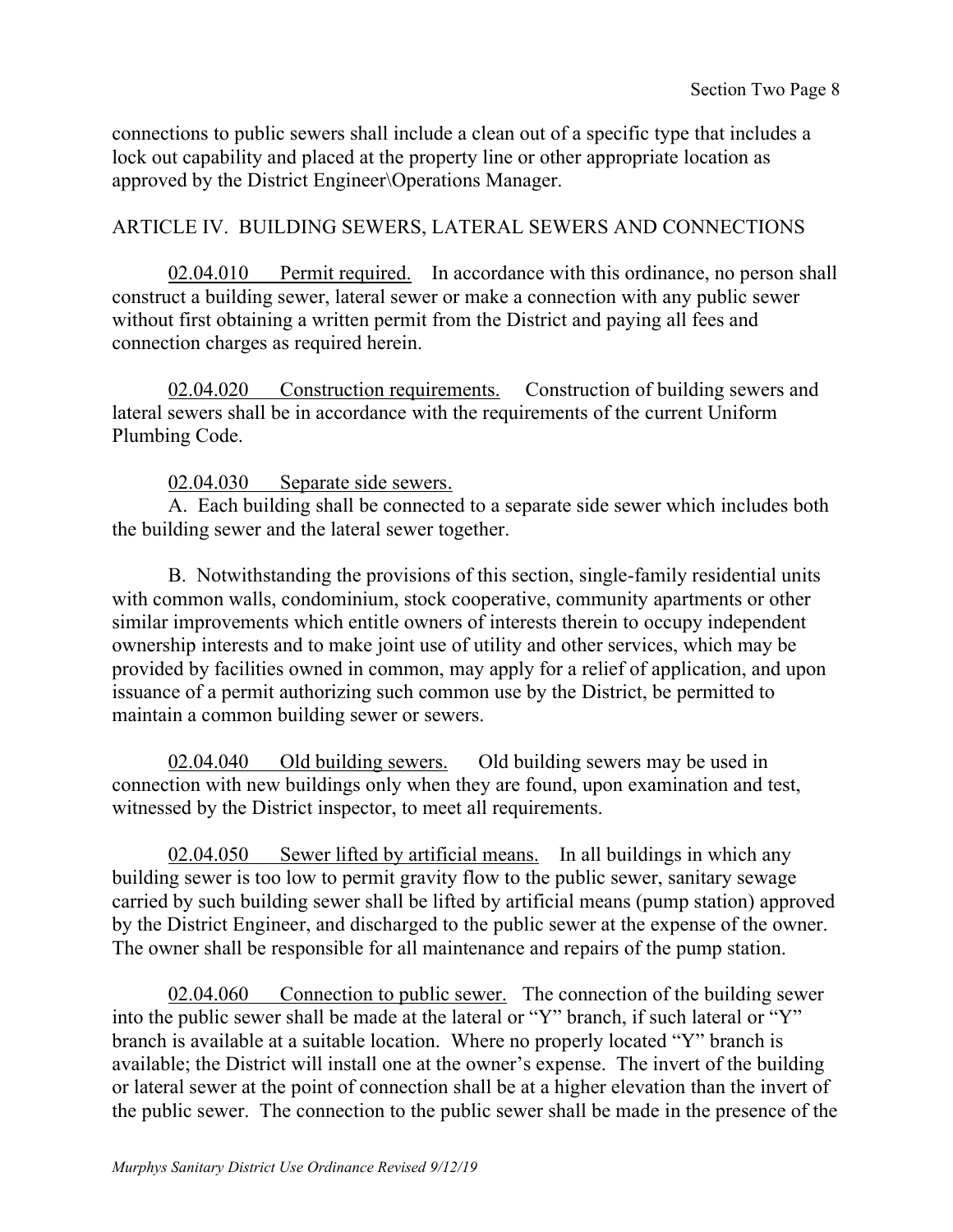District inspector and under his/her supervision and direction. Any damage to the public sewer shall be repaired at the expense of the applicant and constructed to the satisfaction of the District inspector.

02.04.070 Protection of excavation. All excavations for a sewer installation shall be adequately guarded with barricades or lights so as to protect the public from hazard. Streets, sidewalks, parkways and other property disturbed in the course of the work shall be restored in a manner satisfactory to the District or any other person having jurisdiction thereof.

02.04.80 Maintenance of side sewer. Responsibility for maintenance of side sewers (including replacement when necessary) is as follows:

A. Building sewers shall be maintained by the owner of the property served thereby. (including replacement when necessary) Where a building sewer provides service to more than one single-family residential unit in a development with common walls, condominium, stock cooperative, community apartments or other similar improvements, the obligation to maintain the building sewer shall be in the homeowners' association or other entity responsible for the maintenance of the property and facilities owned in common.

B. The maintenance of lateral sewers from the building to the district main shall be the responsibility of the property owner(s).

02.04.090 Backwater prevention devices maintenance. Where a side sewer serves plumbing fixtures that are located less than two feet above the rim elevation of the upstream manhole or rod hole in the reach of main sewer into which the side connects, it shall be protected from backflow of sewage by installing a backwater prevention device of a type and in the manner prescribed by the District. Any such back flow device shall be installed by the applicant for sewer service at the sole cost and expense of the applicant. The maintenance of the back-flow device shall be the sole obligation of the permittee or his/her successor in interest. The District shall be under no obligation to ascertain that the backflow device continues in operating condition.

02.04.100 Testing required. All said side or lateral sewers shall be tested and approved by the District inspector.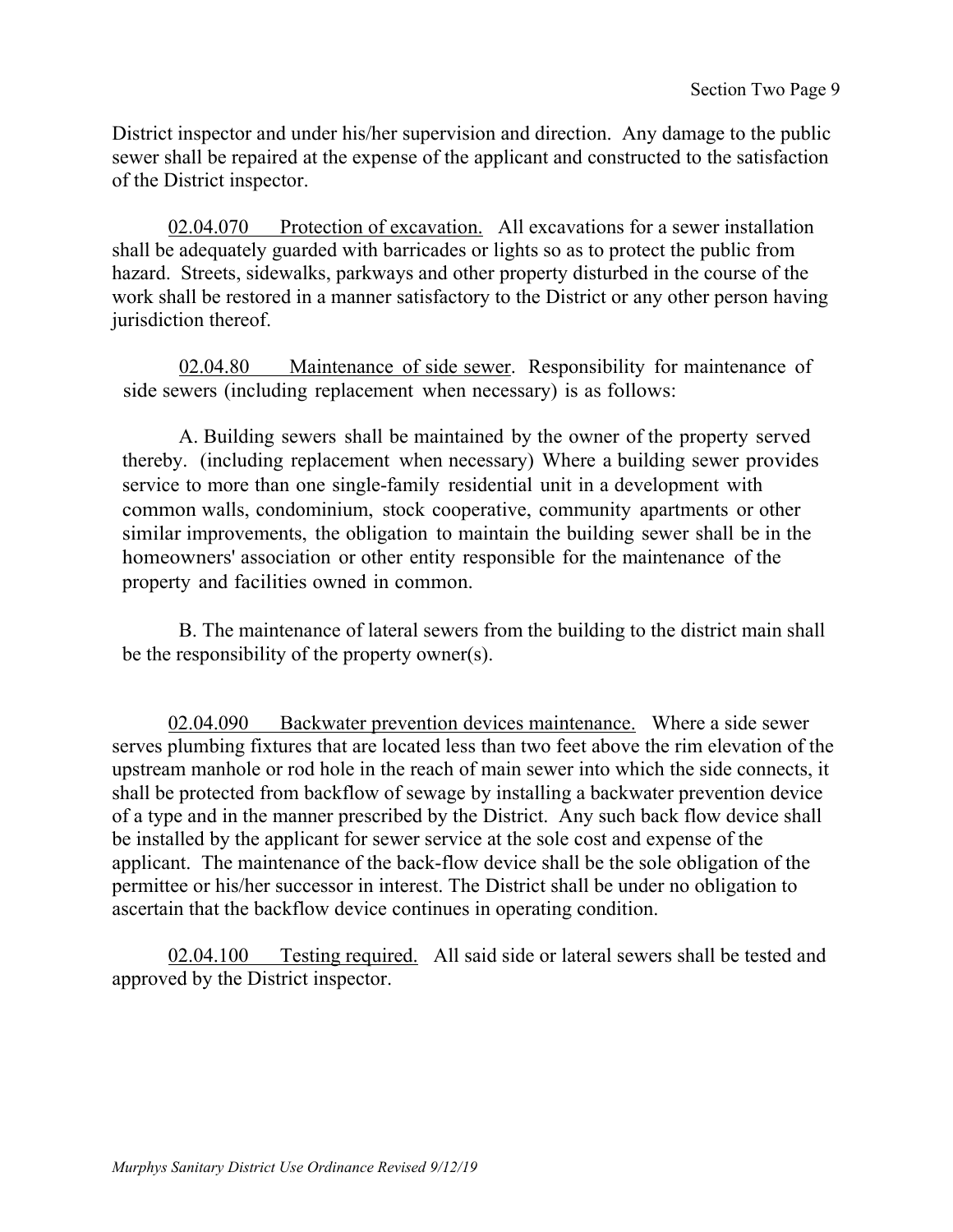# ARTICLE V. PUBLIC SEWER CONSTRUCTION

02.05.010 Permit required. No person shall construct or extend any public sewer without first obtaining a written permit from the District and paying all fees and charges and furnishing bonds as required in this ordinance. The provisions of this section requiring permits shall not be construed to apply to contractors constructing sewers and appurtenances under contracts awarded and entered into by the District.

02.05.020 Plans, profiles, and specifications required. The application for a permit for public sewer construction shall be accompanied by two complete sets of plans, profiles, and specifications complying with all applicable ordinances, rules and regulations of the District prepared and stamped by a registered civil engineer, showing all details of the proposed work based on an accurate survey of the ground. The application, together with the plans, profiles and specifications shall be examined by the District Engineer who shall within fifteen (15) business days approve them as filed or require them to be modified as District Engineer deems necessary for proper installation.

02.05.030 Subdivisions. The final subdivision map for any subdivision in the District shall provide for the dedication for public use of all streets, easements or right-ofway in which public sewers are to be constructed.

02.05.040 Easements or right-of-way. In the event that an easement is required for the extension of the public sewer or the making of connections, the applicant shall procure and have accepted by the Board a proper easement or grant of right-of-way sufficient in law to allow the laying and maintenance of such extension or connection.

02.05.050 Persons authorized to perform work. Only properly licensed contractors shall be authorized to perform the work of public sewer construction within the District. All terms and conditions of the permit issued by the District to the applicant shall be binding on the contractor.

02.05.060 Grade stakes. Grade and line stakes shall be set by a registered land surveyor prior to the start of work on any public sewer construction. The contractor shall be responsible for accurately transferring grades to grade bars and sewer invert.

02.05.070 Compliance with regulation. Any person constructing a sewer within a street shall comply with all District, state and County laws, ordinances, rules and regulations pertaining to the cutting of pavement, opening, barricading, lighting and protection of trenches, backfilling, re-paving thereof and shall obtain all permits and pay all required fees prior to the issuance of a permit by the District.

02.05.080 Protection of excavation. The applicant shall maintain such barriers, lights and signs as are necessary to give warning to the public at all times that a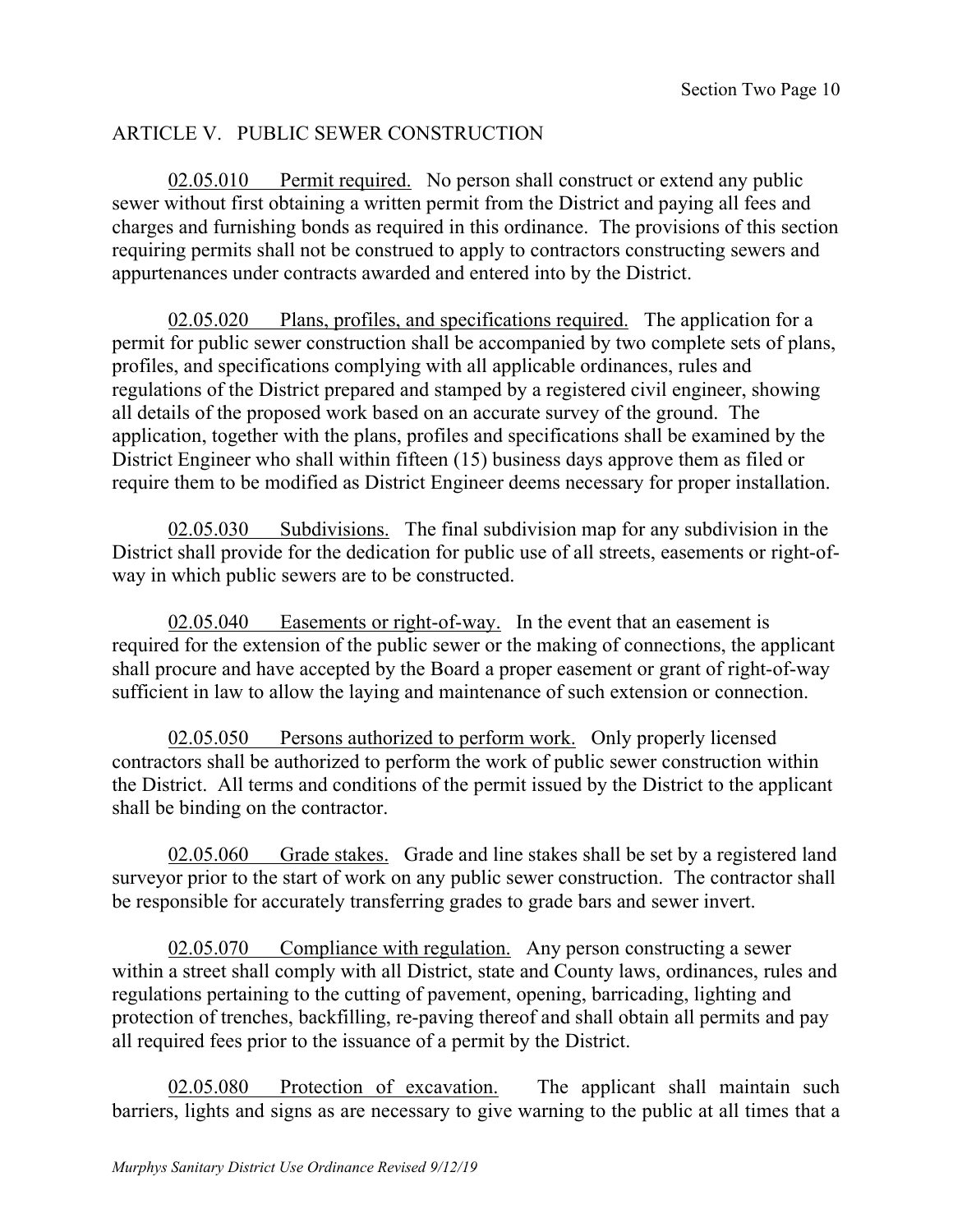sewer is under construction and of each dangerous condition to be encountered as a result thereof. He/she shall also likewise protect the public in the use of the sidewalk against any such conditions in connection with the construction of sewer. Streets, sidewalks, parkways and other property disturbed in the course of the work shall be reinstalled in a manner satisfactory to the District or any other person having jurisdiction there over.

02.05.090 Design and construction standards.

 A. Minimum standards for the design and construction of public sewers within the District shall be in accordance with the current "General Requirements for Sanitary Sewer Installations" as adopted by the Board. Said Standards are incorporated herein as Appendix I and may be reviewed and obtained separately at the District office. The Board may permit modifications or may require higher standards than set forth in said specifications where unusual conditions are encountered.

 B. Record drawings (as constructed map) showing the actual location of all mains, structures, "Y"s, laterals, clean-outs, and other construction shall be filed with the District before final acceptance of the work.

02.05.100 Completion of sewer required. Before any acceptance of any sewer line by the District and prior to the admission of any sewage into the system, the sewer line shall be tested and shall be in full compliance with the General Requirements for Sanitary Sewer Installations and to the satisfaction of the District. If the work of constructing public sewage facilities is not completed within the time specified in the permit, the District may extend said time limit or may complete the work and take appropriate steps to enforce the provisions of the improvement security furnished by the permittee pursuant to Article V, section 02.05.110.

02.05.110 Improvement security. Prior to issuance of a permit for public sewer construction, the applicant shall furnish to the District a faithful performance bond, cash, or other improvement security acceptable to the Board, in the amount of 115% of the total estimated cost of the work as determined by the District Engineer. Such faithful performance bond, cash deposit, or other improvement security shall be conditioned upon the performance of the terms and conditions of the permit and, unless more stringent requirements are otherwise specified by the Board, shall guarantee the correction of faulty workmanship and replacement of defective materials for a period of one year from and after the date of acceptance of the work by the Board. The applicant shall also furnish to the District a labor and material bond, or other security acceptable to the District in the amount of the total estimated cost of the work.

02.05.120 Financing–General. Except as provided in this ordinance, the extension of the public sewage facilities to serve any parcel or tract of land shall be done by and at the expense of the owner, although the District reserves the right to perform the work and bill the owner for the cost thereof, to perform the work itself, or to perform the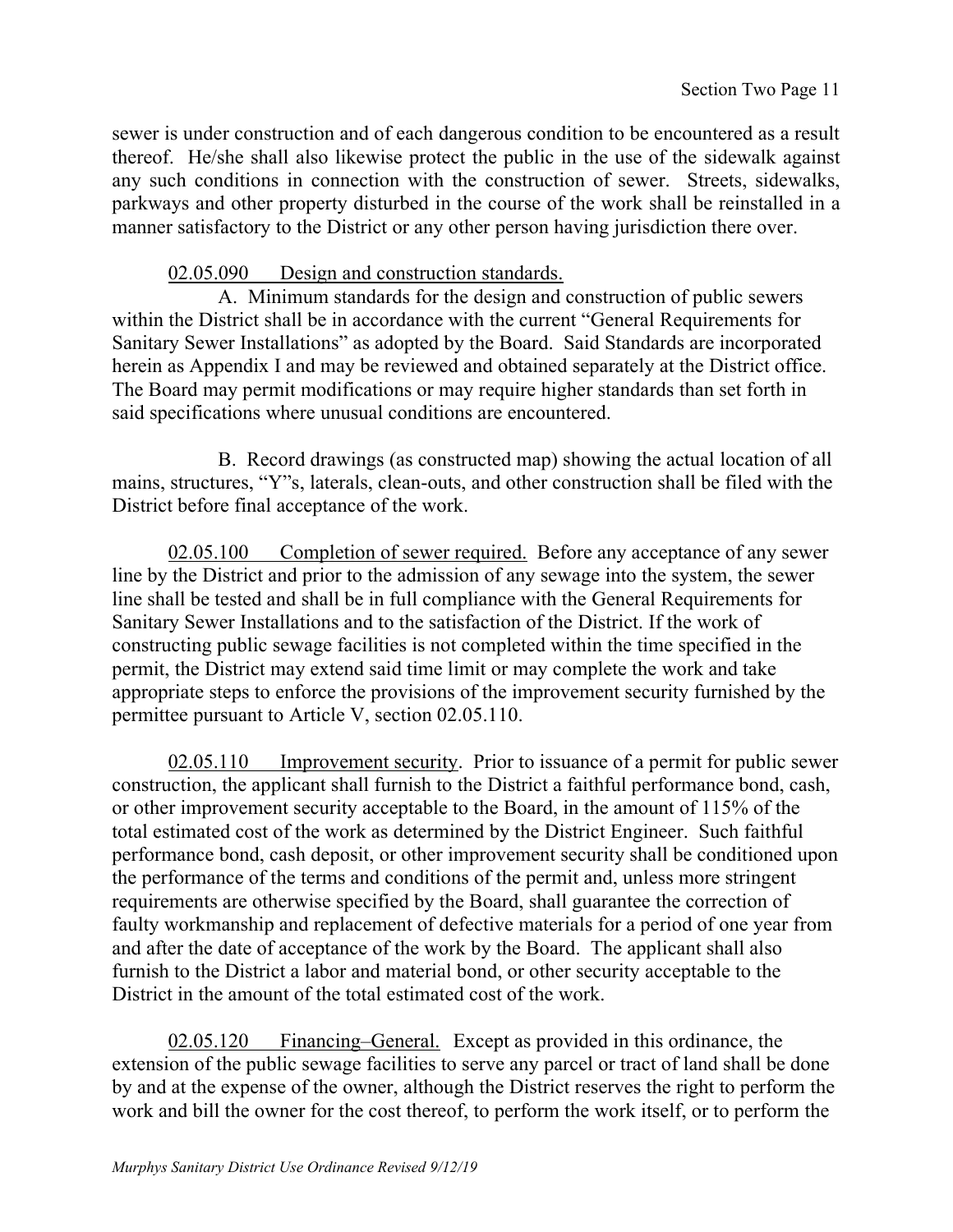work pursuant to special assessment proceedings. The cost to the District must be reimbursed in full prior to the admission of any sewage into the District's system. The size of all sewer mains and other sewage facilities shall be as required by the District.

02.05.130 Special reimbursement agreements. Where special conditions exist in the opinion of the District, the Board may either in addition to or in lieu of any of the provisions of this ordinance, authorize a special reimbursement contract between the District and the person or persons constructing public sewage facilities. Said special reimbursement agreement shall be made and entered into prior to the issuance of a permit for the work by the District.

02.05.140 District participation. The District may, at its discretion, pay that portion of the costs of extending its sewage system or constructing sewage pumping or treatment facilities equal to the difference in cost between the size of facility required by installer's development and the size of facility that the District requires.

# ARTICLE VI. USE OF PUBLIC SEWERS

02.06.010 Drainage into sewers prohibited. No leaders from roofs and no surface drains for rainwater shall be connected to any sanitary sewer. No surface or subsurface drainage, rainwater, storm water, seepage, cooling water or unpolluted industrial process waters shall be permitted to enter any sanitary sewer by any device or method whatsoever.

02.06.020 Lot splits and subdivisions.

A. Any land divisions or subdivisions in the District shall require a written statement from the District counsel, or from any attorney acceptable to him/her, that all existing bonds and apportionment of assessments are spread equitably and that all legal requirements regarding any bonds and assessments are in order. The sub-divider shall pay the actual costs incurred by said counsel or other attorney in preparing said statement.

B. Prior to the approval of any final subdivision or parcel map, the District Engineer shall determine whether any new or increased potential use of the existing sewer facilities will occur. If he determines that the existing sewer facilities are inadequate in size and/or design to accommodate additional sewage from said subdivision or parcel map, the applicant shall be required to bear the costs for the construction of the required improved service or services. Reimbursement agreement as set forth in Article V., Section 02.05.130, may be considered by the District.

02.06.030 Standards for waste entering sewer.

A. Prohibited Sewage–Storm or Wash water. Storm water or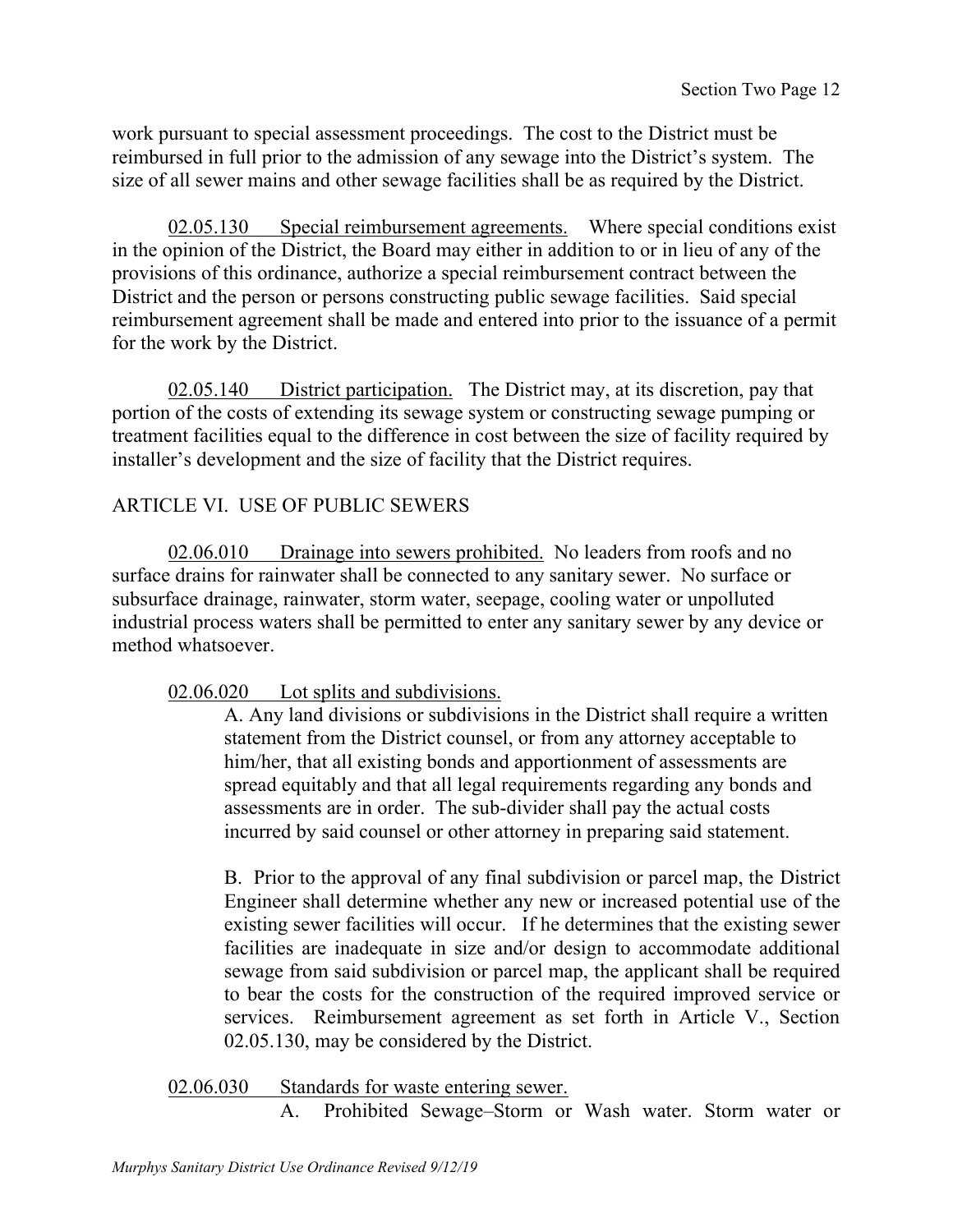pavement wash water shall not be introduced into the sanitary sewer system. Connection of roof drains or surface water drains is prohibited.

B. Prohibited Sewage–Harmful or Dangerous Substances Designated. No person shall discharge or cause to be discharged the following substances, materials, waters, or wastes if it appears likely in the opinion of the District that such wastes can harm either the sewers, sewage treatment process or equipment; have an adverse effect on the treatment process or equipment; have an adverse effect on the treatment plant; or can otherwise endanger life, limb, public property, or constitutes a nuisance. In forming an opinion as to the acceptability of these wastes, the District will give consideration to such factors as the quantities of subject wastes in relation to flows and velocities in the sewers, materials of construction of the sewers, nature of the sewage treatment process, capacity of the sewage treatment plant, degree of treatability of wastes in the sewage treatment plant, and other pertinent factors. The substances prohibited are:

1. Toxic substances. It is unlawful to discharge any waters or wastes containing toxic or poisonous solids, liquids, or gases in sufficient quantity, either singly or by interaction with other wastes, to injure or interfere with any sewage treatment process which constitutes a hazard to humans or animals, creates a public nuisance, or creates any hazard in the receiving waters of the sewage treatment plant;

2. Any liquid or vapor having a temperature higher than one hundred fifty (150) degrees Fahrenheit;

 3. Any water or waste containing fats, wax, grease or oils, whether emulsified or not, in excess of one hundred (100) mg/1 or containing substances which may solidify or become viscous at temperatures between thirty-two (32) and one hundred fifty (150) degrees Fahrenheit;

4. Any garbage that has not been properly shredded to such a degree that all particles will be carried freely under flow conditions normally prevailing in public sewers, with no particle greater than one-half inch in any dimension;

5. Any waters containing synthetic detergents in sufficient quantity to injure or interfere with any sewage treatment process of create problems in the receiving waters of the sewage treatment plant;

6. Any waters or wastes containing suspended solids of such character and quantity that unusual attention or expense is required to handle such materials at the sewage treatment plant;

7. Any noxious or malodorous gas or substance capable of creating a public nuisance;

8. Any waters or wastes containing strong acid, iron-pickling wastes, or concentrated plating solutions, whether neutralized or not;

9. Any waters or wastes containing iron, chromium, copper, and zinc and similar objectionable or toxic substances; or wastes exerting an excessive chlorine requirement, to such degree that any such material received in the composite sewage at the sewage treatment works exceeds limits prescribed in the current Waste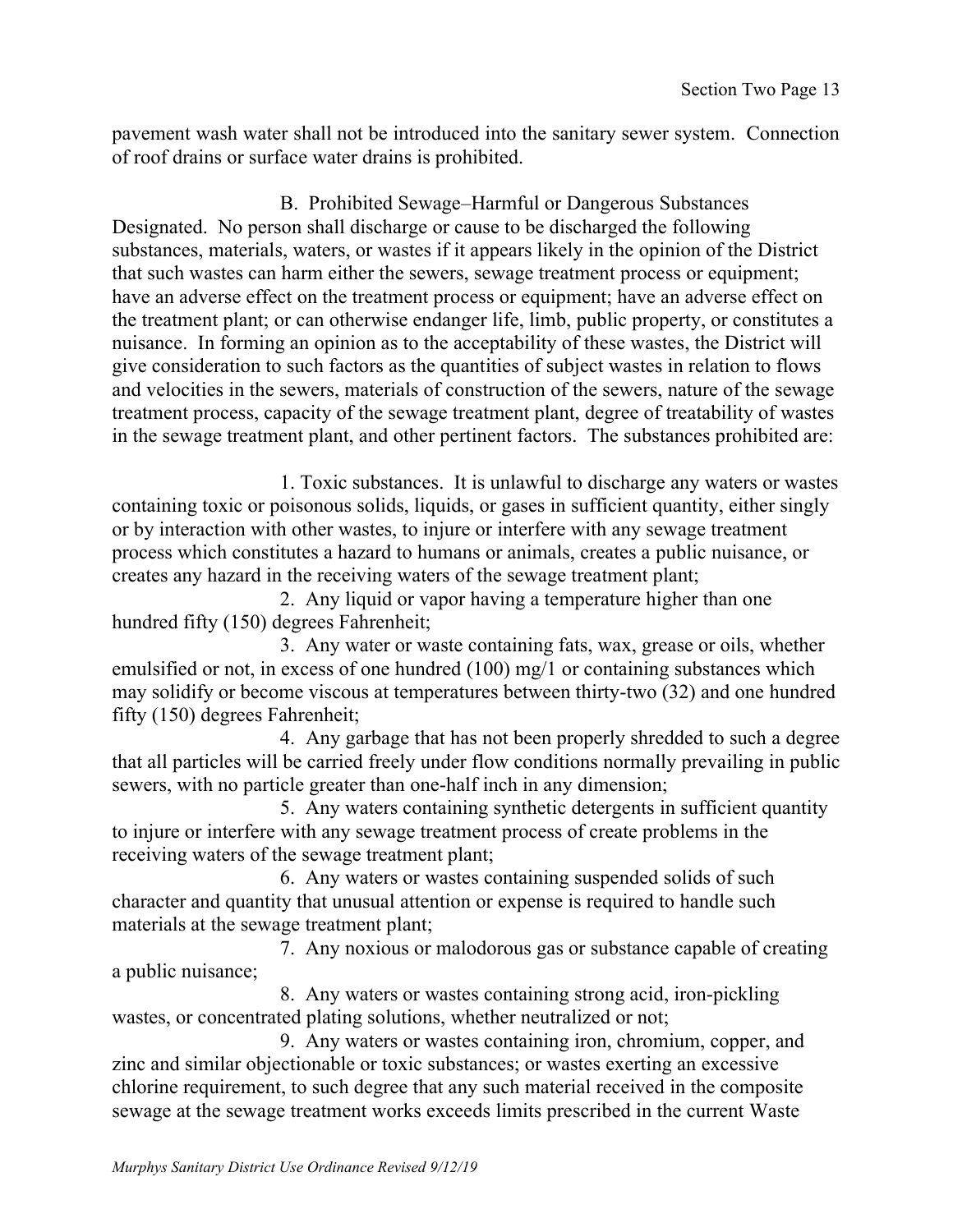Discharge Permit as issued by the Central Valley Regional Water Quality Control Board;

10. Any waters or wastes containing phenols or other taste or odor producing substances in such concentrations exceeding limits which may be established by the Board as necessary, after treatment of the composite sewage, to meet the requirements of the state, federal, or other public agencies of jurisdiction for such discharge to the receiving waters;

> 11. Any waters or wastes having ph lower than 5.5 or in excess of 9.0;

12. Materials which exert or cause:

a. Unusual concentrations of inert suspended solids (such as, but not limited to, fuller's earth, lime slurries and lime residues) or of dissolved solids (such as, but not limited to, sodium chloride and sodium sulfate),

b. Excessive discoloration (such as, but not limited to, dye wastes and vegetable tanning solutions),

c. Unusual BOD, biochemical oxygen demand, or chlorine requirements in such quantities as to constitute a significant load on the sewage treatment works;

13. Waters or wastes containing substances which are not amenable to treatment or reduction by the sewage treatment processes employed, or are amenable to treatment only to such degree that the sewage treatment plant effluent cannot meet the requirements of other agencies having jurisdiction over discharge to the receiving waters;

14. Water from swimming or wading pools;

15. Any septage sludge;

16. Any chemical or substance that has been determined by the Environmental Protection Agency, the State of California or Calaveras County to pose a health hazard or risk.

 C. If any waters or wastes are discharged, or are proposed to be discharged to the public sewer which contain the substances or possess the characteristics enumerated in Section 02.06.030 B and which, in the judgment of the Board, may have a deleterious effect upon the sewage works, create a hazard to life or constitute a public nuisance, the General Manager may:

a. Reject the waste;

b. Require pretreatment to an acceptable condition for discharge to the public sewers.

D. If the Operations Manager or designee permits the pretreatment or the equalization of waste flows, the design and installation of the plants and equipment shall be subject to the review and approval of the Operations Manager or designee, and subject to the requirements of all applicable state, county and District codes, ordinances and laws.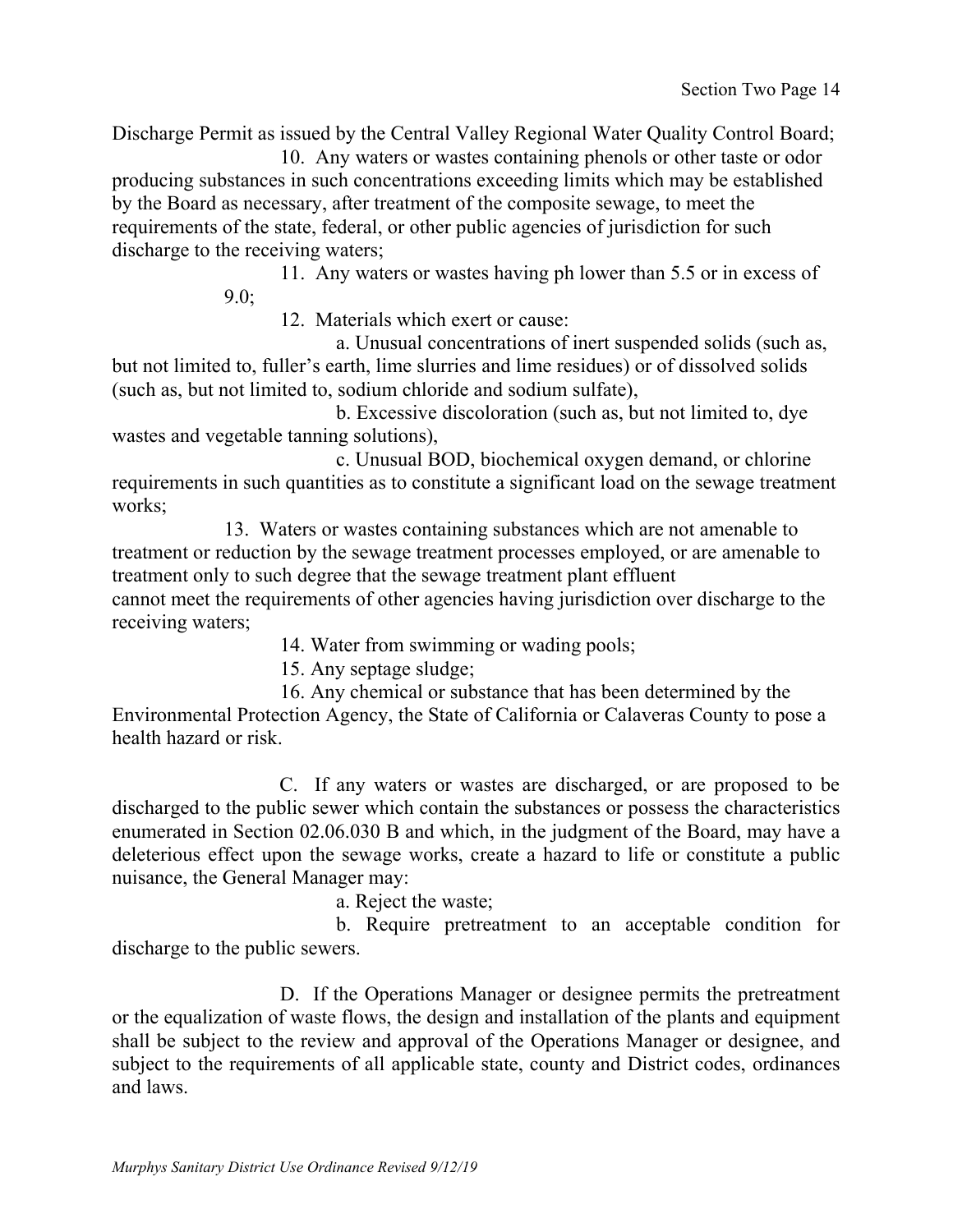E. Control Manhole when required: When required by the Operations Manager or designee, the owner of any property serviced by a building sewer carrying industrial wastes shall install a suitable control manhole together with such necessary meters and other appurtenances in the building sewer to facilitate observation, sampling and measurement of the wastes. Such manhole, when required, shall be accessible and safely located, and shall be constructed in accordance with plans approved by the District Engineer. The manhole shall be installed by the owner at owners' expense, and shall be maintained by him/her so as to be safe and accessible at all times.

F. Measurement, Tests, and Analyses-Standards: All measurements, tests, and analyses of the characteristics of water and wastes to which reference is made in this ordinance shall be determined in accordance with the latest edition of "Standard Methods for the Examination of Water and Waste-Water," published by the American Public Health Association, and shall be determined at the control manhole provided, or upon suitable samples taken at said control manhole. In the event that no special manhole has been required, the control manhole shall be considered to be the nearest downstream manhole in the public sewer to the point at which the building sewer is connected. Sampling shall be carried out by customarily accepted methods to reflect the effect of constituents upon the sewage works and to determine the existence of hazards to life, limb and property. The particular analyses involved will determine whether a twenty-four (24) hour composite of all outfalls of a premise is appropriate or whether a grab sample or samples should be taken normally. BOD and suspended solids analyses shall be obtained from twenty-four (24) hour composites of all outfalls and pH's shall be determined from periodic grab samples.

# **02.06.040 Interceptors required.**

A. Grease, oil and sand interceptors shall be provided when in the opinion of the District, they are necessary for the proper handling of liquid wastes containing fats, oils or grease in excessive amounts, or by flammable wastes, sand, and other harmful ingredients; except that such interceptors shall not be required for buildings used for residential purposes. All interceptors shall be of a type and capacity as approved by the District, and shall be located as to be readily and easily accessible for cleaning and inspection. Grease traps shall be required at all public premises where food is handled or prepared, such as restaurants, cafeterias, boardinghouses, hotels, motels, and markets. Interceptor/Grease Traps shall be maintained to ensure the required capacity and functioning. In the event Interceptor/Grease Trap fails to function as designed or warranted, they shall be immediately repaired or replaced at the sole cost of the responsible party, building owner or business owner.

B. Grease and oil interceptors shall be constructed of impervious materials capable of withstanding abrupt and extreme changes in temperature. They shall be of substantial construction, watertight, and equipped with easily removable covers which when bolted in place shall be gas tight and watertight.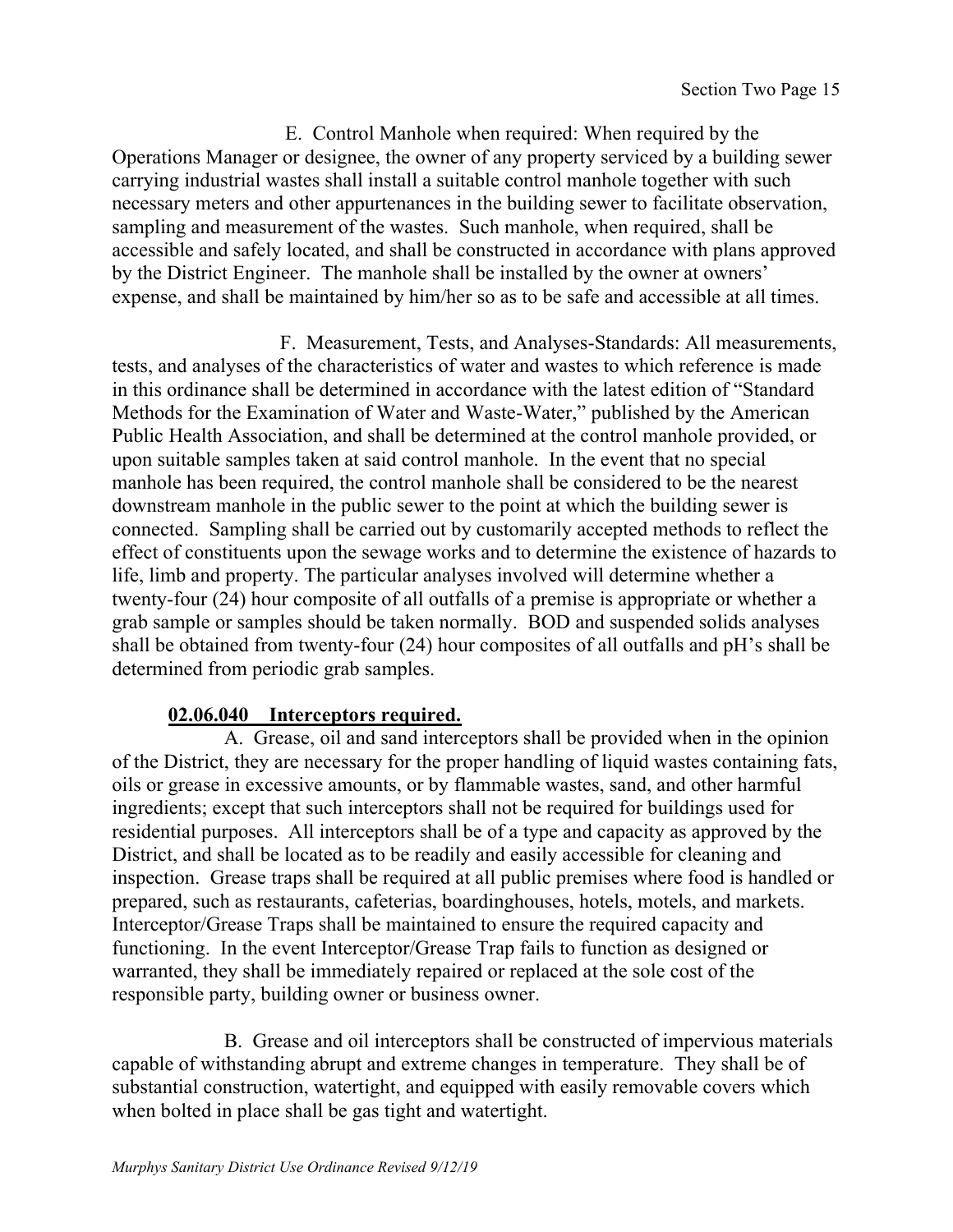C. Interceptors are to be so located and constructed so as to permit intervening inspection by the District.

D. Interceptors/grease traps will be inspected quarterly. Fees will be collected for this service per District Resolution.

E. Quarterly inspection fees shall cover costs of inspection and one follow up visit per quarter. Each additional follow up visit per quarter shall be charged a sum equivalent to the quarterly inspection fee.

F. Records of Interceptor/grease trap maintenance shall be kept by the responsible party, building owner or business owner, for 3 years and provided to MSD inspector upon request.

G. District shall use the applicable edition of the California Plumbing Code to determine the sizing and capacity for the interceptor/grease trap.

# **02.06.050 Maintenance of interceptors.**

- A. All fats, oil and sand interceptors shall be maintained by the owner, at his expense, in continuously efficient operation at all times.
- B. If the interceptor/grease trap is not maintained, District may have it cleaned at the expense of the responsible party, building owner or business owner.
- C. If it is determined that an Interceptor/Grease trap is undersized for the volume of liquid wastes containing fats, oils or grease, District will require that it be replaced with an approved size at the sole cost of the responsible party, building owner or business owner.

# **]02.06.060 Preliminary treatment of wastes.**

A. The admission into the public sewers of any waters or wastes, having any of the characteristics listed below, shall be subject to the review and approval of the District Engineer.

- 1. A five (5) day biochemical oxygen demand (BOD) greater than two hundred fifty (250) milligrams per liter (mg/1); or
- 2. Containing more than two hundred fifty (250) mg/1 suspended solids; or
- 3. Containing any quantity of substance having the characteristics described in Article VI., section 02.06.030; or
- 4. Having an average daily flow greater than two (2) percent of the average daily sewage flow of the District area.

B. Where necessary in the opinion of the District Engineer, the owner shall provide, at his expense, such preliminary treatment as may be necessary to:

1. Reduce the biochemical oxygen demand (BOD) to two hundred fifty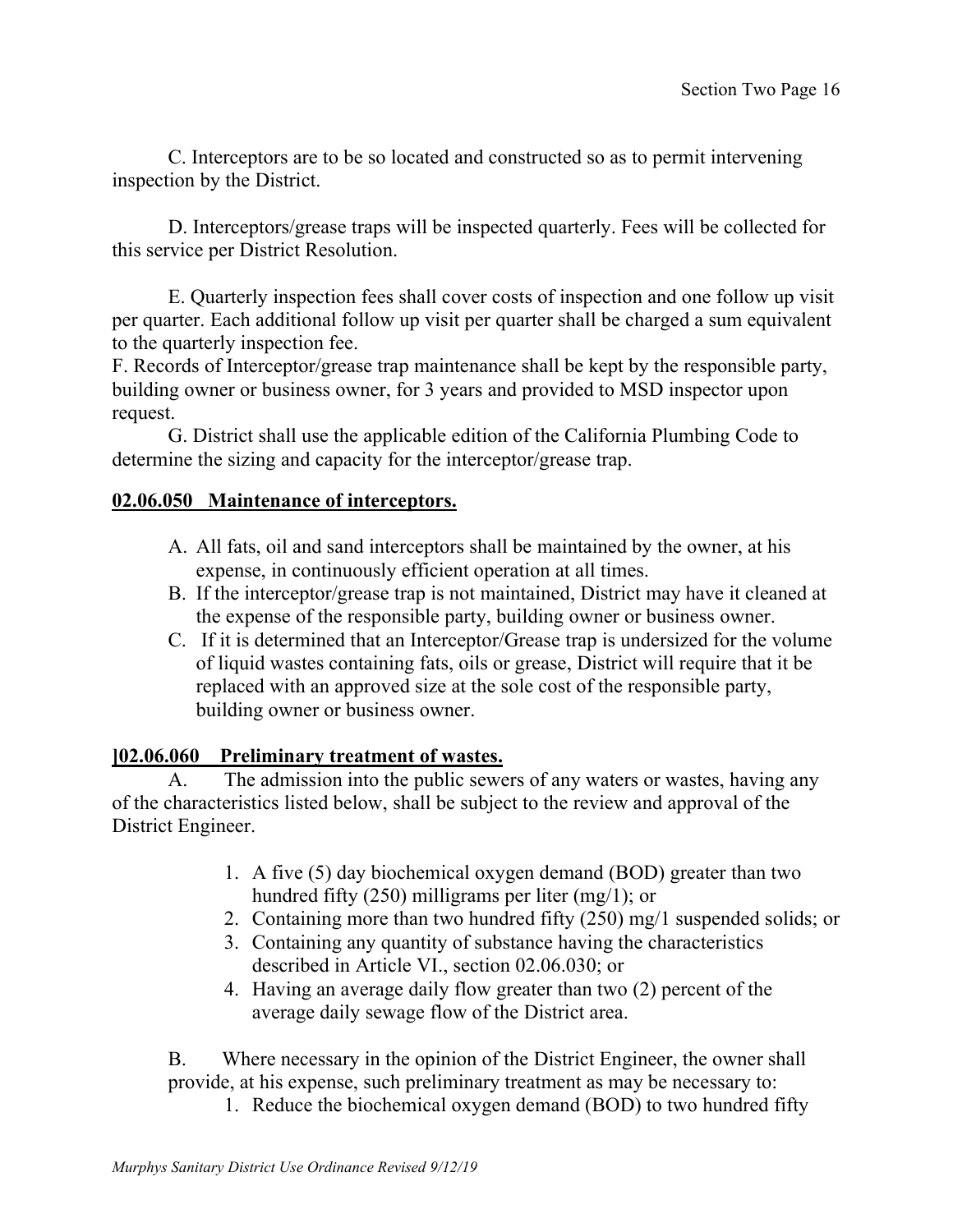$(250)$  mg/1 and the suspended solids to two hundred fifty  $(250)$  mg/1;

- 2. Reduce objectionable characteristics or constituents to within the maximum limits provided for in Article VI., section 02.06.030; or
- 3. Control the quantities and rates of discharge of such waters or wastes.

C. Plans, specifications, and other pertinent information relating to proposed preliminary treatment facilities shall be submitted for the approval of the District Engineer and the Regional Water Quality Control Board of the State of California and no construction of such facilities shall be commenced until said approvals are obtained in writing.

#### 02.06.070 Maintenance of pretreatment facilities.

Where preliminary treatment facilities are provided for any waters or wastes, they shall be maintained continuously in satisfactory and effective operation by the owner, at his/her expense.

#### 02.06.075 Collection system maintenance

Should a customer have any sewer problem with any part of the collection system including any portion of the building sewer, side sewer or lateral, the customer must immediately notify Murphys Sanitary District of the problem and wait for the Sanitary District to inspect and advise the customer prior to the customer beginning any repairs. The Sanitary District will not be responsible for any work the customer has performed without District acceptance of responsibility prior to the work being performed. The customer is responsible for any and all maintenance and incurred costs required to repair or replace any portion of a building sewer, side sewer or lateral. Should Sanitary District Staff be unable to determine responsibility for the sewer problem, the Board of Directors will determine how much if any responsibility along with incurred costs will be borne by the District. Should staff determine the problem is the customer's responsibility the customer has the right to petition the board for relief through a written request.

#### ARTICLE VII. PERMITS AND FEES

#### 02.07.010 Permit Required

No unauthorized person shall uncover, make any connections with or opening into, use, alter, or disturb any public sewer or appurtenance or perform any work on any sewer system without first obtaining a written permit from the District. Once obtained, said permit shall run with the land benefited by the permit and shall be binding on all assignees, heirs, devisees, and other successors in interest to the owner of said land. Transferring of any issued permit to a different parcel will be considered on a case by case basis as requested by the permit holder and prior to expiration of the permit. Transfers of permits purchased for sub-divisions when a will serve has been issued to the County will not be transferable.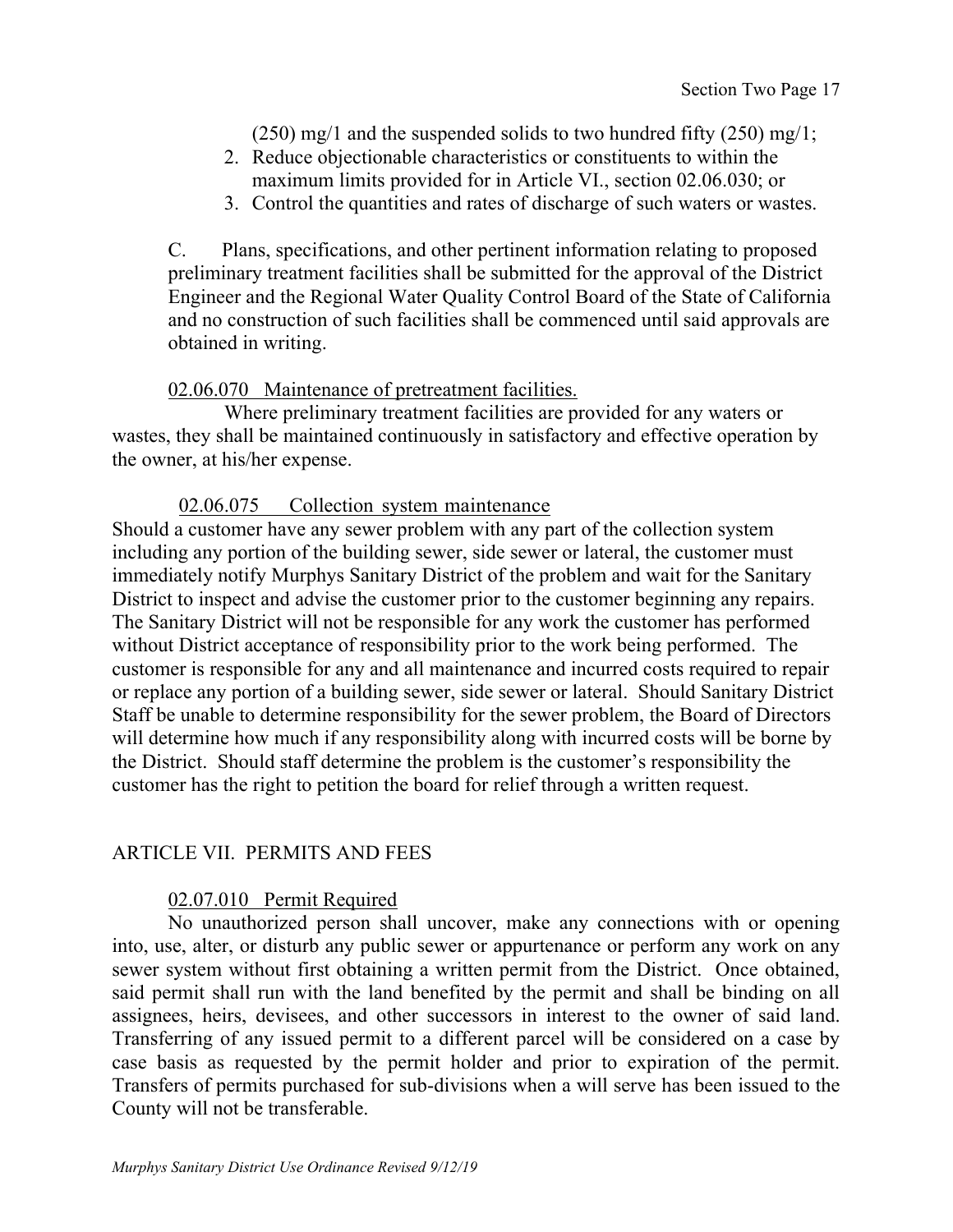# 02.07.020 Application for Permit.

 A. An applicant shall apply for a permit and shall make sure application is on forms provided by the District for this purpose. The application form shall include as a minimum the following information:

- 1. Name and mailing address of the Owner of the premises.
- 2. Assessor's parcel number of the project.
- 3. Service Address.
- 4. Name and mailing address of the parcel Owner to be billed for user charges.
- 5. Type of service required.
- 6. Date of Application.
- 7. Signature of Applicant.

An application fee shall be paid to the District prior to District review.

B. In the event the applicant for a permit is required to provide plans, specifications or drawings and such other information as a condition to the issuance of the permit, the applicant shall pay all engineering, legal, and other expenses and charges required for the review of required plans and specifications. Proof of easements across private property needed for project will be required.

C. If the District determines, with the advice and concurrence of the District Engineer, that the plans, specifications, drawings and other information furnished by the applicant are satisfactory and are in compliance with the ordinance, rules and regulations of the District, the District shall issue a will serve letter. Included with the will serve letter, the District will identify needed on-site and off-site improvements to handle the proposed development. The applicant will be responsible for paying for the on-site improvements and the rest of the improvements or the proportional costs of offsite improvements in addition to the District's current connection fee, before issuance of a permit.

D. The applicant will be notified if the application is approved or disapproved within fifteen (15) business days of acceptance of application. The Permit shall be good for one (1) calendar year from the date of issuance.

02.07.030 Compliance with permit. After approval of the application, evidenced by the issuance of a permit, no change shall be made in the location of the sewer, the grade, materials, or other details from those described in the permit or as shown on the plans and specifications for which the permit was issued except with written permission from the District, the District Engineer, the District Inspector, or other authorized District representative.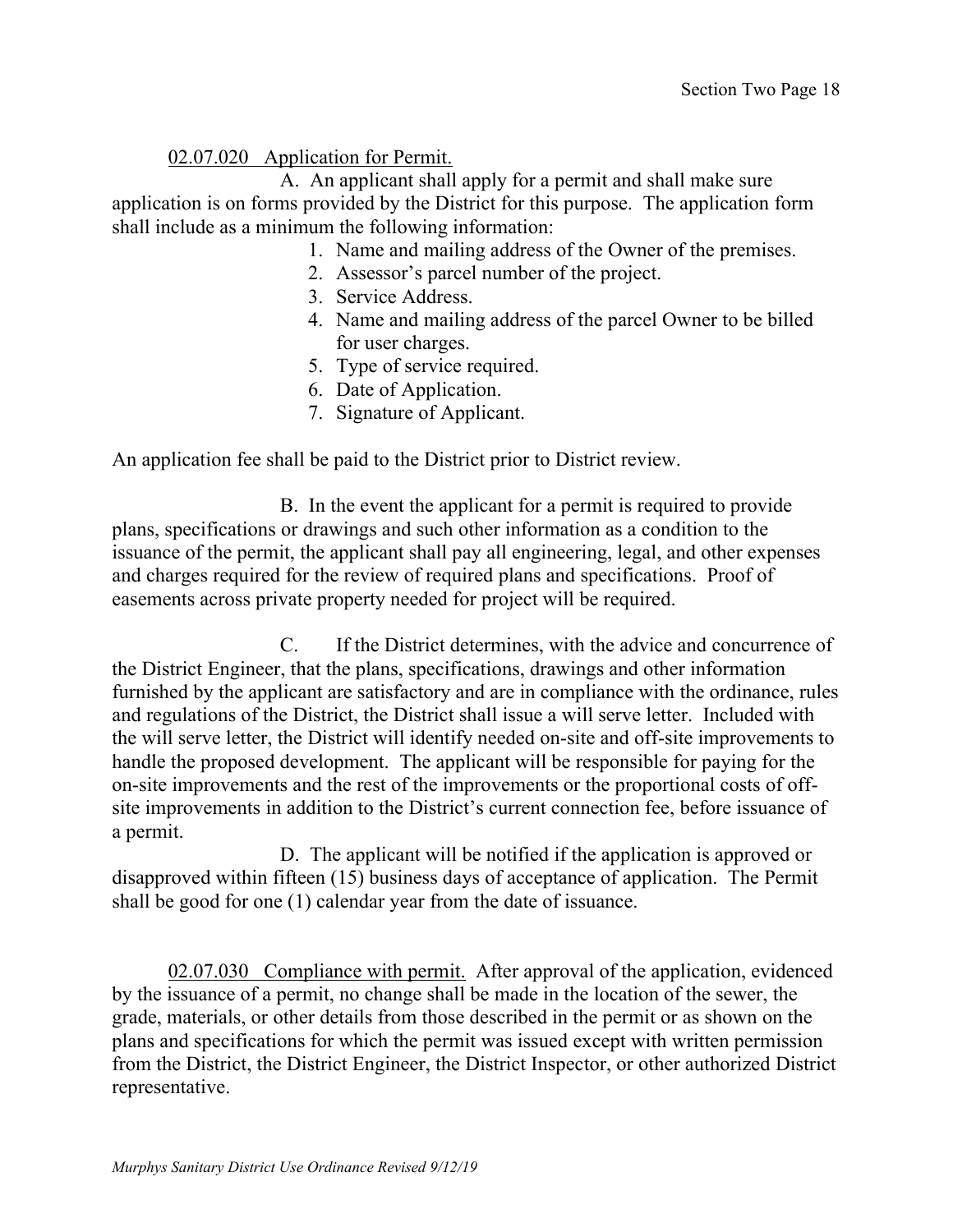## 02.07.050 Time limit on permits.

If work under a permit is not commenced and completed within one (1) year from the date of issuance, the permit becomes null and void and no further work shall be done until a new permit has been secured. After said work has been completed and the District has approved and accepted the work, the permit shall be in full force and effect. An extension of one year may be granted if requested from the District Board prior to the expiration of the original permit. Further, no more than one extension will be granted. All permits purchased prior to 01/01/2013 will not have an expiration date. If a permit holder would like to sell back to the District their unexpired permit, the Board will consider each request on a case by case basis. There will be no buy back of permits issued for a sub-division.

02.07.060 Fees and annexations. If the owner of lands outside of the existing District Boundaries wishes to annex into the District, the owner shall deposit with the District a sum to be fixed by the Board, prior to the commencement of proceedings by the Board on proposed annexation. The amount to be fixed by the Board shall be the sum estimated to equal the engineering, legal and publication costs and all other charges which may be incurred by the District in preparing and examining maps, legal descriptions, and other documents in relation thereto, and other expenses regularly incurred in connection therewith. A fee of \$1000 per acre shall be deposited with the District prior to commencement of the annexation process. Should the amount of the deposit exceed the costs incurred by the District, the excess shall be refunded to the owner or owners following the conclusion of the final hearing on the proposed annexation. When the District estimates that the cost of annexation will exceed the process costs, the Owner shall deposit additional monies, based on estimates by the District prior to the final hearing on the proposed annexation or at a time when the expenditures exceed 80% of the deposit. The District is not obligated to annex any or all parcels who make application for annexation.

#### 02.07.070 Connection fees.

A. The owner of each property connecting to the sewer shall pay to the District a sum, which shall include a connection fee which shall be set from time to time by resolution, and all other fees and charges required to be paid pursuant to this ordinance and other rules and regulations of the District, prior to the issuance of a connection permit. If any permit is not used and lapses as provided in Article VII, section 02.07.050, no part of the permit fee shall be refunded.

B. The District may require anyone who applies for a connection to file a statement for the guidance of the District in ascertaining the sewer service rate charge payable under these regulations. If no statement is filed the District will determine the classification and set the fee accordingly. All connection permits must be obtained at least five days prior to the connection to the District's system.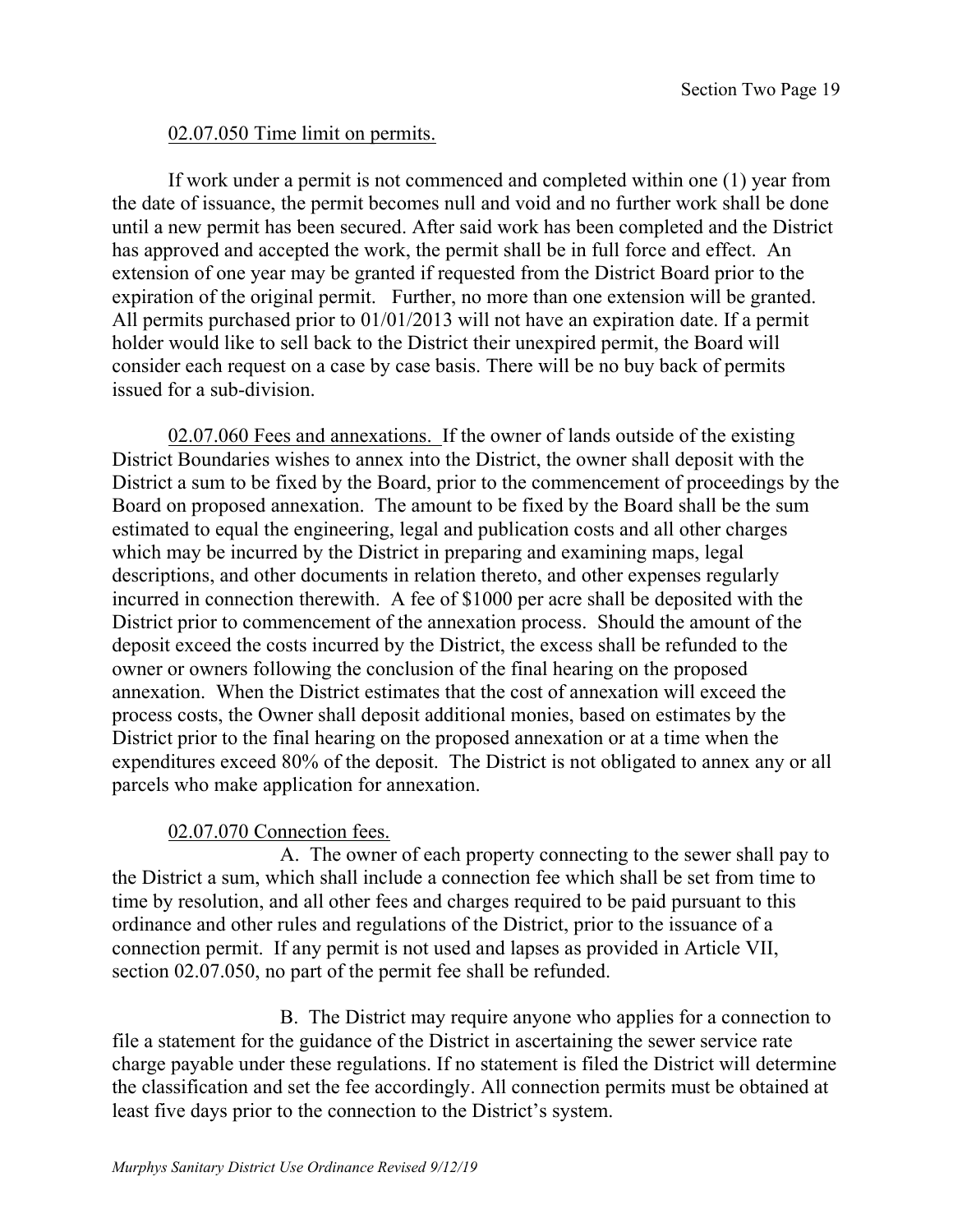C. All costs and expenses involved with the installation and connection of any private sewer shall be borne by the owner. The owner shall indemnify the District for any loss or damage that may directly or indirectly be occasioned by the installation of a private sewer.

D. In the case of a sewer service for subdivisions, the following shall apply:

 1. When a sewer main is available, the developer will extend the sewer service to the nearest edge of the property at the expense of the developer.

 2. The District may undertake main line extensions of the sewer at the developer's expense.

 3. The cost of the main line extension will be reimbursed to the developer on a pro rata basis as other services connect to the main line within a period not to exceed ten years. However, it is understood that the District will in no event pay to any developer or other person an amount greater than the actual cost of the installation. By the end of the tenyear period from the date of installation completion, if the developer has not been repaid in full, the obligation of the District to reimburse the developer shall terminate.

 4. The sewer main shall be installed to District specifications and shall become the property of the District.

E. In the case of a sewer service for an individual builder, the following shall apply:

 1. The individual builder shall connect to the sewer service at his sole cost and expense.

 2. The sewer facilities shall be installed to the District's specifications and may become the property of the District upon petition by the individual builder or property owner and if accepted by the District.

F. Connection fees shall be tied to the type of use of the premises. A standard unit shall be defined as the wastewater generated by an average single-family residence (SFR), equivalent dwelling unit (EDU), which is located within the District limits.

| Type of Premise           | Rate               |
|---------------------------|--------------------|
| Residential Unit          | $$10,000$ per unit |
| Accessory Dwelling Unit - | $$10,000$ per unit |

1. Any newly constructed attached or detached ADU that is not located within the living space of the existing primary residence or accessory structure and that provides independent living facilities for one or more persons will be charged a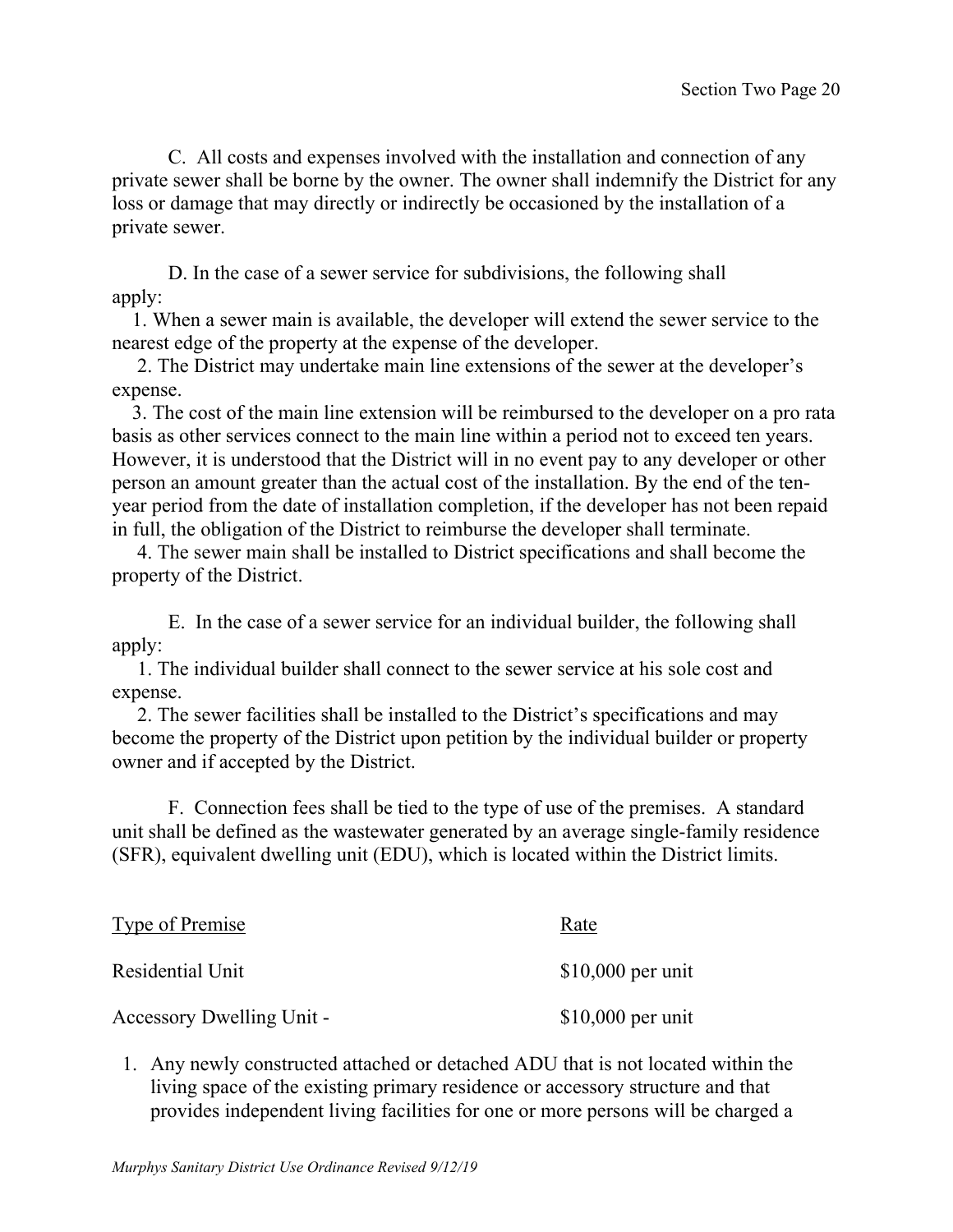residential connection fee and shall pay. monthly residential sewer fees.

- *a. No new connection fee shall be charged to any District customer with an existing building (e.g. barn, outbuilding, or garage) at the time of adoption of this Ordinance amendment that has an existing sewer connection. If, however, the existing building is upgraded to a single-family unit (SFU) or commercial use, monthly sewer fees will apply at the same rate charged units of that type\use.*
- 2. Any new prefabricated structure(e.g. RV trailer, mobile or not, tiny house) that has utility equipment attached will be charged a new connection fee and shall pay the applicable monthly sewer fees for the type of use.

| Multiple Dwelling Unit<br>Motel/Motel Units w/o kitchen | $$10,000$ per unit<br>33% of Equivalent Res. Units<br>times the number of units. Units<br>shall be considered one room with<br>one or more beds.           |
|---------------------------------------------------------|------------------------------------------------------------------------------------------------------------------------------------------------------------|
| Hotel/Motel Units w/kitchen                             | 50% of Equivalent Res.<br>Units w/kitchen times the number<br>of units. Units shall be considered<br>one room with one or more beds.                       |
| Mobile Home Park                                        | $$10,000$ per unit                                                                                                                                         |
| Restaurant                                              | $$10,000$ per unit                                                                                                                                         |
| Commercial                                              | \$10,000 per unit. Fee shall be set<br>by the District and based on the<br>projected water usage as it<br>compares to an average residential<br>residence. |
| Industrial                                              | $$10,000$ per unit                                                                                                                                         |
| All other building $&$ structures w/water               | $$10,000$ per unit                                                                                                                                         |
| Commercial, industrial and all other buildings          | Set by the Board and based on<br>structures that may generate high<br>waste volumes, projected flow<br>and loading, or impose high loads.                  |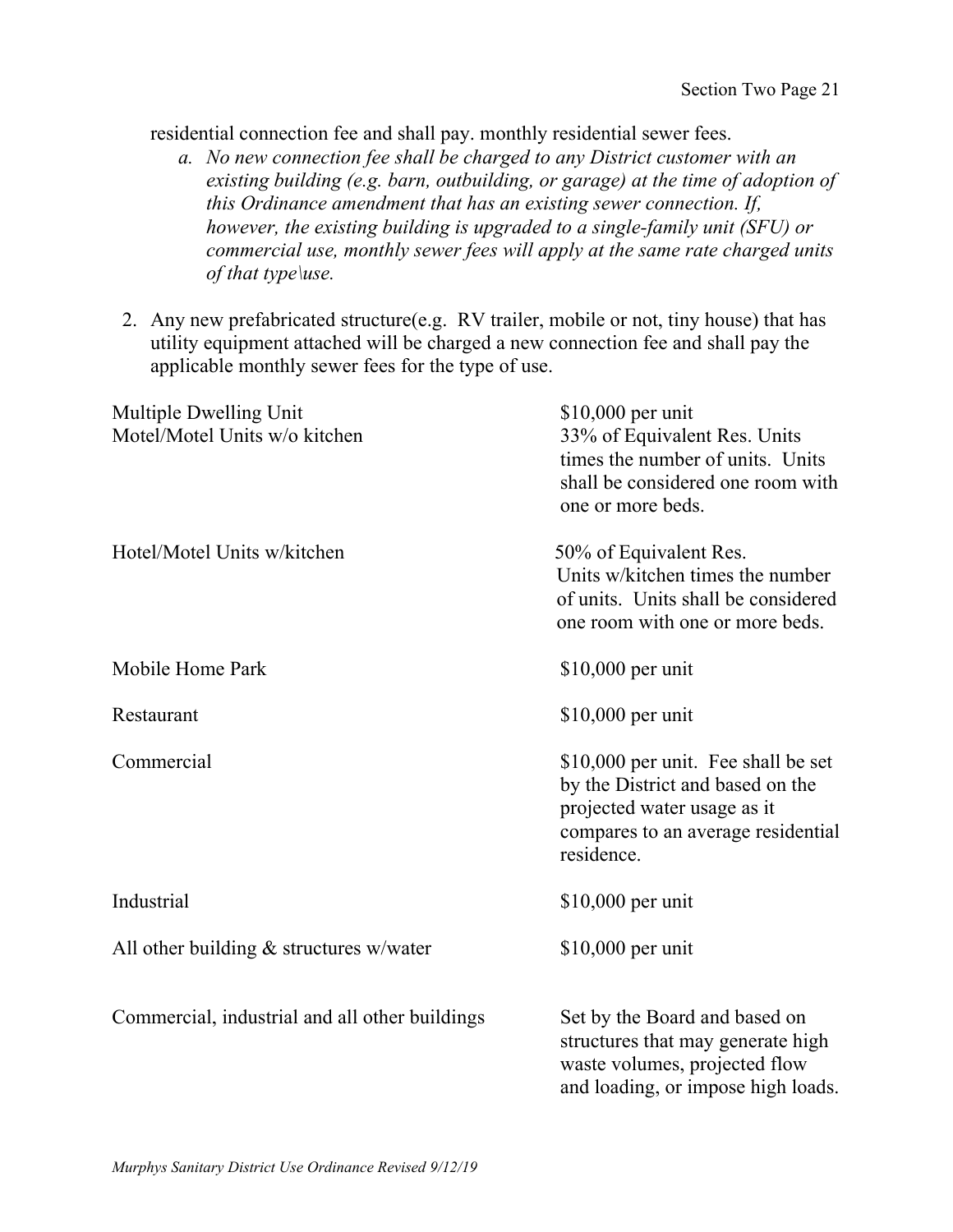G. Any person or entity found operating any function required above without first securing and paying the required fee shall be required to cease any further efforts. The person or entity must then apply for the required permit The District will then charge twice the normal fee/s plus any costs to the District for said violation.

02.07.080 Additional sewer permit and inspection fees. Application, plan review, permit and inspection fees are established as follows:

A. Any alteration in any building sewer or other sewer or facility covered by an existing permit, which alteration does not reflect an alteration of use, shall require an additional permit, the fee for which shall be fifty dollars (\$50.00), plus the actual costs of inspecting said alteration.

B. Construction of public sewer.

1. An application fee of \$100 per dwelling unit shall be paid by the applicant.

 2. The applicant shall deposit an estimated fee to the District to cover the actual costs to plan check and inspect the project. This fee may be paid in two equal installments. The first installment shall be paid when plans are submitted for checking. The balance of the fee shall be deposited prior to the actual start of work. All other District fees shall be paid separately by the applicant. The plan checking and inspection fee deposit shall be determined in accordance with Table 1.

| <b>TABLE I</b><br>PLAN CHECK AND INSPECTION FEE DEPOSIT AMOUNTS   |                                                 |  |
|-------------------------------------------------------------------|-------------------------------------------------|--|
| <b>Total Estimated Cost of</b><br>Improvements*                   | <b>Percentage of Estimated Cost for Deposit</b> |  |
| 1. Less than<br>\$10,000.00                                       | 12%                                             |  |
| 2. \$10,000.00 to \$99,999.99                                     | $$1,200 + 8\%$ of amount over \$10,000.00       |  |
| 3. \$100,000.00 to \$399,999.99                                   | \$ $8,000 + 5\%$ of amount over \$100,000.00    |  |
| 4. Greater than<br>\$400,000.00                                   | $$16,000 + 4\%$ of amount over \$400,000.00     |  |
| *Based upon Applicant's Engineer=s Estimate of improvement costs. |                                                 |  |

 3. Plan check and inspection deposits shall be placed in a fund and all charges, as deemed necessary by the District for plan checking and inspection shall be charged against that fund. No inspection work or construction work shall be undertaken if the cost of such inspection exceeds the funds remaining in the fund. Whenever the fund is exhausted, the applicant shall deposit additional funds for further inspection work. When the total inspection charges are less than the deposit, the balance will be returned to the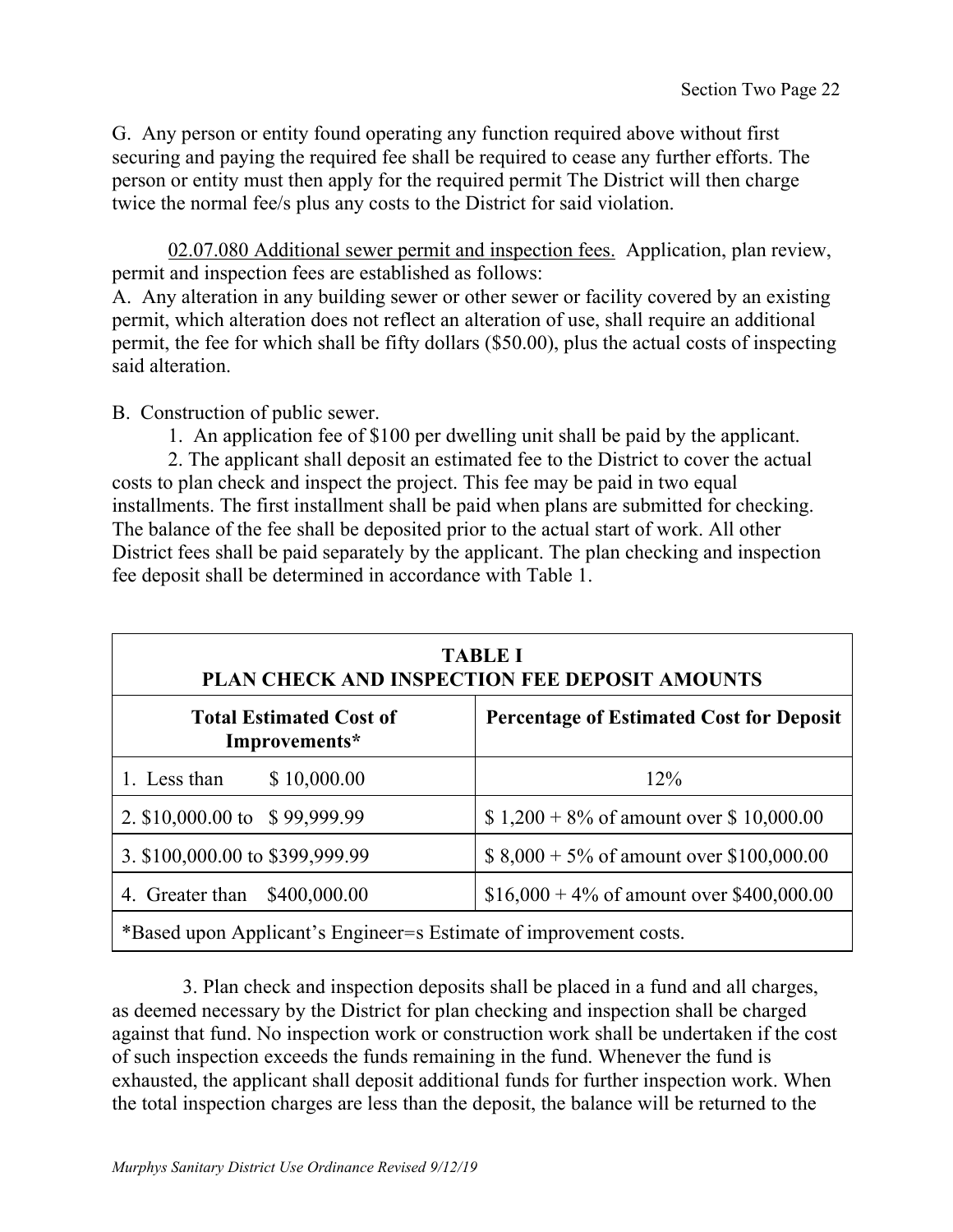applicant after the improvements have been certified as complete by the District Engineer and all conditions of approval have been met.

C. Renewal or extension of permit. Whenever a permit for sewer installation expires, as provided in Article VII, section 02.07.050, an additional fee of one hundred dollars (\$100.00) shall be paid for a one year extension of the permit for said installation. No extensions will be granted after one extension.

02.07.090 All work to be inspected. All sewer construction work, building sewers and drainage systems shall be inspected by the District inspector to ensure compliance with all requirements of the District. No sewer shall be covered at any point until it has been inspected and passed for acceptance. No sewer shall be connected to the District's public sewer until the work covered by the permit has been completed, inspected and approved by the District inspector. All sewers shall be tested for leakage in the presence of the District inspector and shall be cleaned of all debris accumulated from construction operations. If the test proves satisfactory, the District inspector shall issue a certificate of satisfactory completion.

02.07.100 Notification. It shall be the duty of the person doing the work authorized by permit to notify the District that said work is ready for inspection. Such notification shall be given not less than forty-eight (48) hours before the work is to be inspected. It shall be the duty of the person doing the work to make sure that the work will stand the tests required by the District before giving the notification specified in this section.

02.07.110 Condemned Work. When any work has been inspected and the work condemned and no certification of satisfactory completion given, a written notice to that effect shall be given instructing the owner to repair the sewer or other work authorized by the permit in accordance with the ordinance, rules and regulations of the District.

02.07.120 All costs paid by owner. All costs and expenses incident to the installation and connection of any sewer or other work for which a permit has been issued shall be borne by the owner. The owner shall indemnify the District from any loss or damage that may directly or indirectly be occasioned by the work.

02.07.130 Outside Sewers. Permission shall not be granted to connect any lot or parcel of land outside the boundaries of the District to any public sewer in or under the jurisdiction of the District unless all permitting requirements as defined in Article VII are complied with for any lot or parcel annexed into the District or that the District as agreed to serve.

02.07.140 Encroachment permit. A separate encroachment permit must be secured from the District, or any other entity having jurisdiction, by owners or contractors intending to excavate in a public street for the purpose of installing sewers or making sewer connection.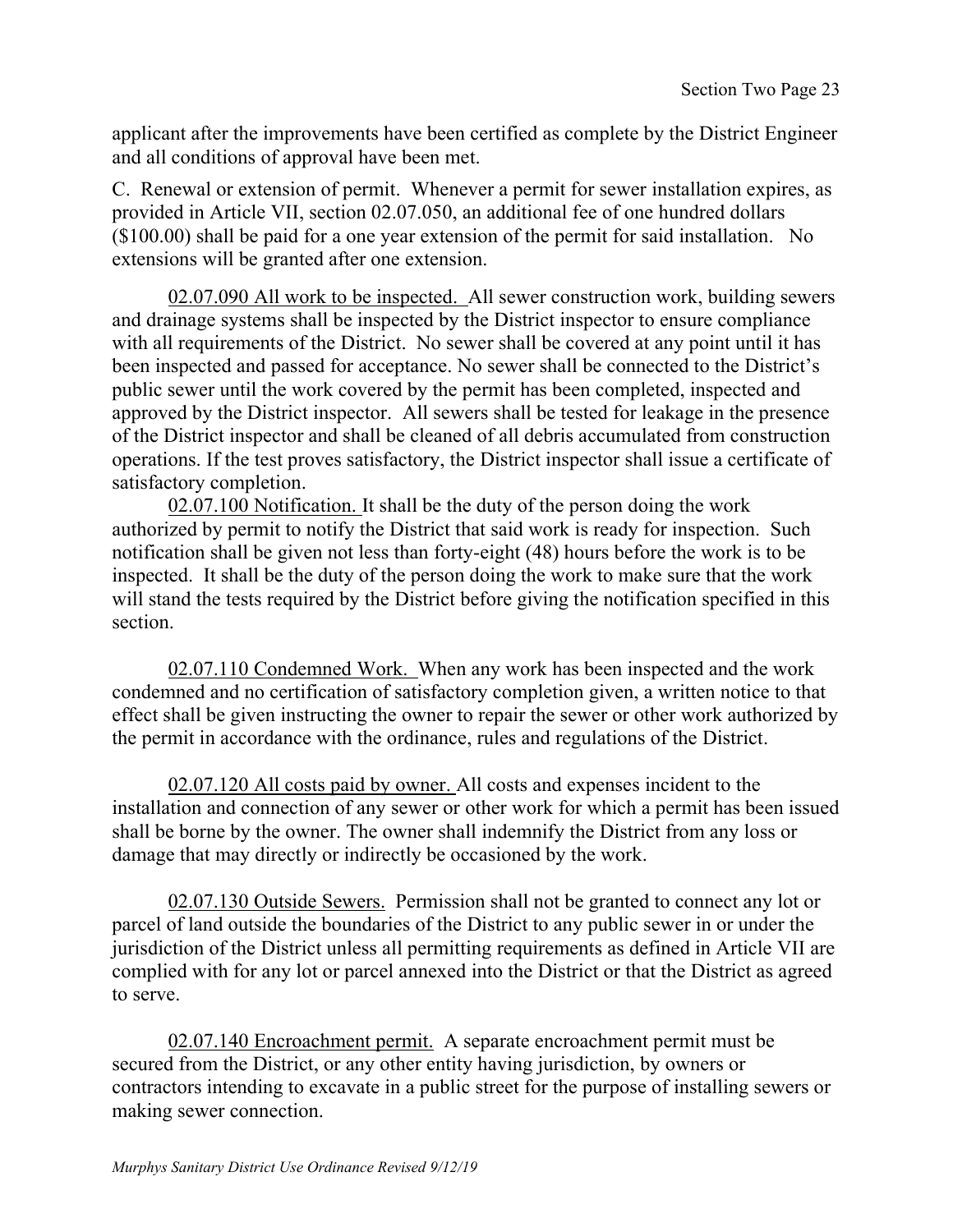02.07.150 Indemnification. The Applicant shall indemnify the District and its officers, agents and employees for any injury or death to any person or damage to any property arising during or growing out of the performance of any work by any such applicant. The applicant shall be liable for, and shall save the District and its officers, agents and employees harmless from any liability imposed by law upon the District or its officers, agents or employees, including all costs, expenses, fees and interest incurred in defending same or in seeking to enforce this provision. Applicant shall be solely liable for any defects in the performance of his/her work or any failure which may develop therein.

## ARTICLE VIII. SEWER SERVICE RATES AND PROCEDURES

#### 02.08.010 Rate schedule (Resolution 06-2009 10/08/09)

A. Each permittee shall pay sewer service charges in accordance with the amount of sewage from permittee's property which enters the public sewer, which charges shall be fixed by the Board from time to time by resolution. Said charges may include a standby charge which shall be paid whether the permittee uses the public sewer or not. The sewer service charges shall be set in accordance with the "Revenue Program" for the District, as set forth in Appendix III. Said Revenue Program shall be kept on file and available to the public in the District's office. Said sewer service charges shall be based on each permittee's use of said public sewer.

1. The basic sewer service rate per month per equivalent dwelling unit, EDU, (single-family residence or equivalent thereof), may be changed by resolution from time to time by the Board to account for inflation or other factors.

2. Equivalent percentages of the basic service charge for different users will be calculated according to the following table:

| Single family residence (1 edu)       | 100%                        |
|---------------------------------------|-----------------------------|
| Mobile home or trailer (1 edu)        | 100%                        |
| Accessory Dwelling Unit - SFR (1 edu) | 100%                        |
| Duplex, triples (per edu)             | 100%                        |
| Commercial trailer park (per space)   | 100%                        |
| Apartment (per unit)                  | 100%                        |
| Motel, Hotel                          | Determined on basis of use* |
| Office establishment                  | Determined on basis of use* |
| Commercial establishment              | Determined on basis of use* |
| Restaurant or bar                     | Determined on basis of use* |
| Community hall or church              | Determined on basis of use* |
| Gas station                           | Determined on basis of use* |
| Schools                               | Determined on basis of use* |
| Laundromats                           | Determined on basis of use* |
|                                       |                             |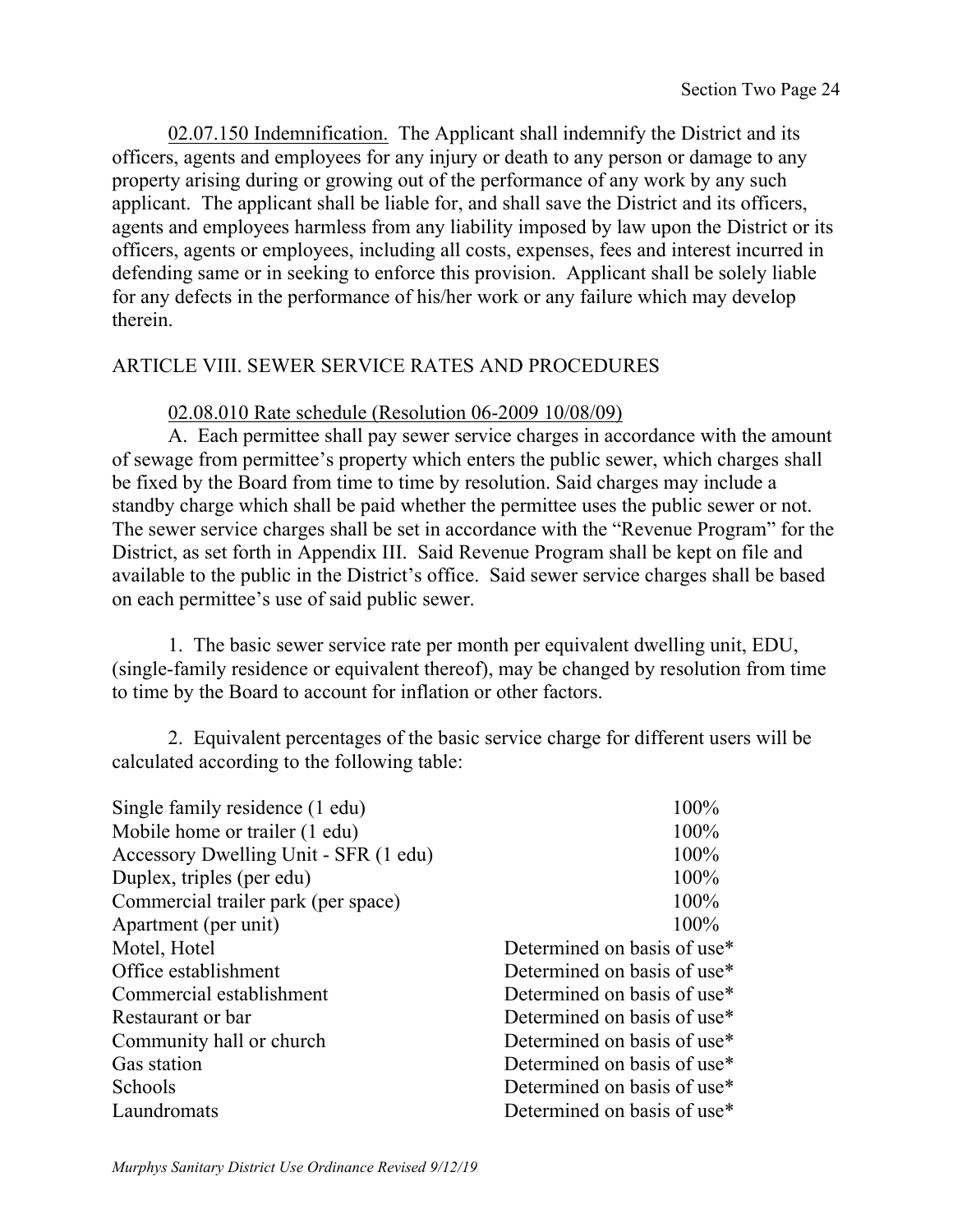Industrial Determined on basis of use\* Vacant lots Annual Rate of \$100.00 Mixed use Residential\Commercial Structures Determined based on an evaluation of the mix of uses.

\*To be determined by using an average water usage throughout the months of November thru March and eliminating the high and low month. Divide the calculated flow by the similar average of all the single-family residences (edu) and multiply by the monthly rate for an edu.

\* When Construction begins on a vacant lot, regular monthly billing will begin, using the chart above, the first month following start of construction.

Uses not in current list may be estimated by Murphys Sanitary District for the first year and permanent fee established thereafter.

# Rate = (Nov. - Mar. less high  $&$  low) x Monthly Rate for an edu

New business shall be estimated and adjustment made after the first year of operation. B. All connections outside the District shall pay a charge that would be payable if the premises were located within the District plus costs incurred by the District that are a direct result of said connection.

02.08.020 Power to inspect premises. In order to effect the powers of this ordinance, and pursuant to Section 6523.2 of the Health and Safety Code of the State of California, the District and its authorized representatives are given the power and authority to enter upon private property during business hours for the purpose of inspection and maintenance of sanitary and waste disposal facilities, including, but not limited to, ascertaining the nature of such premises, the type of activities carried on therein, the number of plumbing fixtures situated therein, and any other facts or information reasonably necessary to ascertain the applicability of any sewer charges to such premises, or the amount of such charges.

02.08.030 Vacancy. No credit, adjustment or refund will be made to any owner because the premises or any part thereof are vacant unless said premises are disconnected from the sewer system.

02.08.040 Refunds. When any refund becomes due and owing by virtue of action of the Board or by virtue of any error made in ascertaining the charge applicable to any customer, the Board is authorized to make payable such moneys from the specific fund established for the deposit of sewer charges.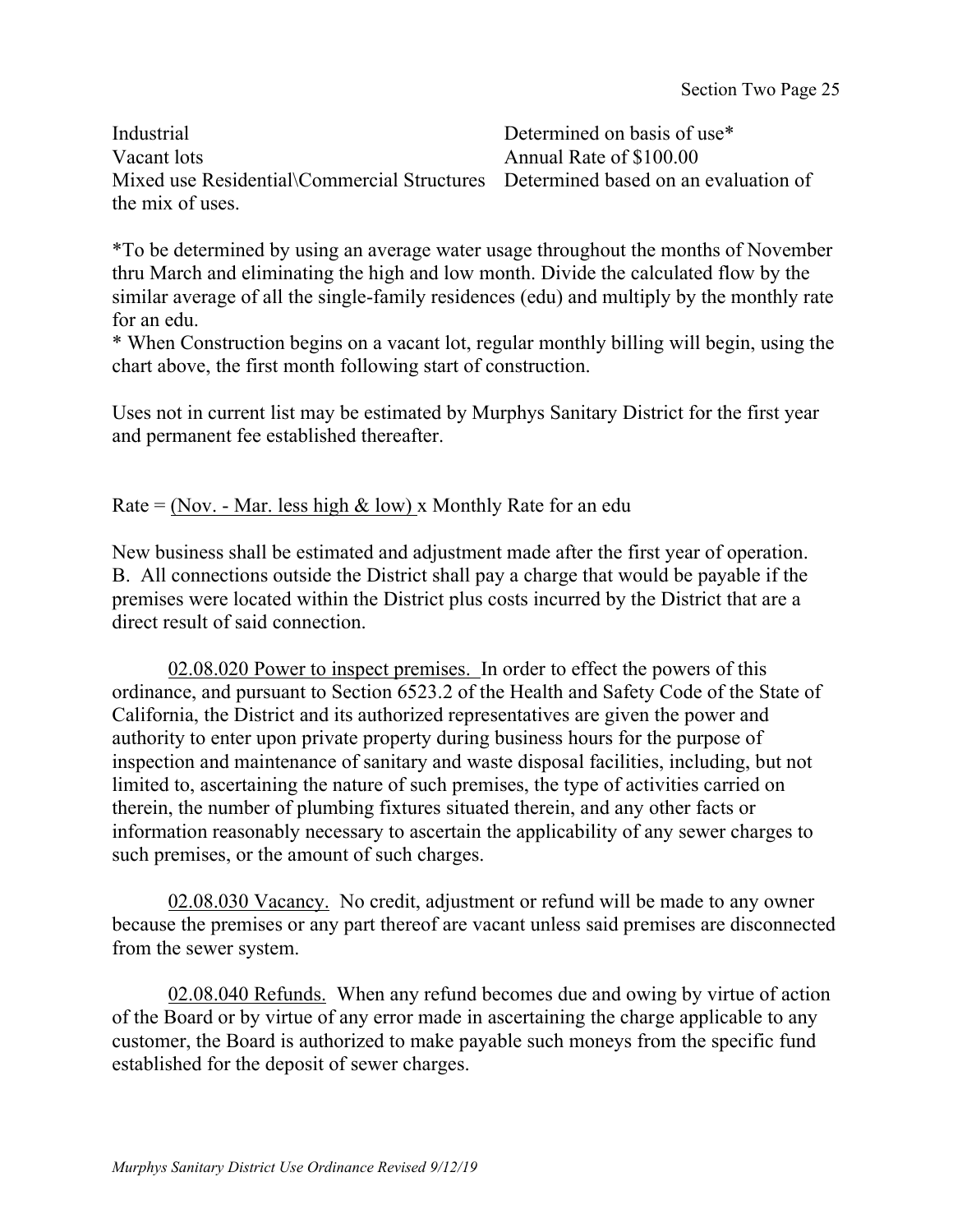02.08.50 Collection of sewer service charges. All sewer service charges shall be billed in advance on a monthly basis and collected and deposited in a special fund established and maintained for that purpose.

02.08.060 Due date of sewer service charges. All sewer service charges shall become due and payable as billed. Where service to any premises is commenced by connection between the first and last day of the billing period, charges for such premises for the balance of said period shall be due and payable at the end thereof. In no event shall the charge be less than the charge for one month.

02.08.070 Persons responsible. All sewer service charges shall be billed to the owner of the premises on the date on which such premises are connected to the service area sewer system, or to the successor in interest to such person. It shall be made the duty of all owners and users of all premises to inform the District immediately of all circumstances, and of any change or changes in any circumstances, which will in any way affect the applicability of any charge to premises owned by him/her or the amount of any such charge. The owner of the premises is and shall be responsible for payment of any and all sewer service charges applicable to premises owned by him. By agreement between the District and the owner and a signed application on file, occupants or lessees of the owner's property other than the owner may be billed directly by the District with the owner ultimately liable for any unpaid charges.

02.08.080 Delinquency date. Except as otherwise provided elsewhere in this ordinance, the sewer service charge shall be considered delinquent if not received within twenty-eight (28) days following the date of billing.

02.08.090 Penalties for nonpayment. All delinquent accounts shall be assessed a 10% late fee, and shall accrue for the period of said past due balance and be collected as part of the principle thereof.

# ARTICLE IX. MANAGEMENT AND ENFORCEMENT

02.09.010 General Manager---Enforcement responsibility. The General Manager or designee is charged with the enforcement of all the provisions of this ordinance.

02.09.020 Delinquency – Collection Actions. Upon failure of any person billed or the owner of any premises to pay any sewer service charge prior to delinquency, or if the owner or occupant of any premises violates any other provision of the ordinance, any one or more of the following actions authorized by this section may, or where required by this ordinance must, be taken by the District to enforce such payment:

A. In each case where any bill for sewer service remains unpaid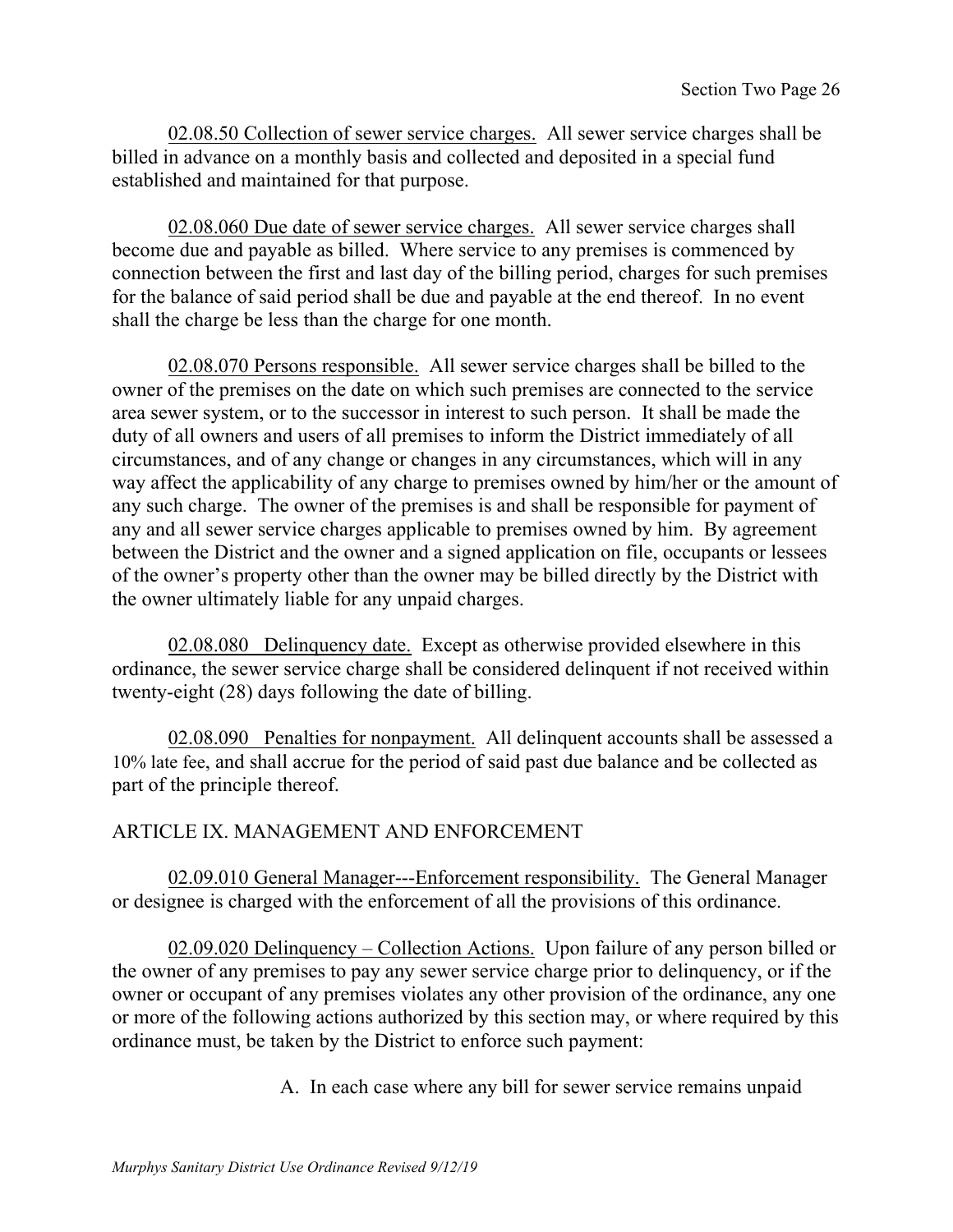after such bill becomes delinquent, and in each case where a violation of any other provision of this ordinance continues for a period of sixty (60) days, the District may disconnect the premises from the sewer system, all subject to the provisions of Article X, section 02.10.030. Whenever premises have been disconnected from the sewer system for non-payment of sewer service charges, such premises shall not be reconnected to the sewer system until all delinquent charges, penalties and all the District's costs of disconnecting and reconnecting have been paid.

B. In each case where premises are disconnected from the sewer system, the District shall cause the County to take or to request any authorized public officer to take such steps as may be legally taken to abate such premises and to prohibit occupancy of such premises until they are reconnected to the sewer system.

C. In each case where all or any part of any bill for sewer service only remains unpaid for sixty (60) days following the delinquent date thereof, the District may cause the General Manager to initiate an action against the person billed for the amount of the delinquent bill, including all basic and monthly penalties, plus court costs, and shall cause the District to prosecute such action to final judgment against the defendant in such action.

D. The District may elect to use the tax roll on which general taxes are collected for the current or delinquent sewer service charges. Charges that remain delinquent and unpaid for a period of 60 days may be collected on the tax roll pursuant to Section 6520.10 of the Health and Safety Code. The amount of any charges for sewer and other services, or either, included in the statement of delinquent and unpaid charges shall be added to and become a part of the annual taxes next levied upon the property for which the sewer service was provided and shall constitute a lien on that property as of the same time and in the same manner as does the tax lien securing the annual taxes. The County shall deduct from the charges collected an amount sufficient to compensate the County for costs incurred in collecting the delinquent charges. The District shall notify the assessee shown on the last equalized assessment roll that whenever charges that are delinquent and unpaid for 60 days or more could become a lien on the property.

E. In the event any charges for sewer and other services remain unpaid, the District may secure the unpaid charges by recording with the county recorder a certificate specifying the amount of charges and the name and address of the person liable for the charges pursuant to Section 6520.12 of the Health and Safety Code. The recordation of the certificate, the amount to be paid together with interest and penalties constitutes a lien upon all real property in the County owned by the person or the person who acquires the property before the lien expires. The lien shall have the force, priority, and effect of a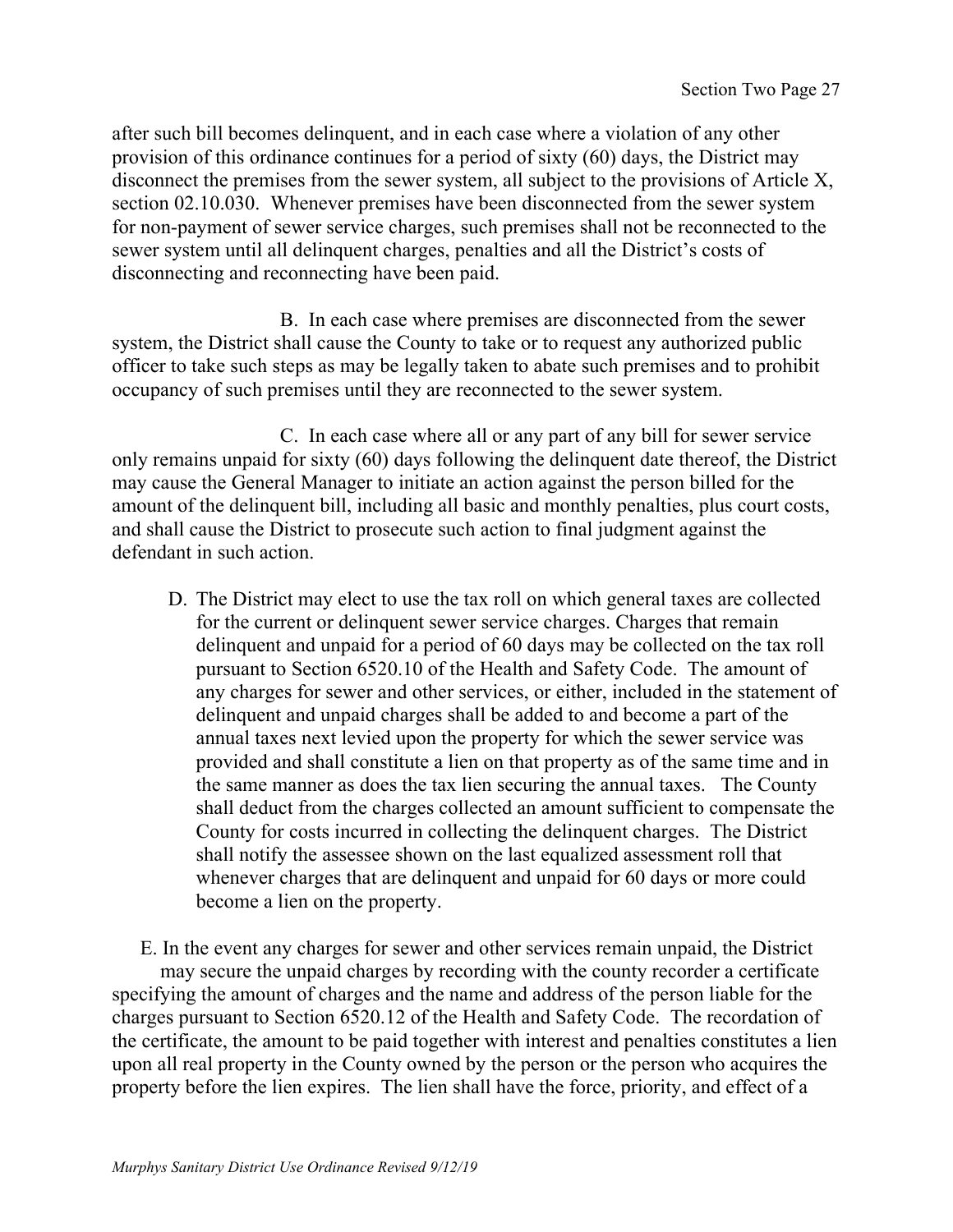judgment lien and continue for 10 years from the date of recording unless sooner released, otherwise discharged, or extended by recording a new certificate.

02.09.030 Violations. Any person found to be violating any provision of this ordinance, rule or regulation of the District shall be served by the General Manager or other authorized person with written notice stating the nature of the violation and providing a reasonable time limit for the satisfactory correction thereof, unless the violation is deemed by the District or the County health officer to be a public health hazard, in which event the legal requirement for notice and a period to correct the violation shall be modified. Said time limit shall be not less than two, or more than seven working days. The offender shall, within the period of time stated in such notice, permanently cease all violations.

All persons shall be held strictly responsible for any and all acts of agents or employees done under the provisions of this ordinance, rule or regulation of the District. Upon being notified by the District of any defect arising in any sewer or of any violations of this ordinance, rules or regulations, the person or persons having charge of said work shall immediately correct the same.

02.09.040 Public Nuisance – Abatement. During the period of such disconnection, habitation of such premises by human beings shall constitute a public nuisance, whereupon the District or County may cause proceedings to be brought for the abatement of the occupancy or use of said premises by human beings during the period of such disconnection. In such event, and as a condition of reconnection, there shall be paid to the District or County a reasonable attorney's fee and cost of suit arising in said action.

02.09.050 Infraction. Violation of any provisions of this ordinance shall be punished with a fine not exceeding one hundred dollars (\$100.00) for the first violation, a fine not exceeding two hundred and fifty dollars (\$250.00) for a second violation within a year, and a fine not exceeding five hundred dollars (\$500.00) for a third violation within the period of one year. Each and every connection or occupancy in violation of any provisions of this ordinance shall be deemed a separate violation, and each and every day or part of a day the violation continues shall be deemed a separate offense under this ordinance and shall be punishable as such.

02.09.060 Liability for Violation. Any person violating any of the provisions of this ordinance, rules or regulations of the District shall become liable to the District for any expense, loss or damage occasioned by the District by reason of such violation.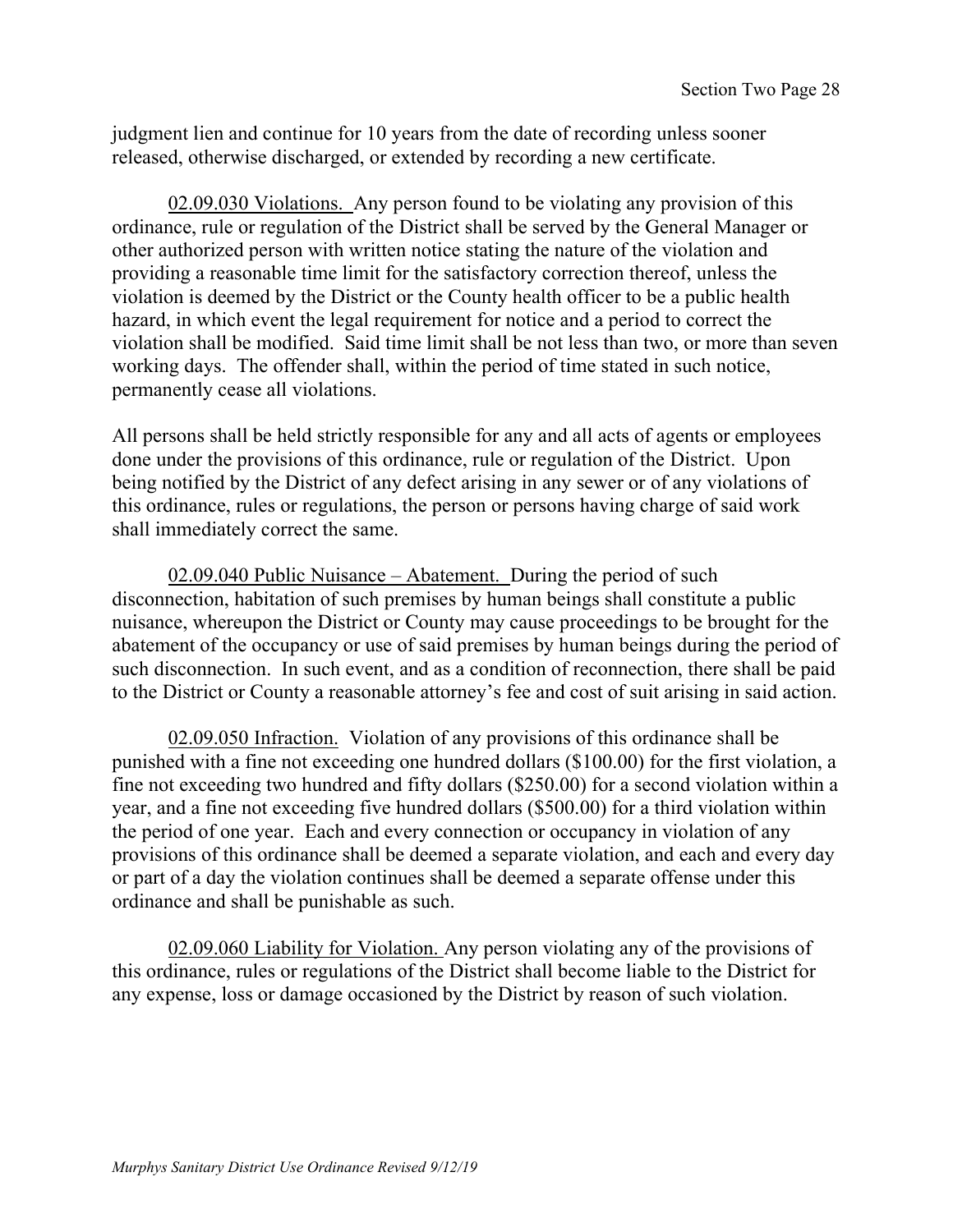## ARTICLE X. MISCELLANEOUS

02.10.010 Protection from damage. No person shall maliciously, willfully, or negligently break, damage, destroy, uncover, deface or tamper with any structure, appurtenance or equipment which is part of the District's sewer works. Any person violating this provision shall be subject to the penalties provided by law.

02.10.020 Powers and authorities of inspectors. Any duly authorized employee or agent of the District shall be permitted to enter in and upon any and all buildings, industrial facilities and properties for the purposes of inspection, re-inspection, observation, measurement, sampling, testing or otherwise performing such duties as may be necessary in the enforcement of the provisions of the ordinance, rules and regulations of the District.

02.10.030 Severability. If any section, subsection, sentence, clause or phase of this ordinance or the application thereof to any person or circumstances is for any reason held to be unconstitutional or invalid, such decision shall not affect the validity of the remaining portions of this ordinance or the application of such provision to other person or circumstances. The Board hereby declares that it would have passed this ordinance or any section, subsection, sentence, clause or phrase hereof irrespective of the fact that any one or more sections, subsections, sentences, clauses or phrases be declared unconstitutional.

02.10.040 Inapplicability of inconsistent ordinances. All other District ordinances concerning the sewer system, sewer service charges, and sewer connection, permit and inspection fees are hereby repealed. All existing sewer service fees, sewer connection fees, permit fees and inspection fees as set forth in any of those ordinances and resolutions which exist as of this date shall remain effective until the new service fees, sewer connection fees, permit fees and inspection fees become effective by virtue of the ordinance. Future connection fees, sewer service fees, permit fees and inspection fees may be adopted by Resolution of the Board.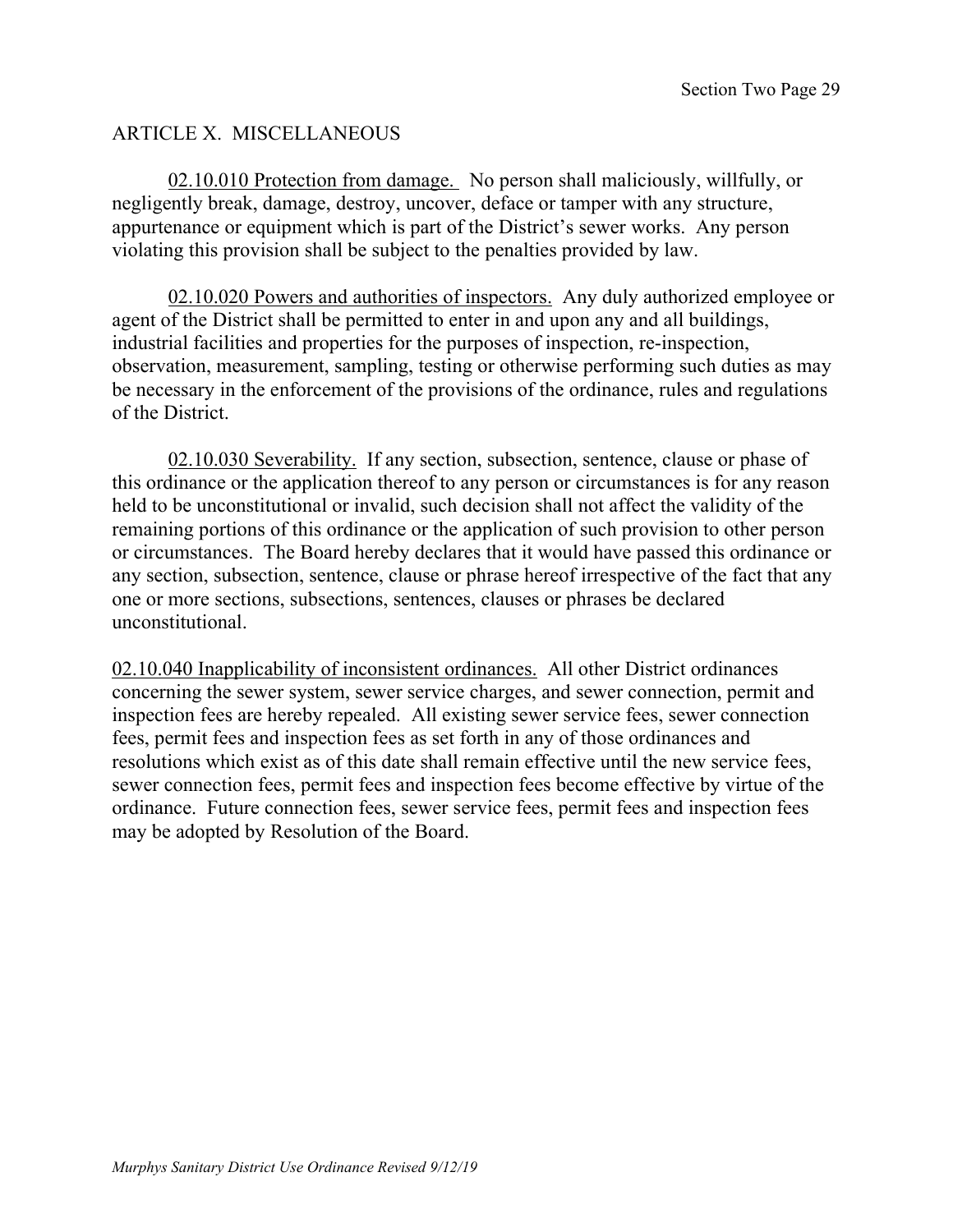This Ordinance shall take effect and be if force on the  $27<sup>th</sup>$  day of September 2019, 2019 by the following vote:

A YES: J. Fontana, S. Gonzales, A. Moore, T. Owens

NOES: 0

ABSENT: L. Scheller

Attest:

Clerk to the Board MURPHYS SANITARY DISTRICT

Vice President, Board of Directors MURPHYS SANITARY DISTRICT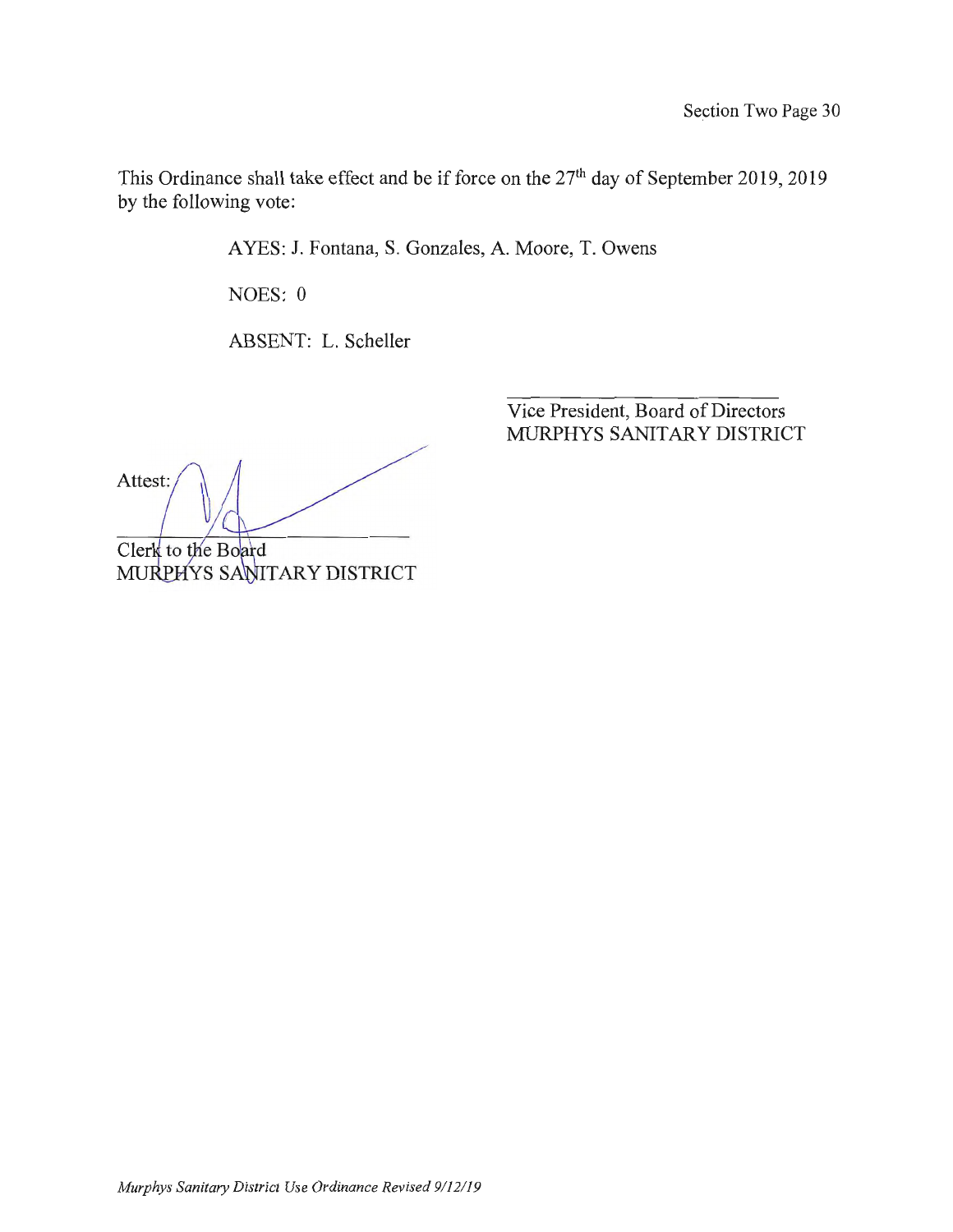#### **Proof of Publication of**

#### Public Notice Murphys Sanitary District Ord 2 Amendments

NOTICE of Adoption Murphys Sanitary District Use Ordinance No. 2 Amendments 02.08.010 Rate Schedule 02.07.070 Connection Fee

> Yes Yes Yes Yes

Absent with Notice

The amendments to the District's Use Ordinance added newly constructed accessory dwelling units to the District's rate schedule for both connection and monthly sewer rates at the same rates as single family residences. The amendments also allow the District to determine the mixed use residential/commercial structures, depending on an evaluation of the mix of uses. The amendments would also make additional non-substantive clarifying and conforming changes to the Use Ordinance. To view the Use Ordinance with the adopted changes in its entirety, please visit our website: murphyssd.org or call the office 209 728-3094 to request a copy.

The Ordinance amendments were adopted by the Murphys Sanitary District Board of Directors by the following vote at a Public Hearing held on September 12, 2019:

| Joseph Fontana        |  |
|-----------------------|--|
| <b>Steve Gonzales</b> |  |
| Ashley Moore          |  |
| <b>Travis Owens</b>   |  |
| Lydia Scheller        |  |

The Ordinance changes will be effective seven (7) days from the date of this publication.

# **(2015-5 C.C.P.)**

#### **This space is for the County Clerk's Filing Stamp**

#### STATE OF CALIFORNIA,

County of Calaveras.

I am a citizen of the United States and a resident of the county aforesaid; I am over the age of eighteen years and not a party to or interested in the above matter. I am the principal clerk of the printer of the Calaveras Enterprise, a newspaper of general circulation, printed weekly, in the City of San Andreas, California, County of Calaveras, and which newspaper has been adjudged a newspaper of general circulation by the Superior Court, of the County of Calaveras, State of California; that the notice of which the annexed is a printed copy (set in type not smaller than nonpareil), has been published in each regular and entire issue of said newspaper and not in any supplement thereof on the following dates; to-wit:

#### **September 19, 2019CE**

I certify (or declare) under penalty of perjury that the foregoing is true and correct.

#### **Dated the 17th of December, 2019**

Clavidson

Signature - Corissa Davidson

# **CALAVERAS ENTERPRISE**

**15 North Main Street P.O. Box 1197, San Andreas, CA 95249-1197**  (209) 754-3862 - FAX (209) 754-1805

PROOF OF PUBLICATION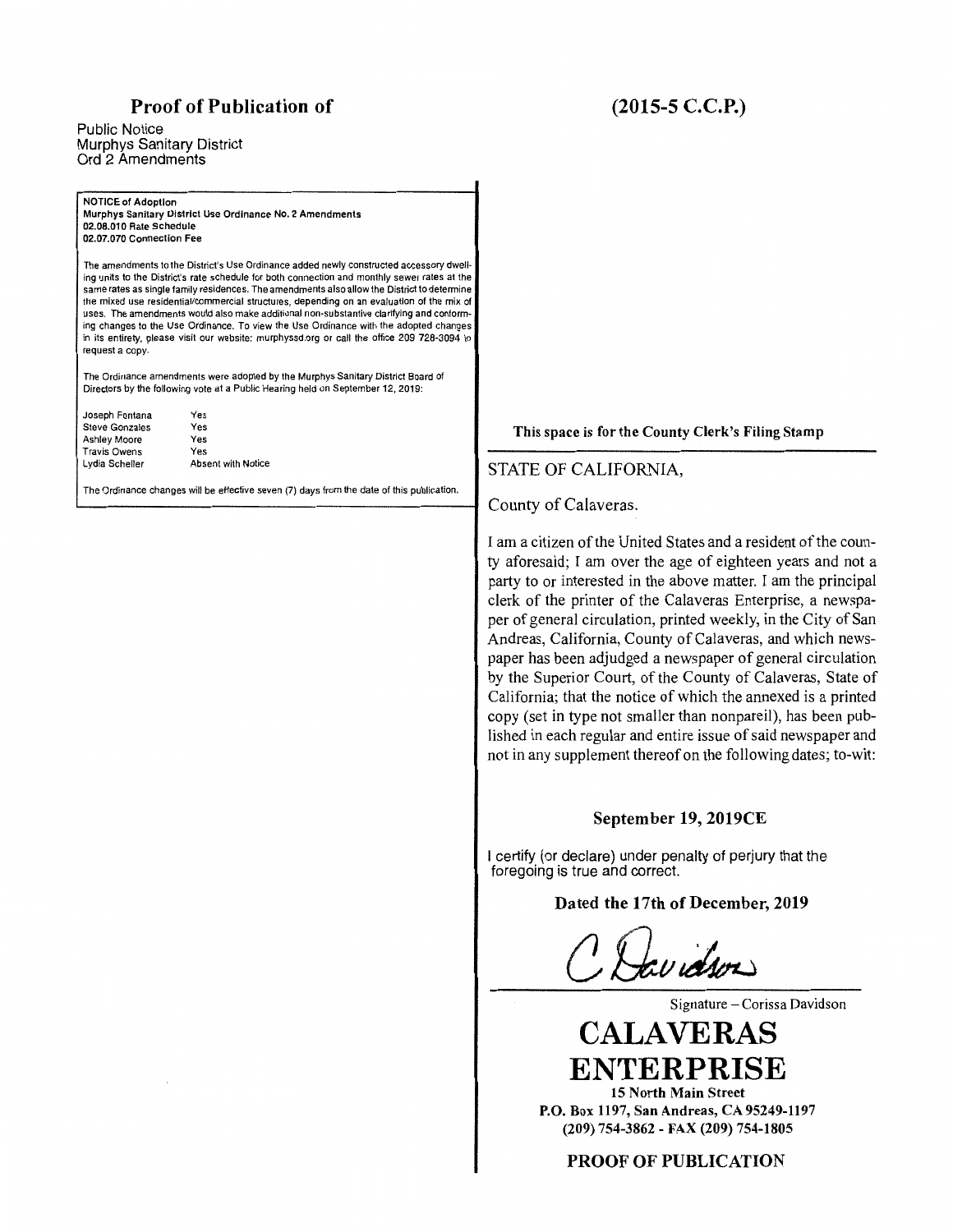#### APPENDIX I MURPHYS SANITARY DISTRICT

### **Section 1 – General Requirements for Sanitary Sewer Installations**

## **1.01 General**

These specifications and all Ordinances of the Murphys Sanitary District shall be considered as part of this section, and all plans, profiles, cut sheets, easements, documents, and details of construction shall conform to the standards established in these Improvement Standards and Specifications.

Reference is also made to the Uniform Plumbing Code currently in effect regulating the installation of building sewers and house drainage systems, copies of which are on file in the office of the Building Department.

Further reference is made to the Health and Safety Code and Title 17 of the Administrative Code of the State of California relating to sewers and sewer districts. All work contemplated in the Murphys Sanitary District shall comply with the applicable regulations in these codes.

Prior to the completion of construction of sanitary sewers, the owner or his engineer shall make such arrangements as may be necessary for the operation and maintenance of all sewer facilities including treatment plants and lift stations. Operation and maintenance shall conform to all applicable laws and regulations of the Murphys Sanitary District, the County of Calaveras, and the State of California.

# **1.02 Right of Way**

All public sewers shall be in easements or rights of way dedicated to the public. The minimum width of easement shall be twenty (20) feet.

The easement shall be centered on the sewer line unless otherwise permitted by the District Engineer.

Right of way maps shall be submitted along with construction plans showing the exact location and dimensions of all easements which must pass through private property. The location and width of easements shall be subject to the approval of District Engineer.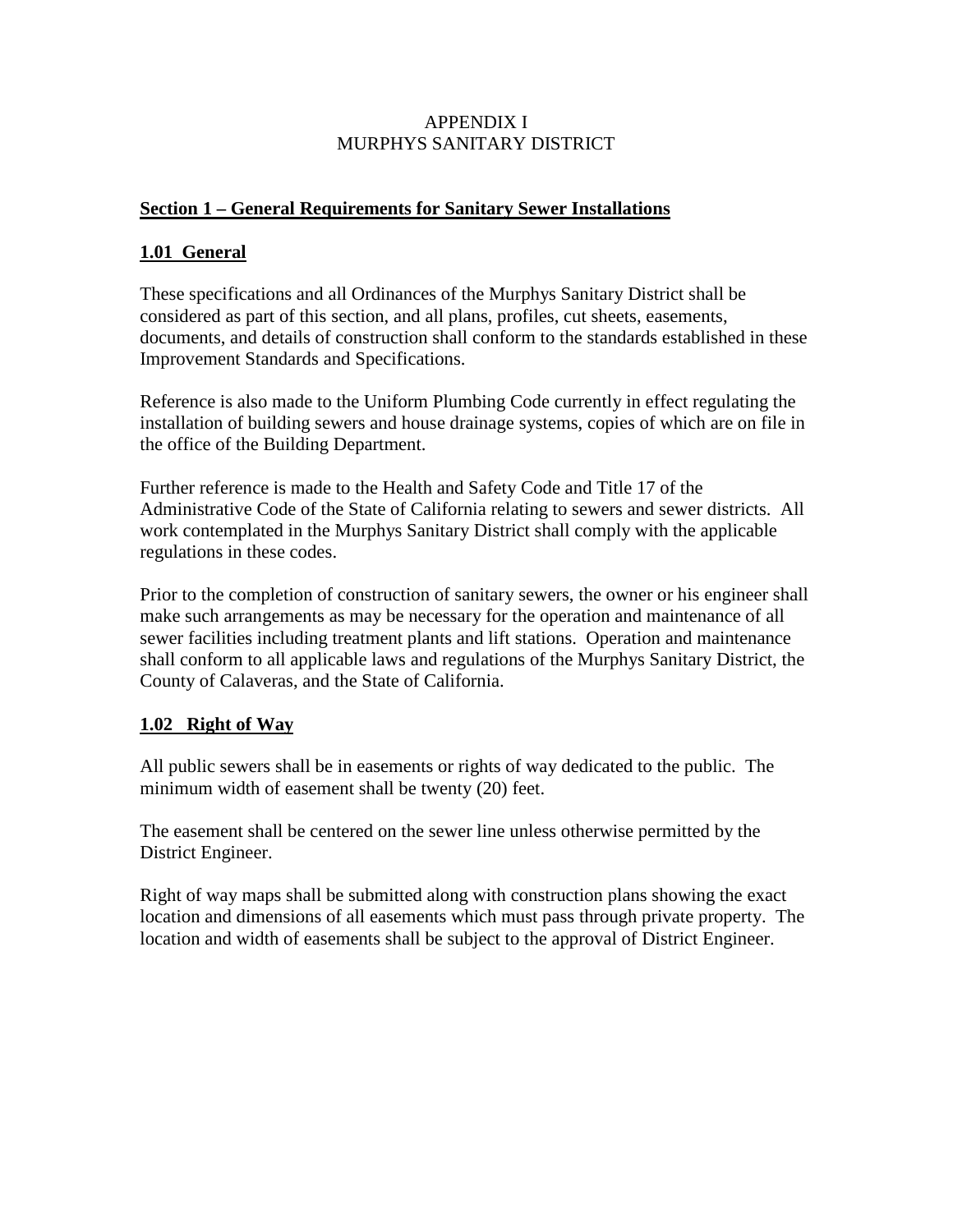#### **1.03 Line Size and Connection Policy**

House connection lines may be connected to "live" public sewers. Actual tapping of the "live" public sewer shall be done by District forces.

Single house building sewers shall be a minimum of four (4) inches in diameter.

Joint use (multiple buildings with same side sewer) will not be permitted, unless approved by the Operations Manager on a one by one basis.

In all new subdivision work, the lateral sewers shall be installed at the time the public sewer is constructed. Each lateral sewer shall be referenced to the plan stationing and shall end at the property line with a cleanout.

#### **1.04 Design Criteria**

A. Population density within a sewer service area shall be determined on the basis of actual count, character of proposed development (present and future), and the master plan of land use and zoning. All sewers shall be designed to carry peak flows without surcharging the manholes.

For estimating purposes, the dwelling unit shall consist of 2.5 persons. Flow estimates for industrial and commercial land uses shall require individual study and approval. Discussion of parameters with the District Engineer is advised prior to the study.

Design population estimates including equivalent population for schools, commercial, and industrial uses, shall be indicated on the set of plans submitted for approval.

- B. Design sanitary flow shall be two (2) times the average flow of 140 gallons per capita per day.
- C. Infiltration allowance shall be calculated on the basis of fifty (50) gallons per mile per day per inch diameter of pipe.
- D. All public sewers shall be designed flowing full without head.
- E. Sewer velocity shall be not less than two (2) feet per second when flowing full and shall be restricted to ten (10) feet per second unless special pipe or controls are approved by the District Engineer.
- F. Diameter of gravity sewers shall be determined by the type of pipe and the pipe manufacturer's recommendation.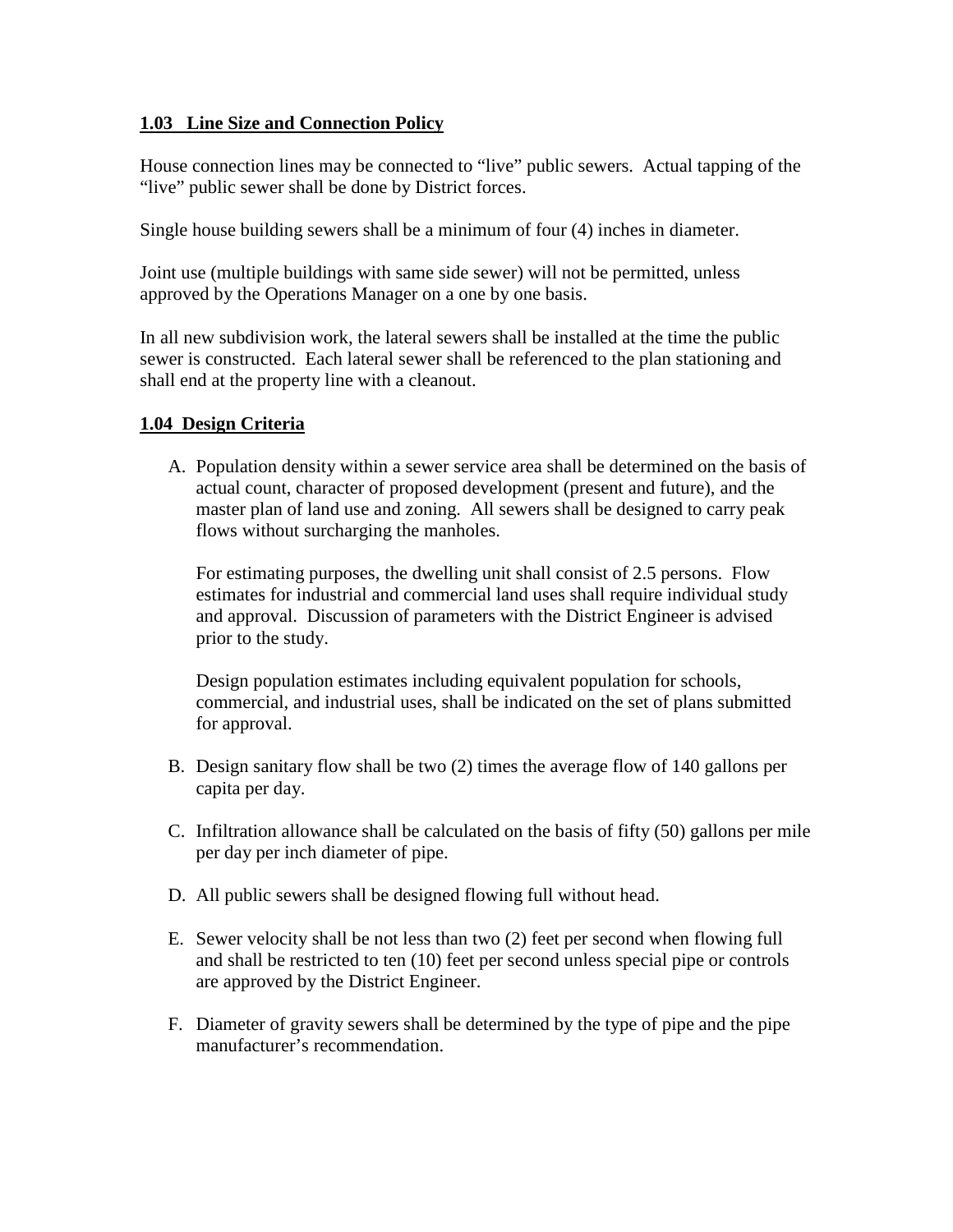G. Special design problems involving siphons, pumps, force mains, non-residential connections, or other unusual features not covered herein, will require individual study and approval by the District Engineer.

#### **1.05 Sewer Location in Streets and Roads**

Where sewer lines are installed in street or road rights of way, they shall be installed between present or future gutters in the roadway as follows:

- A. Whenever possible, all public sewers shall be located five (5) feet southerly or easterly of the center line of the street.
- B. The entire sewerage system to be located within roads or easements shall be designed so that all existing improvements of other utilities will be cleared by the sewer improvements, structures, and laterals, by a minimum of twelve (12) inches.
- C. No sanitary sewer, including house connection, shall be located within fifty (50) feet of a water well, and any sewer between fifty (50) feet and one hundred (100) feet of a well shall be constructed of ductile iron pipe with rubber gasket joints.
- D. Curvilinear alignment of sanitary sewers will be permitted under the following conditions:
	- 1. Minimum radii for pipes to 10" I.D. 200'.
	- 2. Minimum radii for pipes  $12$ " to  $15$ " I.D.  $-300$ .
	- 3. In no case will the curvilinear alignment maximum radii exceed that of the pipe manufacturer's specification.
- E. Separation between potable water and storm drain piping shall meet or exceed the minimum requirements of the State of California Department of Public Health.

#### **1.06 Sewer Structures**

A. Manholes

Manholes shall be placed at all intersections of sewer lines other than house connection sewers, at all vertical or horizontal angle points, and at intervals not greater than three hundred (300) feet.

Where sewers are installed with curvilinear alignments, the distance between manholes shall not exceed three hundred (300) feet. Where the alignment consists of combinations of compound curves, reverse curves, and curves connected with short tangents, the total distance between manholes along such combinations shall not exceed three hundred (300) feet.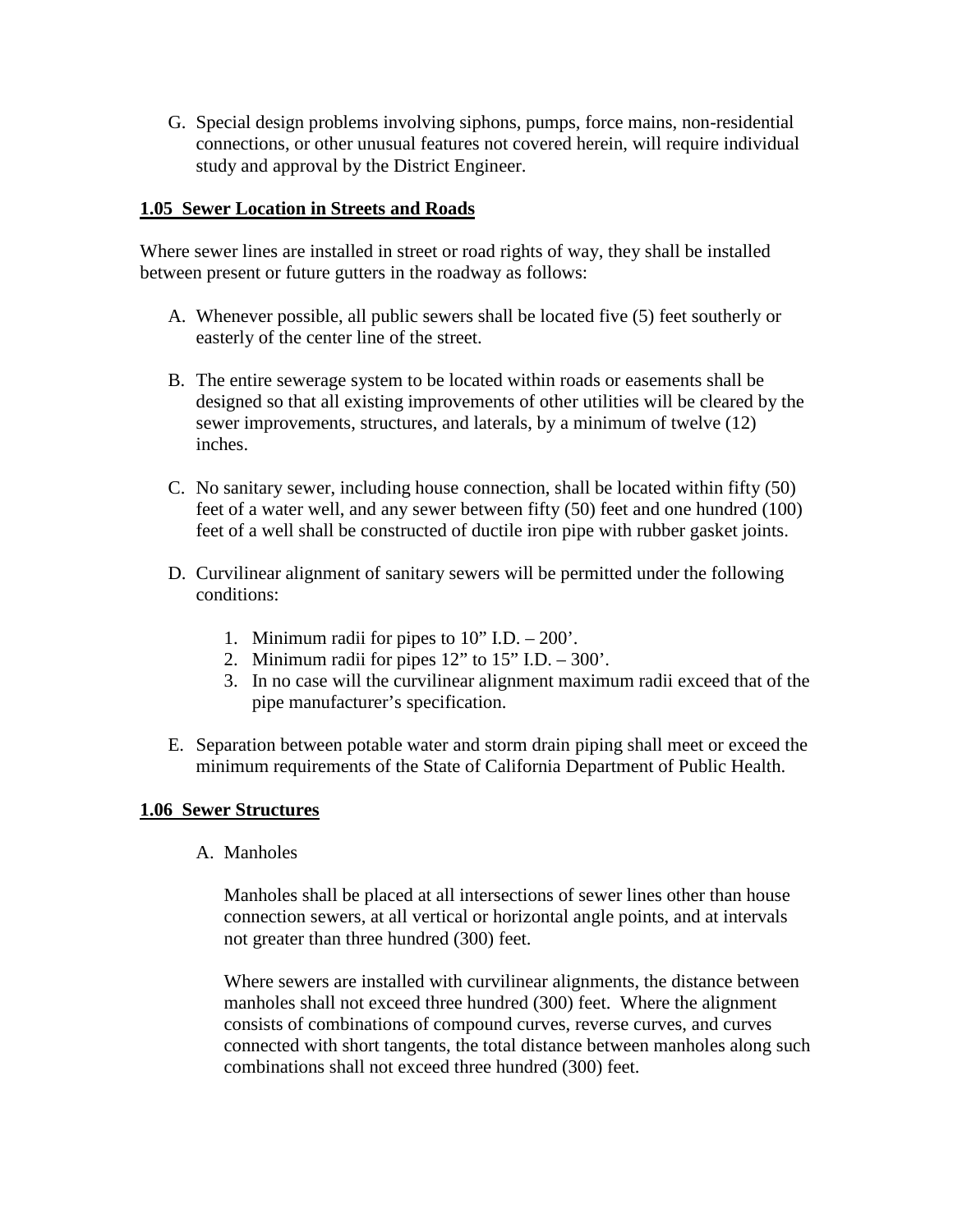Drop manholes will not be permitted, unless approved by the District Engineer.

The angle of deflection between incoming and outgoing lines in a manhole shall not be greater than ninety (90) degrees.

B. Clean Outs

A clean out shall be placed at least fifteen (15) feet beyond the property line projection at the end of each public sewer.

A clean out may be used in lieu of a manhole for any stub line with a length of one hundred (100) feet or less. Any line more than one hundred (100) feet in length shall have a manhole at the end. Public sewers installed in a subdivision or other development for future extensions shall have a clean out at the end if there are any house connections attached to it, and it is not over two hundred (200) feet in length. Lines longer than two hundred (200) feet shall terminate in a manhole with a five (5) foot minimum stub and plug for future extensions installed at the time the manhole is constructed.

C. Temporary Plugs

Temporary plugs may, with approval of the District Engineer, be used at the end of lines which are to be extended within one (1) year of completion.

D. Pressure Frame and Covers

Pressure (water tight) frames and covers shall be installed where drainage conditions may cause storm waters to inundate sewer structures.

E. Remodeling Structures

All structures to be remodeled shall comply with these standards. Any remodeling of any structure shall be specified and/or detailed on the plans and approved by the District Engineer prior to any remodeling.

F. Special Instructions

Manholes over large pipes, special junction boxes, siphons, pedestals, trestles, traps, pumping systems, force main, bridges, and other unusual structures require specific design approval by the District Engineer.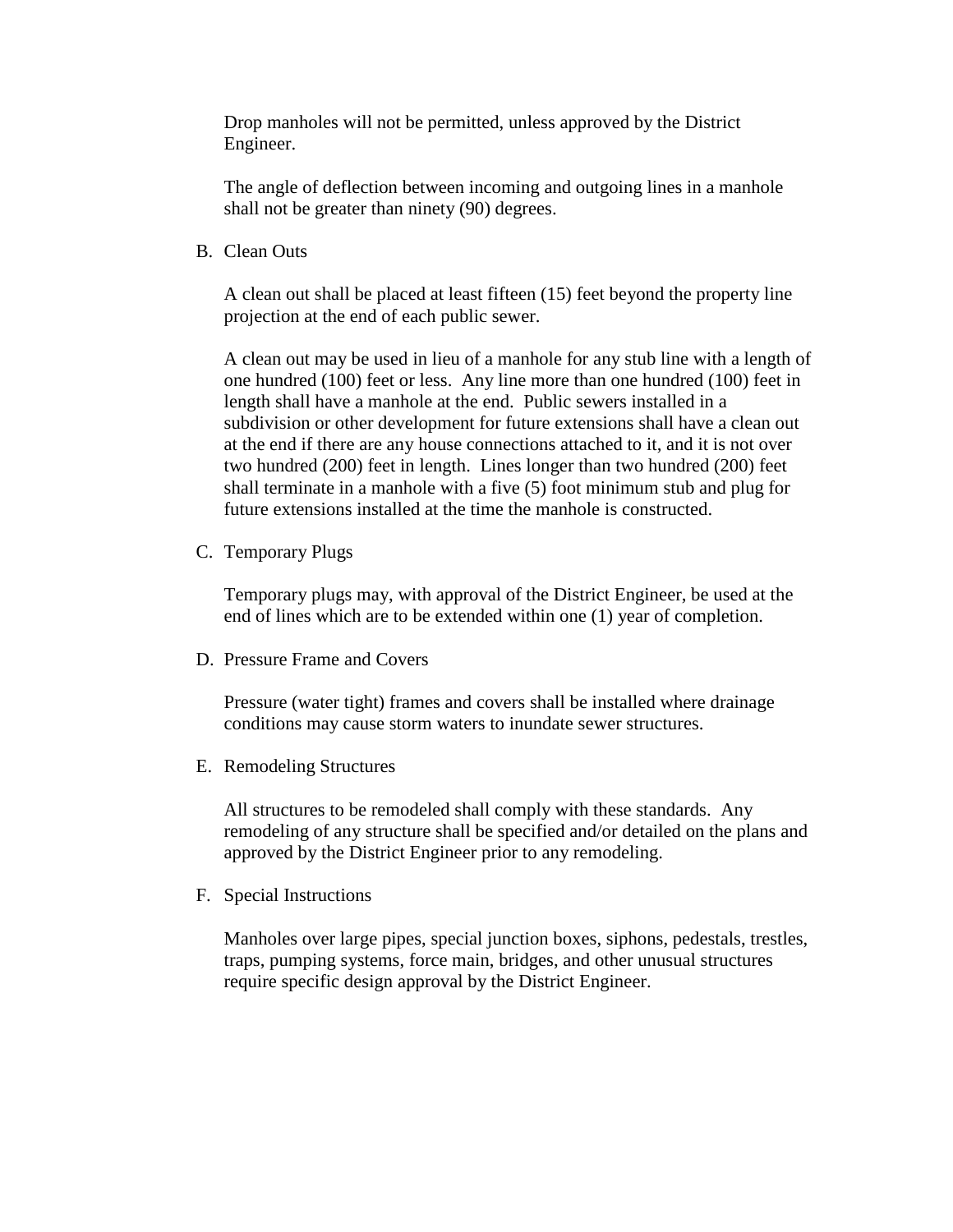#### **1.07 Construction Engineering**

A. The Inspector and/or Engineer shall refer to the Special Provisions of the particular job for all details of Construction which may refer to these standards or other recognized standards of construction.

# B. Marking

- 1. Where curbs and gutters or sidewalks are part of an improvement, each lateral sewer shall be permanently located by imprinting an "S" (2" size or larger) on the curb vertically above the side sewer. Responsibility for providing the marking and for its accuracy shall rest with the Contractor.
- 2. Engineer's station, structures, and wyes shall be marked on the cut stakes in advance of trenching.
- 3. In subdivisions, prior to installation of a lateral sewer, the lot corner nearest the lateral sewer, shall be located, staked, and flagged in the field.
- 4. The end of the house connection laterals shall be marked with a clean out.

# **1.08 Record Plans (As Constructed)**

The Project Design Engineer shall keep an accurate record of all approved deviations from the plans. These are to be utilized in correlation with the Inspector's plans for preparing a complete and accurate set of Record Plans for the permanent records of the District.

The drawings for the project shall be returned to the Project Design Engineer upon completion of work and all construction changes shall be made thereon and the drawings returned to the District.

# **Section 2 – Construction Requirements for Sanitary Sewer Installations**

#### **2.01 Alignment and Grade Control**

The grade and alignment of the pipe shall be maintained by use of a method approved by the District Engineer in advance of the construction. The proposed method shall be submitted for review prior to commencing the work.

Horizontal alignment shall be such as to maintain a true line between manholes. Any deviation there from must meet the approval of the District Engineer.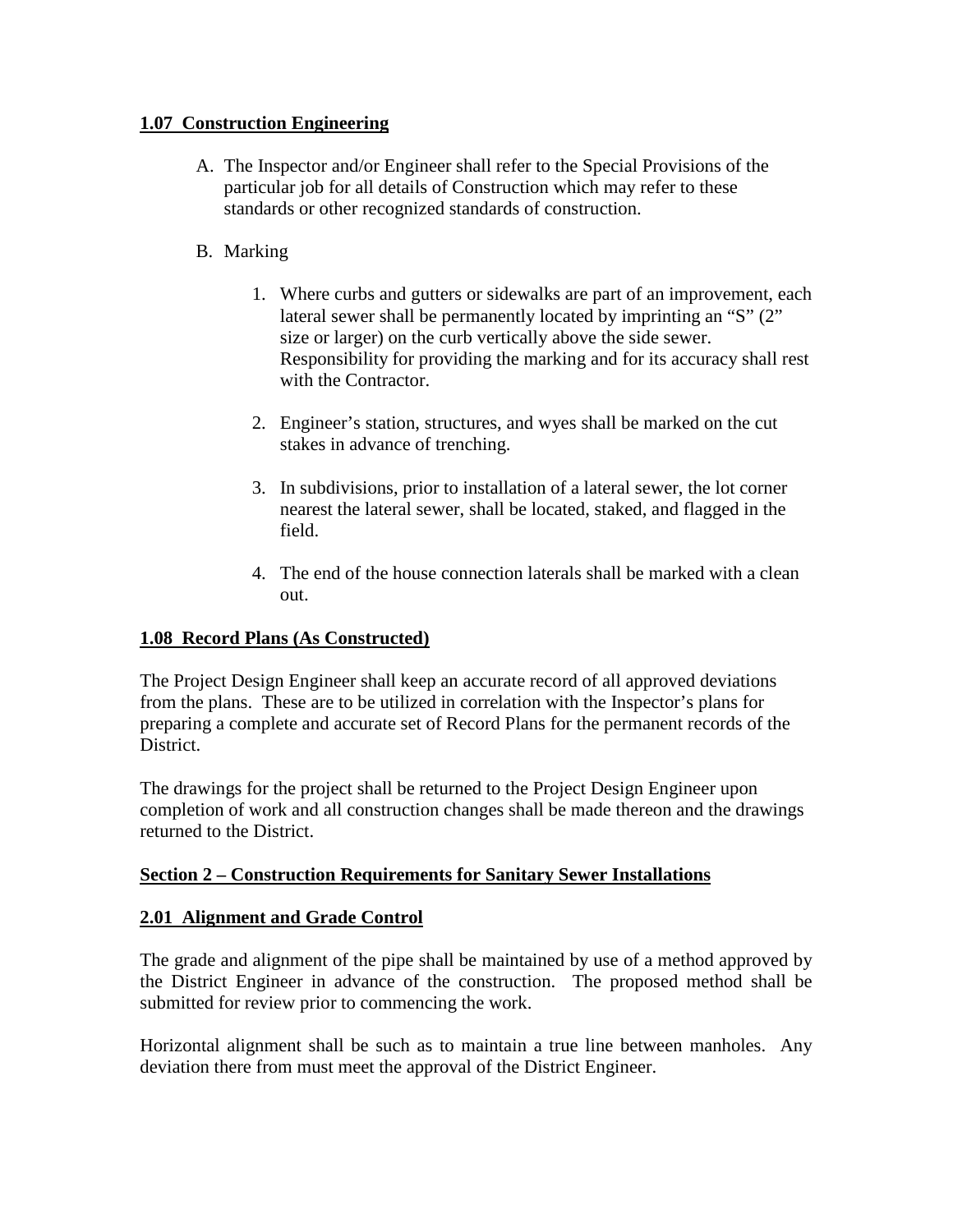Unless otherwise approved by the District Engineer, line and grade shall be staked by a registered civil engineer or licensed land surveyor. Staking shall be on 50 foot intervals, minimum, for straight lines and 25 foot intervals for horizontal and vertical curves. The District Engineer may at any time check the alignment and grade from staking. Contractor shall take appropriate means to preserve, as is practicable, all stakes, bench marks, and control used in the setting of alignment and grade. Where, in the judgment of the District Engineer, the loss of stakes and/or other reference points from whatever cause, requires restaking, such restaking shall be performed when and as directed by the District Engineer and shall be done at the cost of the owner.

#### **2.02 Sewer Pipes**

- A. Minimum pipe size for public sewers shall be six (6) inches.
- B. The minimum acceptable slopes for sewer pipe sizes are as follows unless flatter slopes are specifically approved by the District Engineer:

| Pipe Size                    | Minimum Slope Ratio  |
|------------------------------|----------------------|
| In Inches                    | In Feet Per Ten Feet |
|                              |                      |
| 6                            | .005                 |
| 8                            | .0035                |
| 10                           | .0025                |
| 12                           | .002                 |
| 15                           | .0015                |
| 18                           | .0012                |
|                              |                      |
| 4 (Building Sewer Line Only) | .020                 |

- C. Minimum pipe cover shall be three (3) feet except as may be classified as follows:
	- 1. Two sack cement slurry cover shall be used when total cover over public sewers is less than three (3) feet, or when other special conditions exist.
	- 2. Two (2) to three (3) feet of cover may require the use of approved bedding encasement or extra strength pipe as directed by the District Engineer.
	- 3. Less than two (2) feet of cover shall require concrete encasement of extra strength pipe as directed by the District Engineer.
	- 4. All pipe lines shall be designed and constructed to a safety factor of 1.5. The Project Design Engineer, during design, shall consider impact and dead loads imposed upon the pipe both during construction and after construction. The construction plans shall show the maximum permissible trench width at the top of the pipe which shall be predetermined by the Project Design Engineer.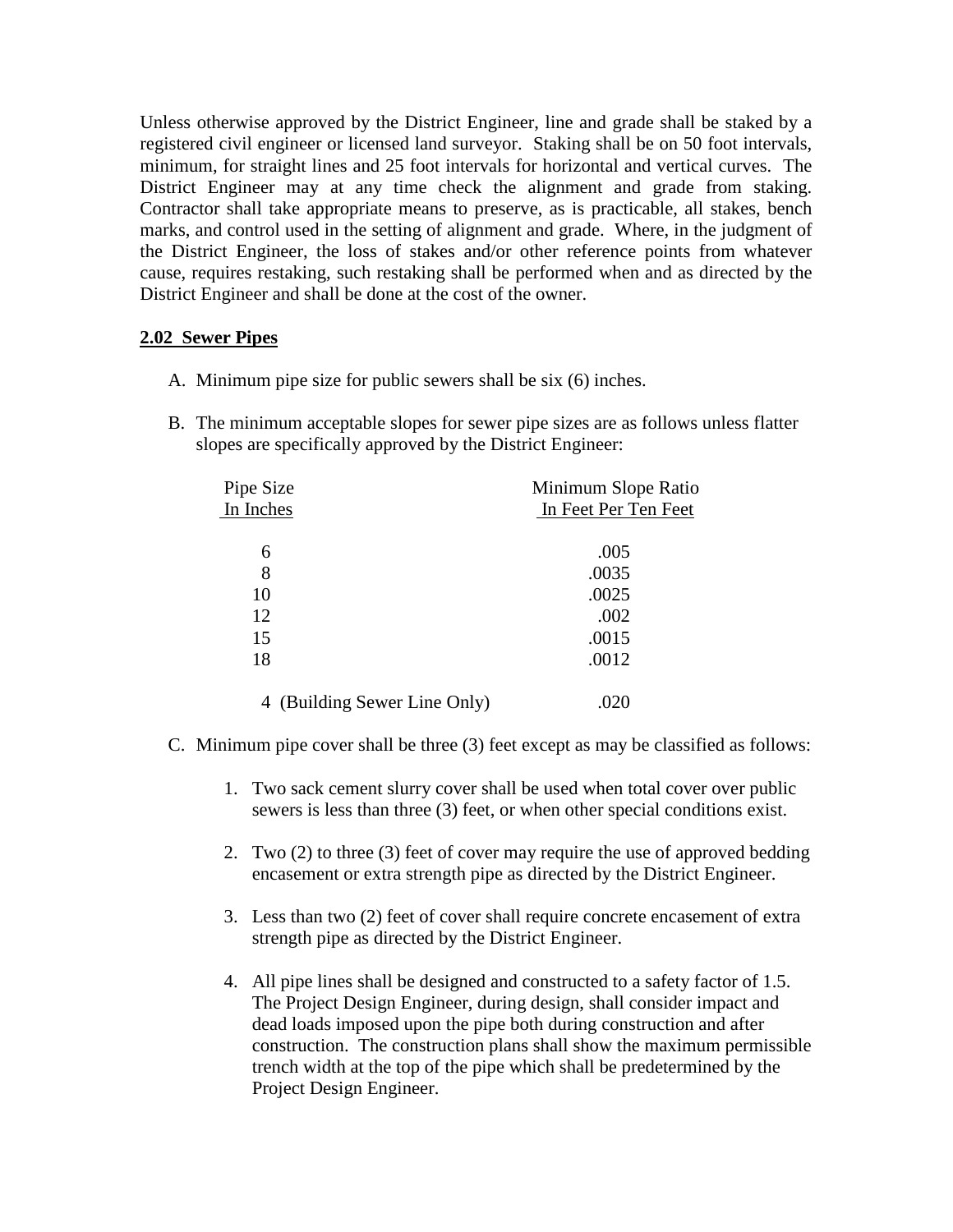A note shall be placed on the plans as follows: *"For trenches in excess of the width as shown on the plans, the Contractor shall adequately reinforce the pipe at his expense upon written approval by the District Engineer."* 

### **2.03 Kind of Pipe**

1. Polyvinyl chloride pipe shall be of a type as manufactured under the brand name "Ring Tite PVC Pipe" or approved equal. Pipe shall be polyvinyl chloride plastic gravity sewer pipe with integral wall, bell, and spigot Oring type joints. Pipe and fittings shall be the extra strength minimum of SDR 35 of the requirements of ASTM designation D-3034. All fittings such as wyes, tees, bends, reducers, and connections shall be the same material and manufacturer as the pipe. Rubber rings shall conform to ASTM designation D-1869. No solvent cement joints shall be used.

All PVC shall have a home mark to indicate full penetration when the joint is made. PVC and fittings shall not be stored with direct exposure to sunlight for any extended period of time as determined by the District Inspector. If storage for a long time is necessary, pipe and fittings shall be covered with opaque material providing for air circulation, or otherwise protected in a manner approved by the District Engineer.

- 2. All force main pipe shall be a minimum 125 psi PVC water pipe, ASTM designation D-2241, SDR 32.5 with rubber O-ring type joints. Rubber rings shall conform to ASTM designation D-1869. No solvent weld joints shall be used. Storage specifications apply as in PVC above. The District Engineer may require C-900 PVC pipe where circumstances warrant.
- 3. Ductile iron pipe shall be Class 50.

# **2.04 Standard Manholes**

All manholes shall be of concrete construction and shall conform to the standard details unless otherwise specified. The manhole base shall be pre-cast, conform to ASTM C-470 and shall be placed in accordance with the plans, these specifications, and District Improvement Standards. (See District Standard Detail, SS-2, "Standard Type A Manhole" at the back of these specifications.) Control of water in the manhole excavation shall be to the satisfaction of the Engineer. Precautions shall be taken to assure that sewer pipe entering and leaving the manholes does not move from the installed alignment and grade. Flex connectors at the inlet and outlet of sewer manholes shall comply with ASTM C-923. Sufficient material shall be placed on said sewer lines to prevent such movement. Manhole bottom area shall be compacted to 95% relative compaction prior to placing pre-cast base. Appropriate plugs, as approved by the District Engineer, shall be placed in the ends of the pipes in order to prevent concrete from entering the lines during the manhole pour. In case of straight through lines, the pipe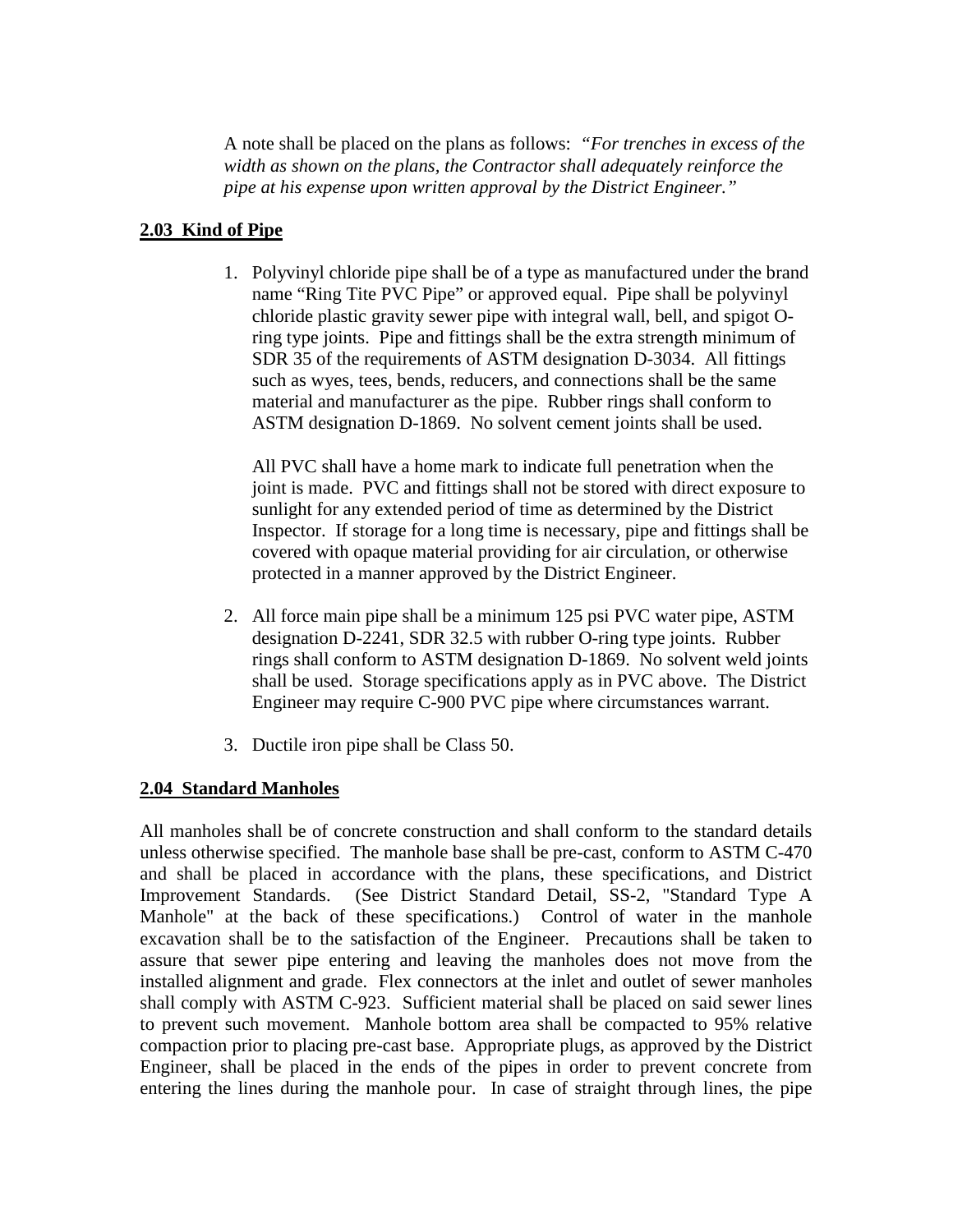may be laid through the manhole excavation with the base being poured around the pipe. The upper half of the pipe shall then be cut out to form the channel in an approved method.

Care should be taken to set the manhole barrels at the appropriate time during the cure of the concrete to insure proper penetration and allow for sufficient clearance between the bottom of the barrel and top of the pipe. Initial setting and removal of barrels or rings, or the use of a ring form to make the indentation in the base is subject to approval by the District Engineer.

Sufficient care should be taken during the manhole pour operation to observe the rate of cure of concrete and to properly work the surfaces and channels so as to arrive at the required shapes and surfaces and avoid poor results. The channels shall be shaped in flowing curves as indicated on the drawings to insure proper hydraulic characteristics for the flow of sewage. A smooth, clean, hand-rubbed finish shall be given to the surfaces of the manhole base and to any joint mortar work. Transitions between different sizes of pipes shall be smooth and regular. Excessive concrete, mortar or improperly shaped or surfaced channels shall be chipped back and built up again to insure the proper shape and surface. All cracks, joints, holes, etc., shall be sealed by mortar, sealing compounds or dry pack as approved by the District Engineer to insure water tight manholes with workmanlike appearance.

Care shall be taken in setting of barrels, tapered sections, and risers to achieve good elevation control so that no more than 12 vertical inches of grade rings are necessary to adjust the level of the manhole castings (12 inch maximum between top of tapered section and bottom of manhole casting).

Backfill shall be placed uniformly around the outside of the manhole so as to not create differential forces and the possibility of dislodging the manhole sections.

#### **2.05 Excavation**

Except by specific approval of District Engineer, no more than 300 feet of open trench shall be excavated in advance of laying of the pipe. Not more than 50 feet of trench excavation shall remain unbackfilled at the end of each day=s work. The remainder of the trench shall be backfilled, compacted, and open to traffic where applicable. Should open trench be determined to be a safety hazard by the District Engineer, all trench excavation shall be backfilled at the end of each day=s work, or all open trenches shall be covered by means approved by the District Engineer.

All crossings of State highways and County roadways are to be done in compliance with the appropriate permit process.

Width of trench shall be uniform from top to bottom and shall be a minimum of 6" wider than the external diameter of the pipe. The maximum width of the trench measured at the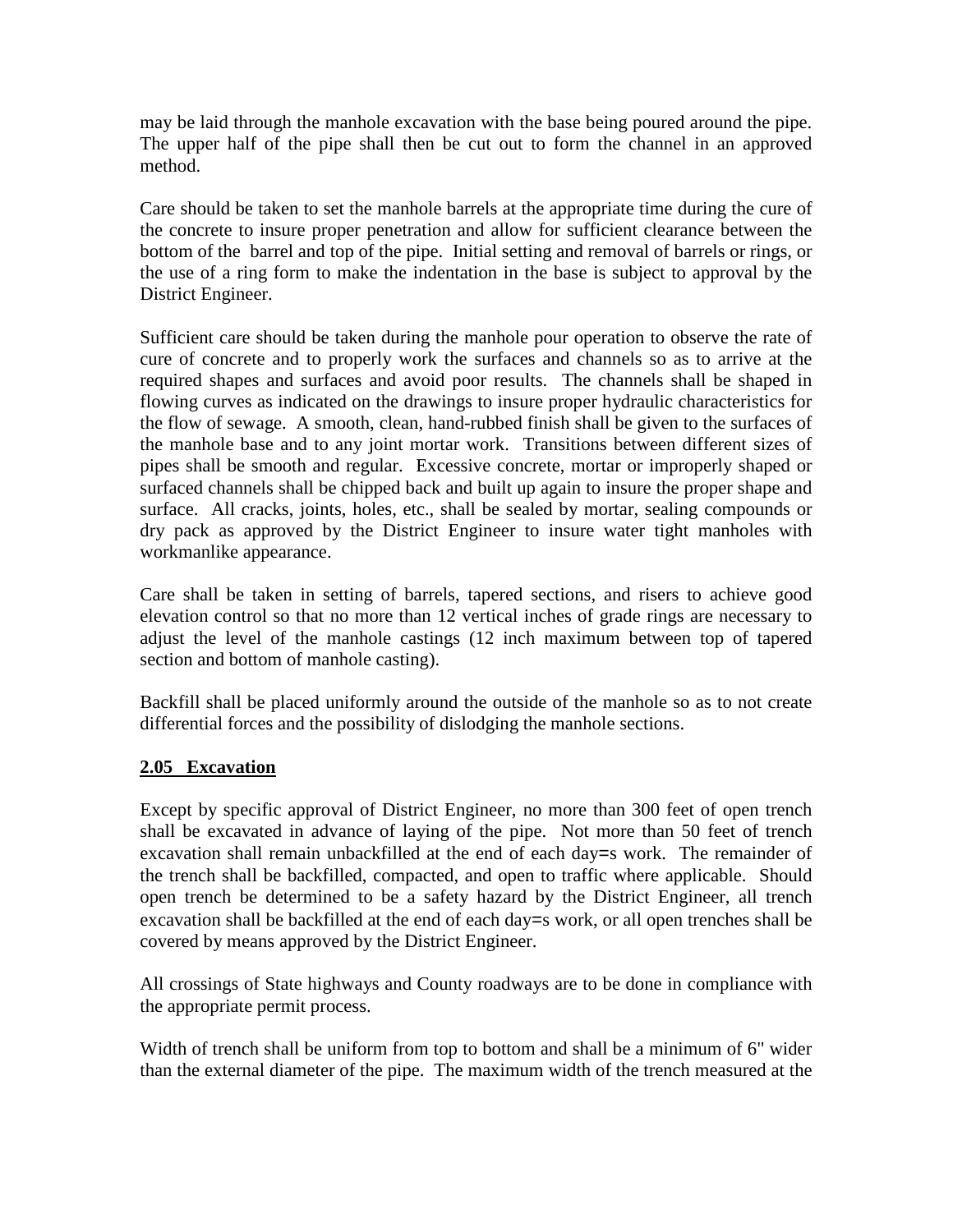top of the pipe shall not exceed the external width of the pipe plus 12 inches exclusive of bells, collars, and fittings.

Stripping of top soil and separate storage thereof will be required in areas where it is deemed necessary by the District Engineer to preserve the quality of top soil. Stones shall be removed as necessary to avoid point bearing.

Shoring of trenches shall be in accordance with appropriate State and Federal safety regulations and the dictates of good construction practice. Safe access to the trench for inspection purposes shall be provided at all times. The requirements of the California Division of Industrial Safety shall be complied with. Instructions or lack thereof from the District Engineer or his representative in no way waives the Contractor=s responsibility with regard to safety.

The depth of the trench shall be in accordance with the lines and grades shown on the plans with proper allowance for bedding and thickness of pipe and for the type of fittings specified. Any portion of the trench excavated below the proper grade shall be backfilled with approved bedding material and compacted to 95% relative compaction at the Contractor=s expense and at the direction of the District Engineer. All areas of unsuitable material required by the District Engineer to be removed shall be replaced in the same manner.

Removal and disposal shall be required of all water entering the excavation. Disposal of water shall be done in a manner to prevent damage and nuisance to adjacent properties or to the public. Sufficient pumping equipment shall be provided in a manner so as to maintain the trench in a dry condition during the bedding and initial backfilling of pipe. Appropriate precautions shall be taken to prevent drainage water from entering the sewer line being constructed.

#### **2.06 Bedding**

 Bedding for the pipes shall be of a granular material appropriate to the conditions present in the construction. Depending on said conditions, native soil, clean sand, crushed or pit run gravel, pea gravel or road base may be required for pipe bedding. Type, method of placement, and preparation of bedding shall be approved in advance of the construction by the District Engineer and any changes necessitated by the work or available supply of materials shall be approved by the District Engineer. A minimum of six inch (6") compacted depth of bedding shall underlie the pipe in all cases. Bedding shall be placed and shaped to fit the underside of the pipe barrel with excavation made for bells or pipe couplings. Compaction shall not be less than 95 percent.

#### **2.07 Pipe Installation**

The pipe shall be laid in conformance with ASTM D2321 and in strict conformity with the prescribed alignment and grade as staked. The pipe shall be brought to the site of work by a manufacturer=s approved method. Pipe laying shall proceed upgrade with the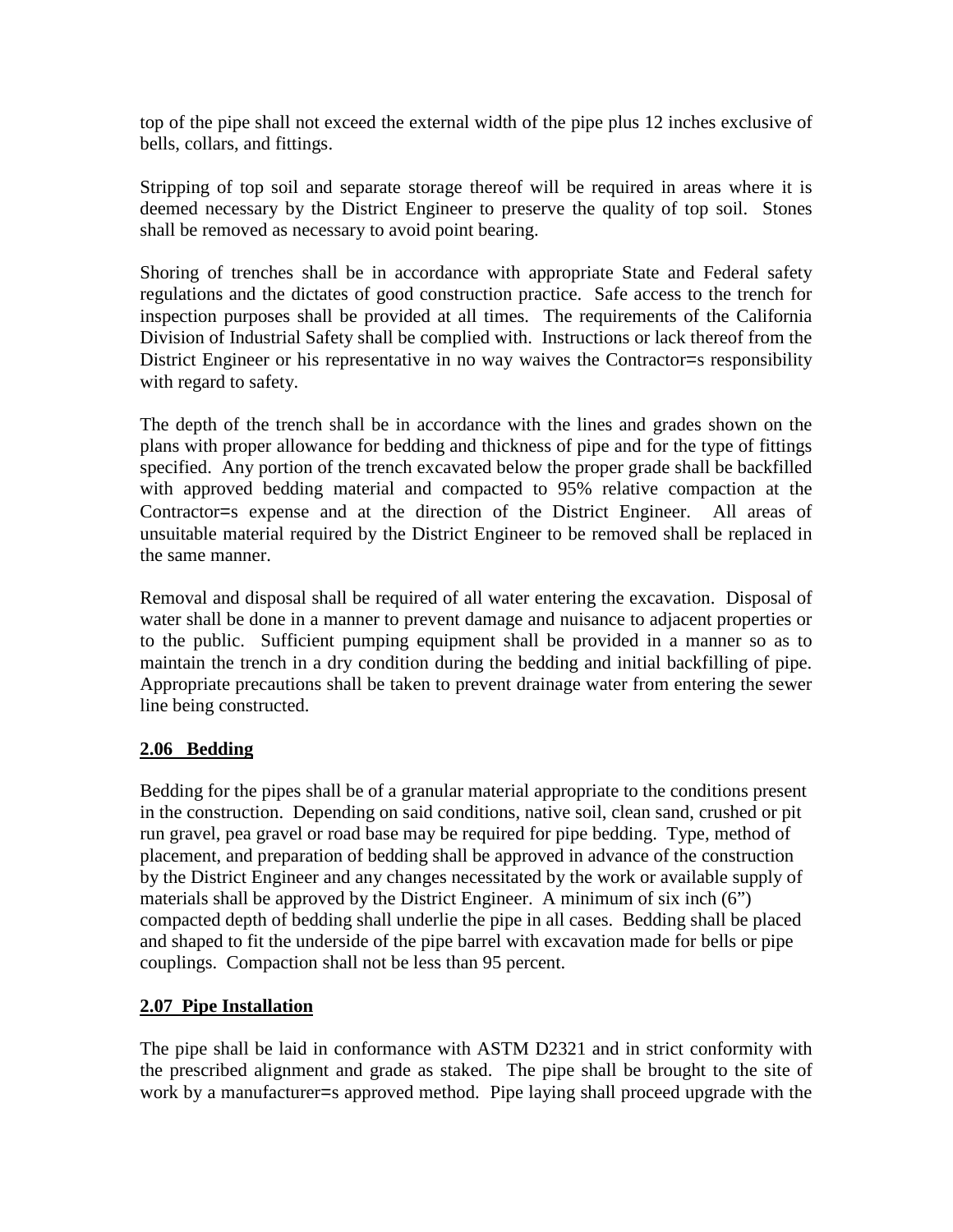bell ends of the pipe placed upstream. Each section of pipe shall be laid true to line and grade in such a manner as to form a water tight concentric joint with the adjoining pipe. The interior of the sewer shall be keep clear of all dirt and debris during the work process.

All pipe laying and joining, including the maximum deflection of joints in curved alignment shall be in accordance with the pipe manufacturer's specifications and as directed by the District Engineer.

Bedding shall be shaped to fit the barrel of the pipe and give uniform support throughout its length. In the case of installing small diameter pipe, where practicable, the bedding may be shaped by lifting and dropping one end of the pipe in order to form the bed shape as described. Pipe bedding should be excavated from beneath the bell ends or couplings of the pipe so as to avoid any bridging effect. No wedging or supporting of the pipe with wood or any other type of material than the approved bedding shall be permitted.

Initial backfill shall be placed in an approved manner so that the bottom one-third of the pipe rests on a dense compacted bed of approved granular material. Slicing with a shovel tip, tamping with a T-bar, compaction by foot or other approved mechanical equipment may be used to meet such requirements. In case of light weight pipe (PVC) sufficient material must be placed on the pipe to keep it from moving out of line and grade.

Concrete encasement of the pipe may be required by the District Engineer when special circumstances warrant.

#### **2.08 Backfill**

Following the completion of the initial backfill phase, approved backfill material shall be placed and compacted to a depth of 12 inches above the top of the pipe with Class 1 backfill (as defined in Caltrans Standard Specifications Section 25, Aggregate Subbases, Section 1.02A) unless otherwise approved by the District Engineer and shall be compacted to 95 percent. Compaction shall be by approved means. Backfill material shall be deposited in layers not exceeding 8". Each layer shall be watered or dried as required to bring the soil as close as practical to the optimum moisture content for proper compaction. Backfill above the 12 inch point (pipe zone) shall be of suitable material placed and compacted by approved methods depending on the location and the jurisdiction of agencies controlling the surface of the work area. Backfill shall be placed in a manner so as not to damage the pipe line. The size and nature of rock, if any, being placed in the trench backfill is subject to approval of the District Engineer. In no case shall roots, vegetable matter, or otherwise deleterious material be placed in the trench backfill. Each layer of backfill above 12" within public streets shall have a relative compaction of 95%. Each layer above 12" and outside street rights of way shall have a relative compaction of 90%.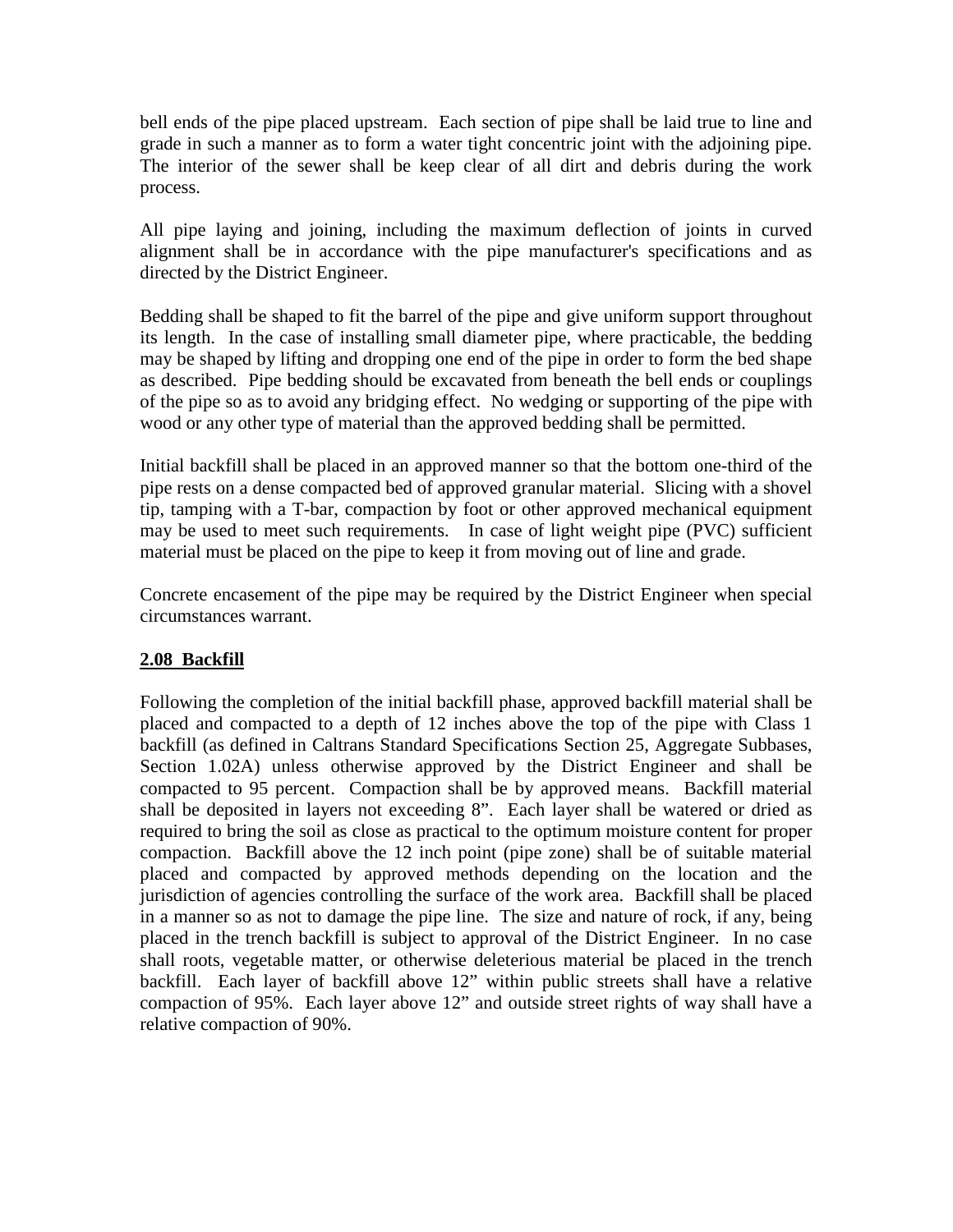#### **2.09 Installation of Casings, Boring and Jacking**

In case of installation of sewer line in a casing, whether by trenching methods or by boring and jacking, the grade of the installed casing shall be checked with regard to the design slope of the sewer being installed. The sewer line shall be installed by the method outlined in the Johns-Manville Sewer Installation Manual, latest edition, as amended by specific pipe manufacturer's recommendations, and approved by the District Engineer.

The pipe skids shall be shaped and installed in a manner so as to compensate for any misalignment or grade problems in the installed casings. All procedures and equipment used in the installation of a sewer in the casing shall be subject to prior review and approval of the District Engineer. Any filling, sacking, drainage and protection of the casing ends shall be as directed by the District Engineer.

All requirements of agencies having jurisdiction over the street or other type of embankment through which the casing is placed, shall be observed.

#### **2.10 Cleanup**

During the progress of the work the Contractor shall maintain the entire job site in a clean and orderly condition as required by all agencies having jurisdiction. The Contractor shall promptly attend to the concerns of any persons having contact with the work and shall repair or replace any damage caused by his operation as directed by the District Engineer.

#### **Section 3 – Testing Requirements for Sanitary Sewer Installations**

#### **3.01 Pipe Line Testing**

Gravity sewers and manholes shall be initially tested by the Contractor for tightness after they have been completed and backfill has been placed.

All tests shall be witnessed and approved by the District Engineer or designee. Tests shall be made on each section from one manhole or test tee to the next. Water, air, and equipment for tests shall be furnished and paid for by the Contractor.

Air test for gravity pipe sewer lines shall be performed in accordance with the following:

Before this test is performed, all surface work and final paving must be complete prior to final flushing-balling and all testing.

The Contractor shall furnish an inflatable rubber ball of a size that will inflate to fit snugly into the pipe to be tested. The ball may, at the option of the Contractor, be used without a tag line; or a rope or cord may be fastened to the ball to enable the Contractor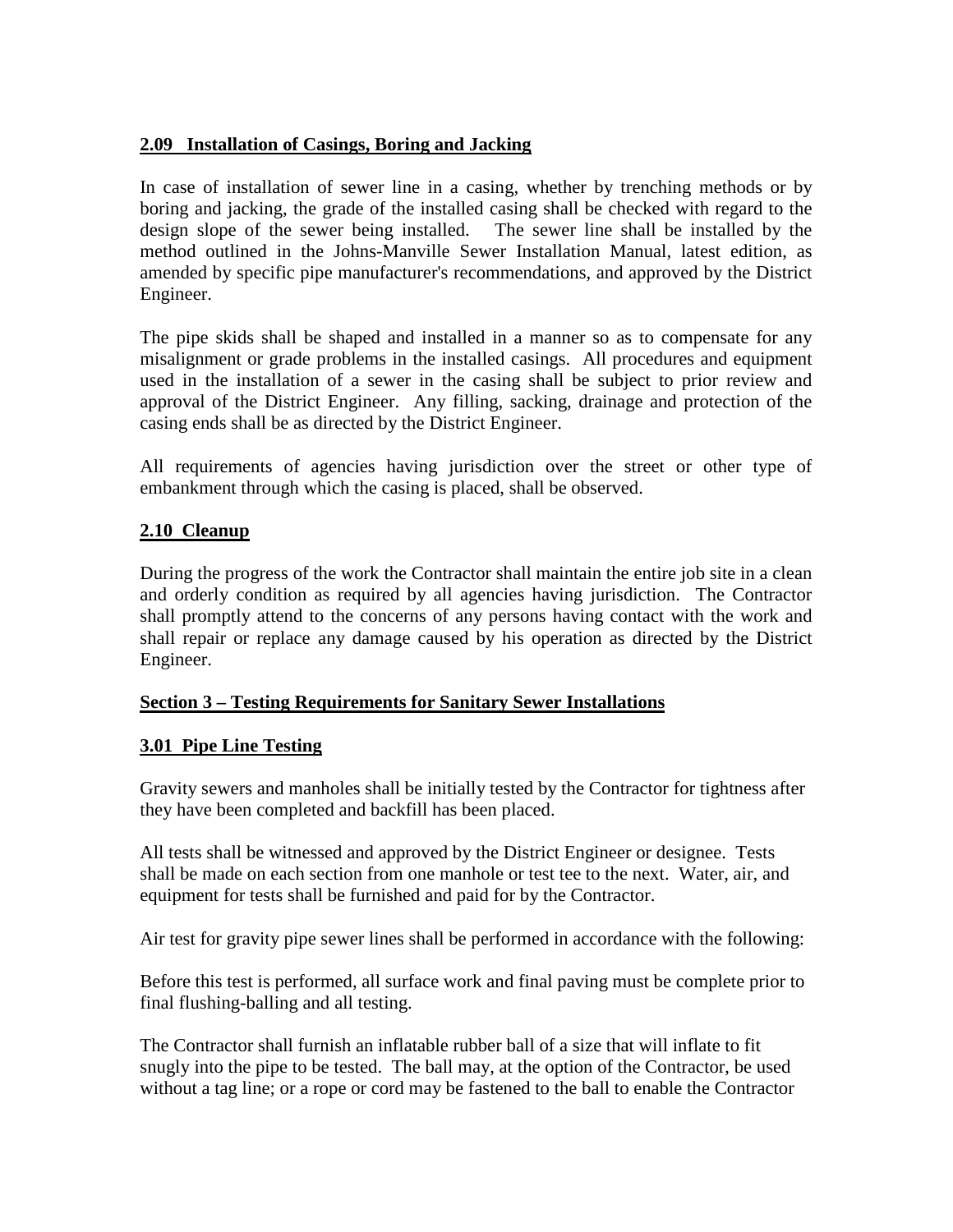to know and control its position at all times. The ball shall be placed in the last cleanout or manhole on the pipe to be cleaned, and water shall be introduced behind it. The ball shall pass through the pipe with only the force of the water impelling it. All debris flushed out ahead of the ball shall be removed at the first manhole where its presence is noted. In the event cemented or wedged debris, or a damaged pipe shall stop the ball, the Contractor shall remove the obstruction.

Immediately following the pipe cleaning described, the pipe installation shall be tested with low pressure air. Air shall be slowly supplied to the plugged pipe installation until the internal air pressure reached 4.0 pounds per square inch greater than the average back pressure of any ground water that may submerge the pipe. At least two minutes shall be allowed for stabilization before proceeding further. The pressure at the beginning of the test shall not be less than 3.5 psi.

The rate of air loss shall then be determined by measuring the time interval required for the internal pressure to decrease .5 psi per square inch.

The pipeline shall be considered acceptable, when the time interval for the decrease in pressure exceeds that shown in the table below:

| Pipe Size (inches) | Time (in seconds) |
|--------------------|-------------------|
| 6                  | 185               |
| 8                  | 245               |
| 10                 | 306               |
| 12                 | 370               |
| 15                 | 460               |
| 18                 | 550               |
| 24                 | 735               |

If leakage is greater than that specified above, the defective joints shall be located and repaired until the leakage is within the specified allowance, without additional cost to the District. Should any repairs to sewer system be necessary, then all surface work and paving repaired must be completed prior to re-test and all costs associated with repairs, surface work, and repaving shall be borne by the Contractor.

#### **3.02 Manhole Testing**

Manhole testing shall be by vacuum or water test.

Manholes water tested shall have suitable plugs in the inlet and outlet lines and shall be filled with water to the top of the casting. A one hour maximum absorption period may be required following which the testing of any leakage shall be observed. Maximum leakage shall be determined by the following formula: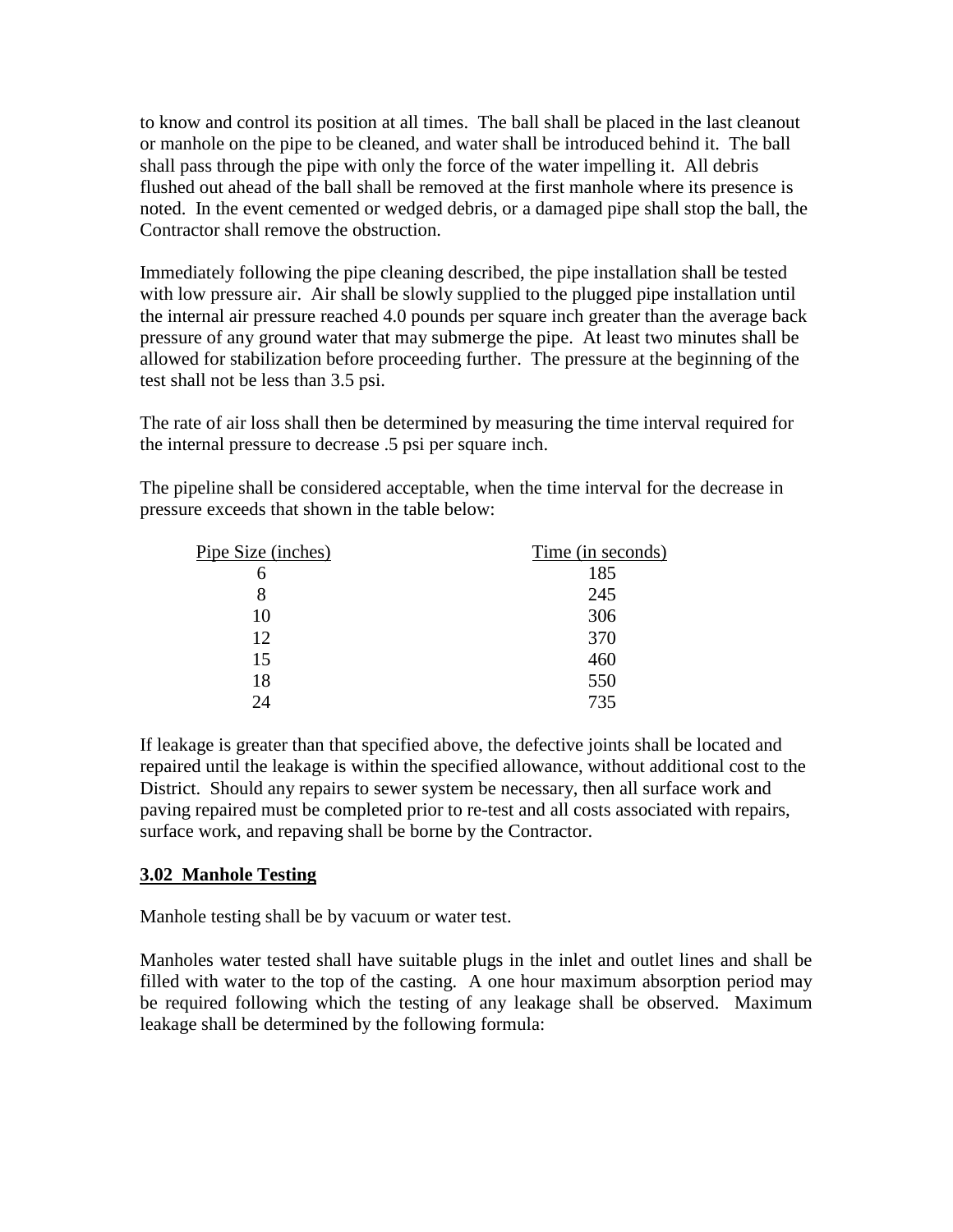LEAKAGE GPM  $= .001$  (Manhole depth) (head above invert or above prevailing ground water\*) 2 \*Whichever is lesser.

EXAMPLE: For a 6 foot deep manhole with dry conditions

Leakage =  $.001$  (6) (6)  $2 = .0147$  GPM

Using 7.48 G/CF and 1728 CI/CF the drop in inches can be easily calculated and measured from the casting rim.

If the manhole leakage exceeds the allowable amount, the manhole shall have failed the test and the Contractor shall repair and retest the manhole to the District Engineer's satisfaction.

Manholes tested by vacuum may be allowed by the District Engineer as follows:

All lift holes and inside and outside joints shall be plugged with an approved non-shrink grout. All pipes entering the manhole shall be plugged, taking care to securely brace the plug from being drawn into the manhole. The test head shall be placed at the inside of the top of the cone section and the seal inflated in accordance with the manufacturer=s recommendations. A vacuum of ten inches (10") of mercury (approximately five (5) psi) shall be drawn and the vacuum pump shut off. With the valves closed, the time shall be measured for the vacuum to drop to nine inches (9").

The manhole shall pass if the time is greater than:

60 seconds for 48" diameter manholes

75 seconds for 60" diameter manholes

90 seconds for 72" diameter manholes

If the manhole fails the initial test, necessary repairs shall be made with a non-shrink grout while the vacuum is still being drawn. Retesting shall proceed until a satisfactory test is obtained.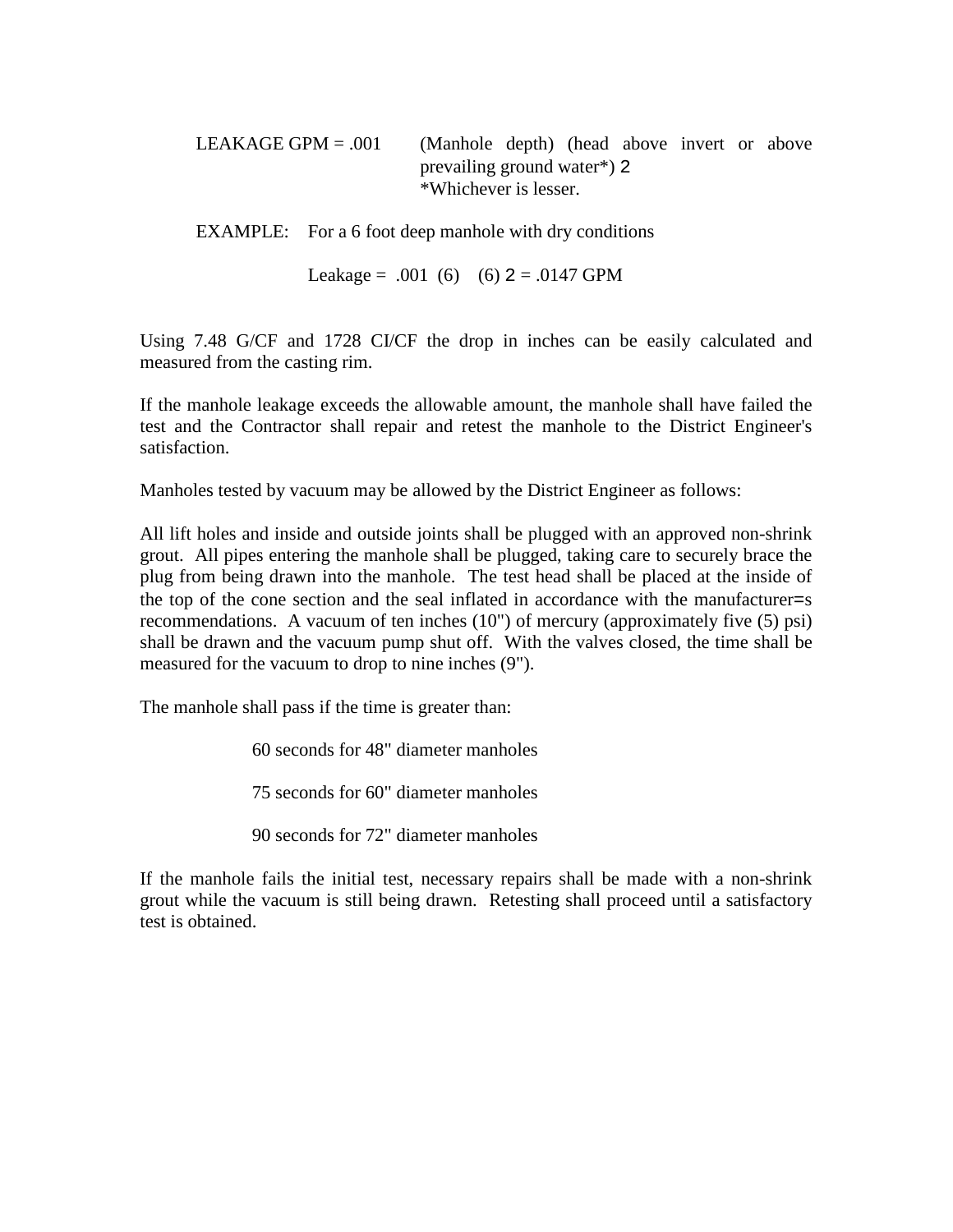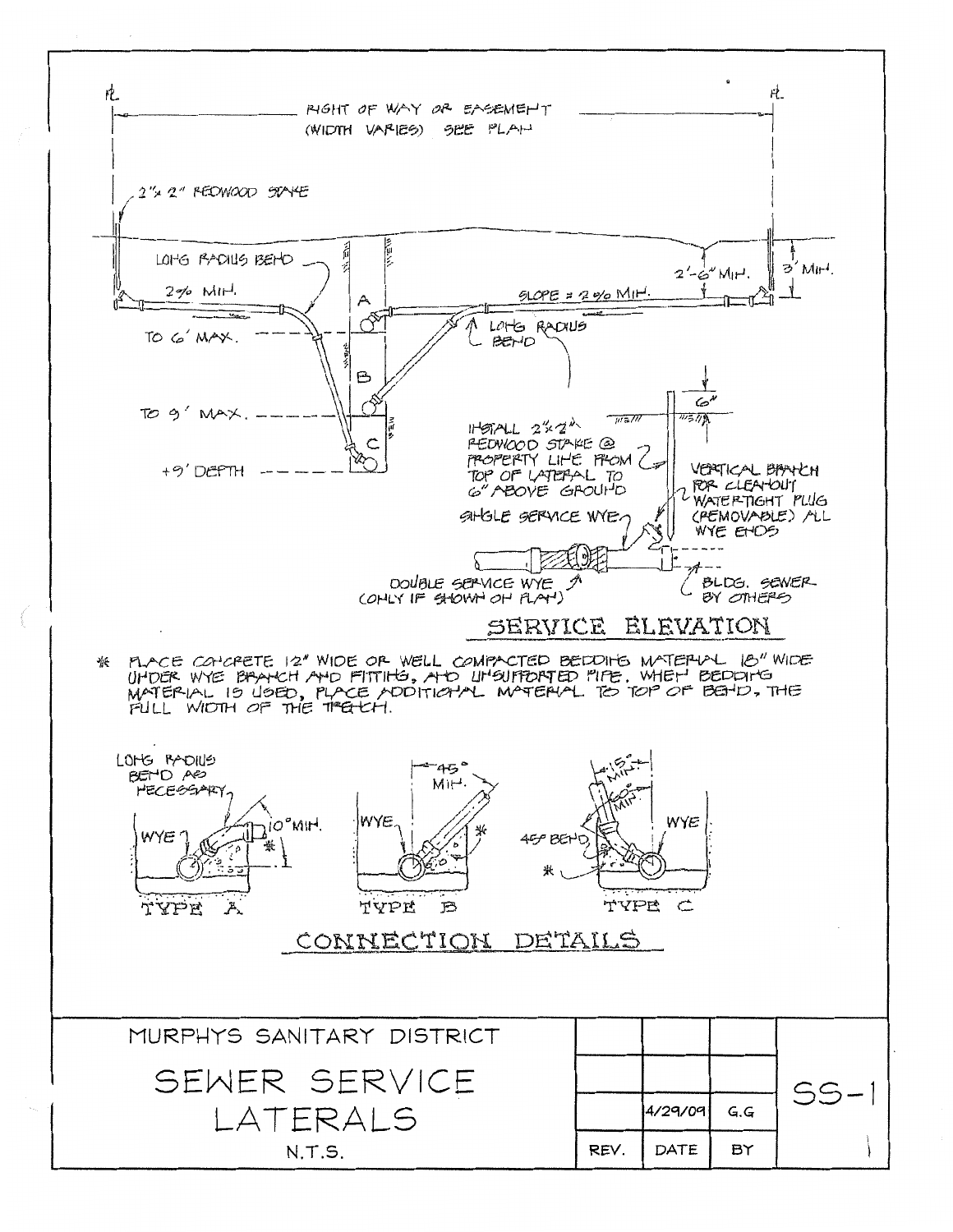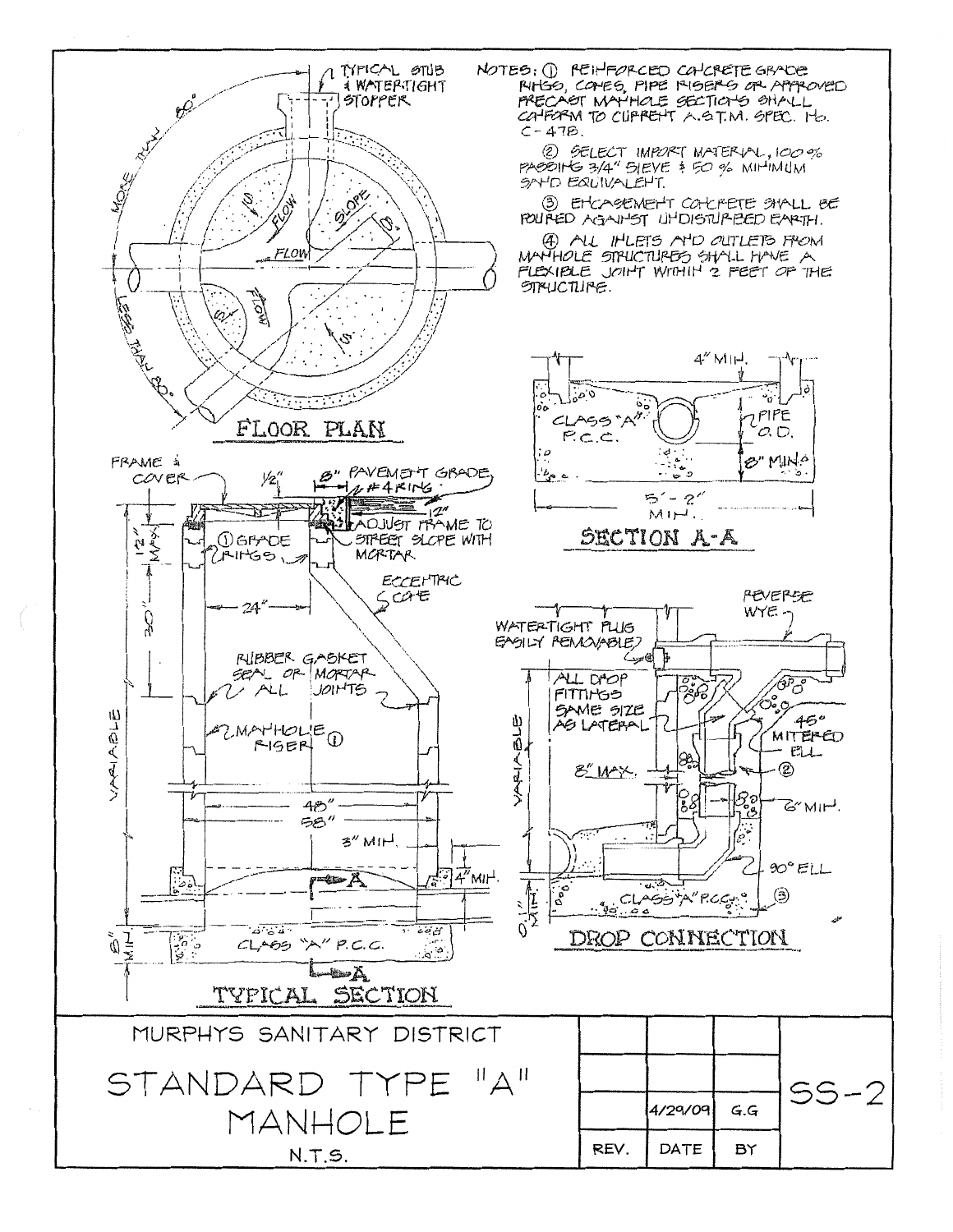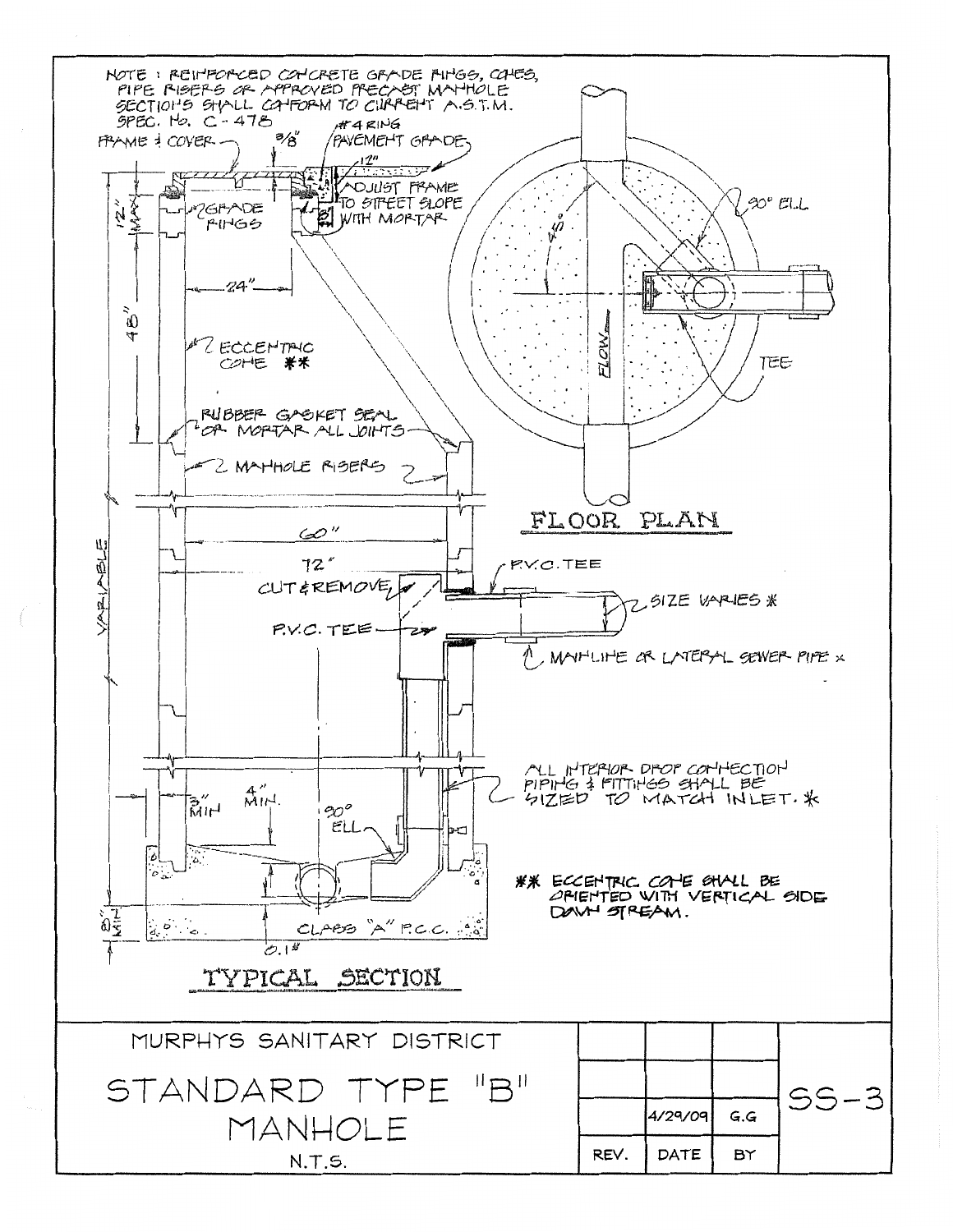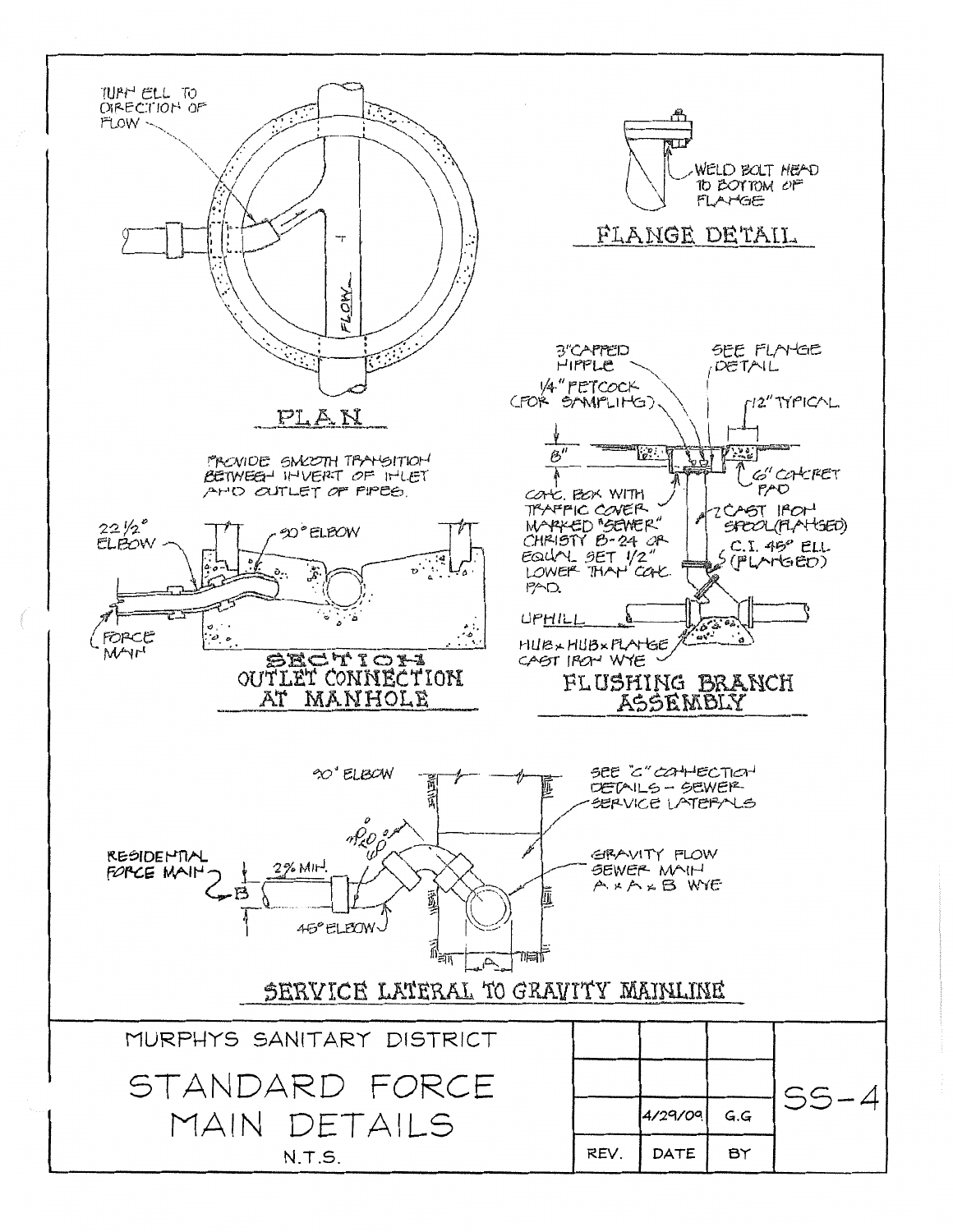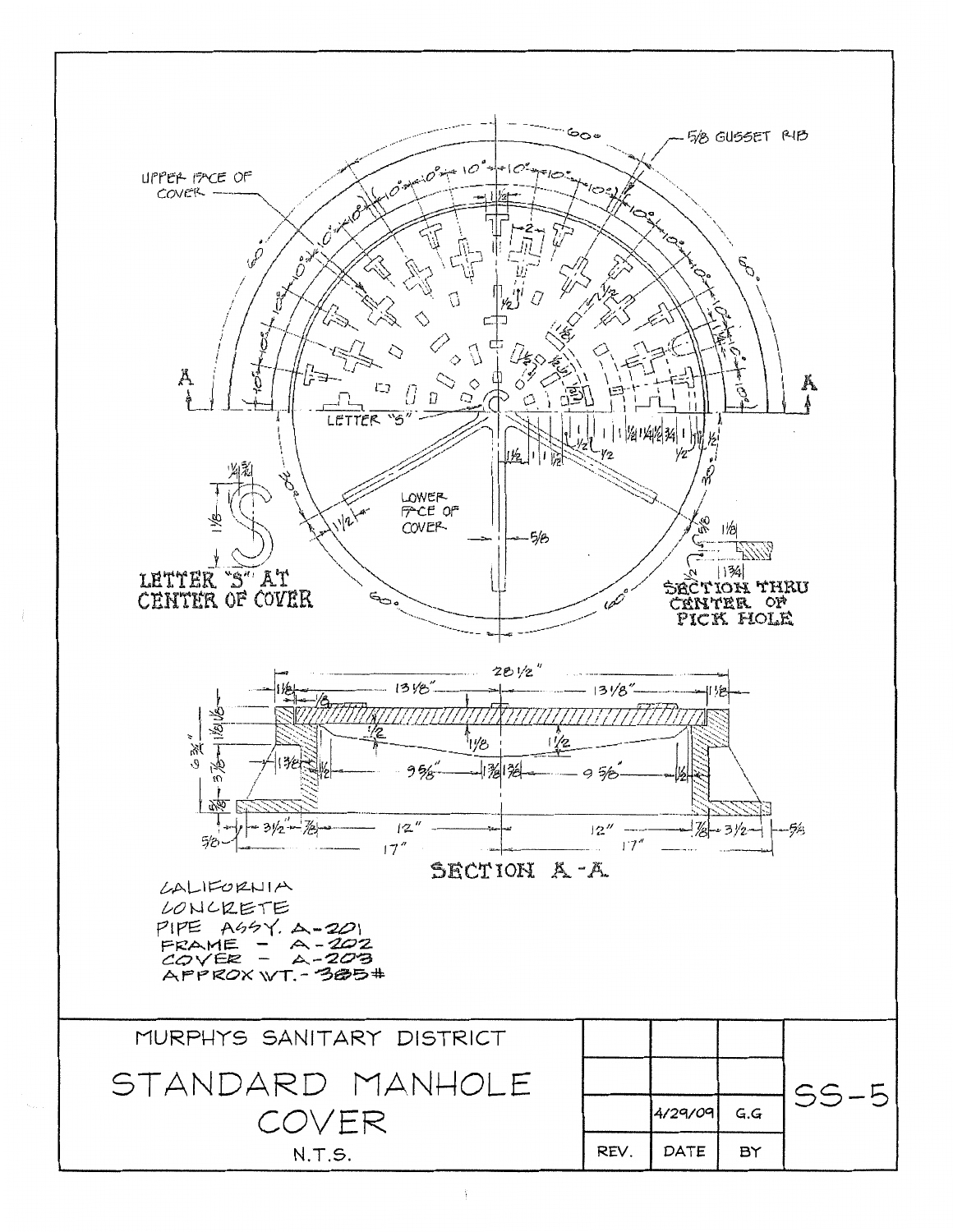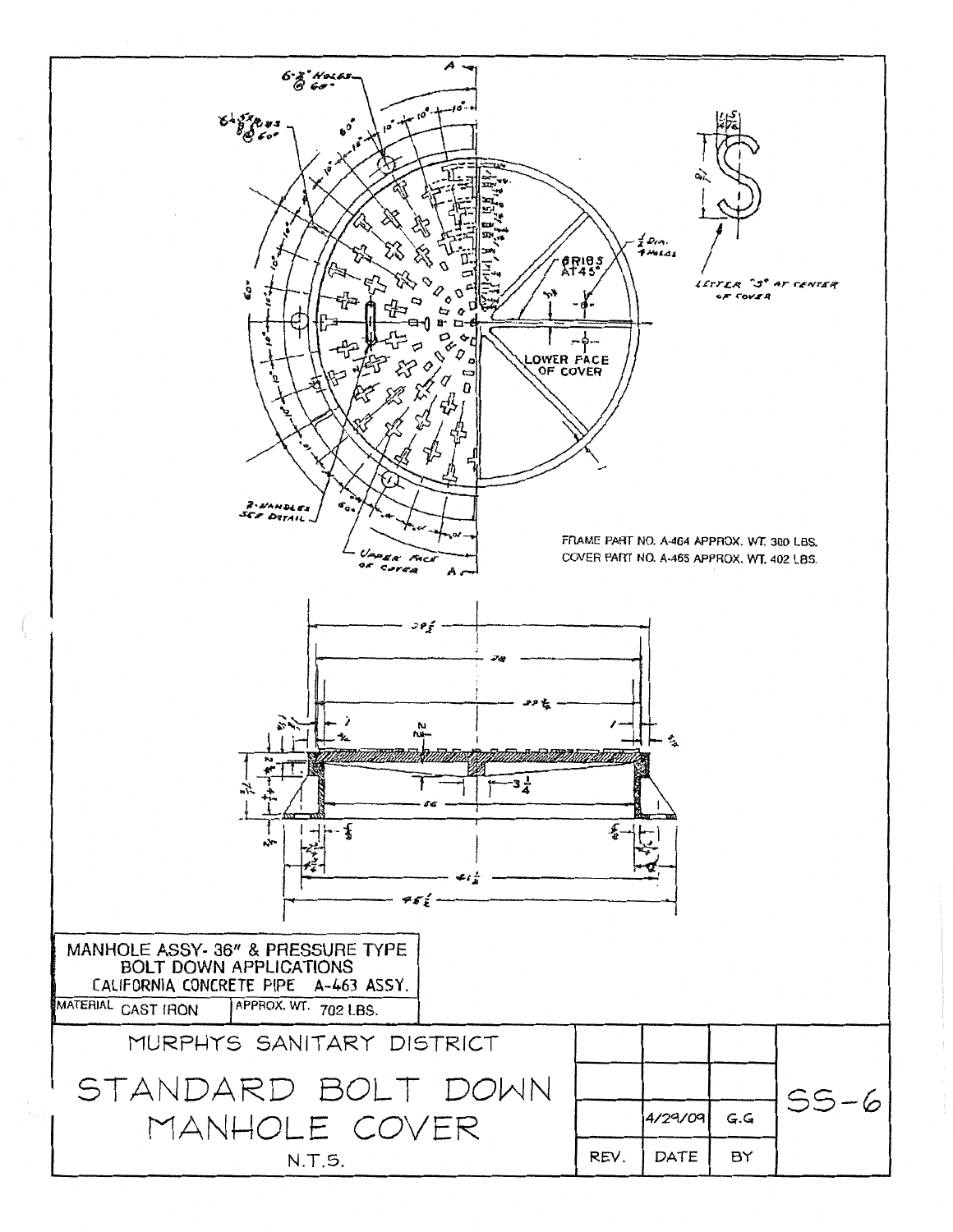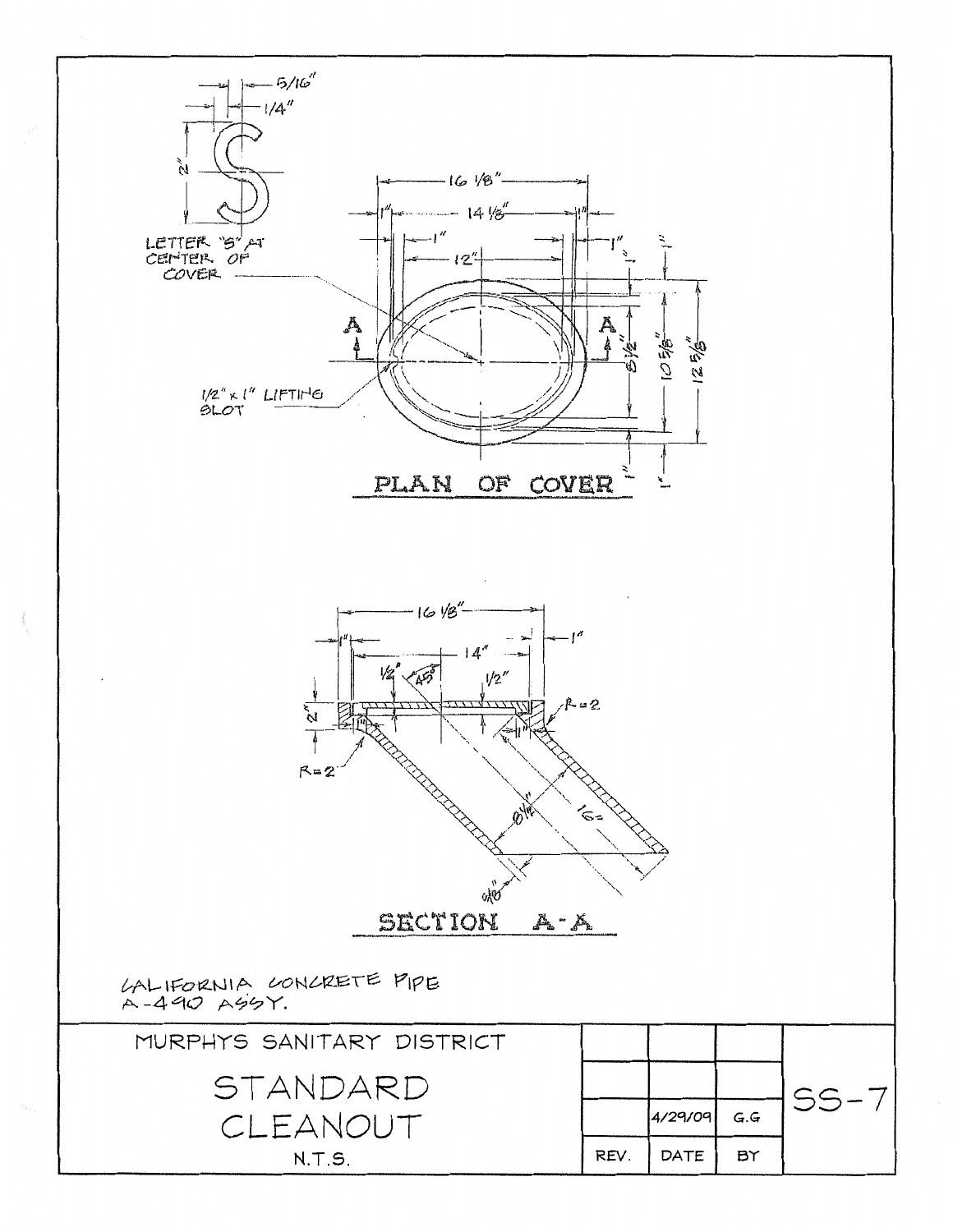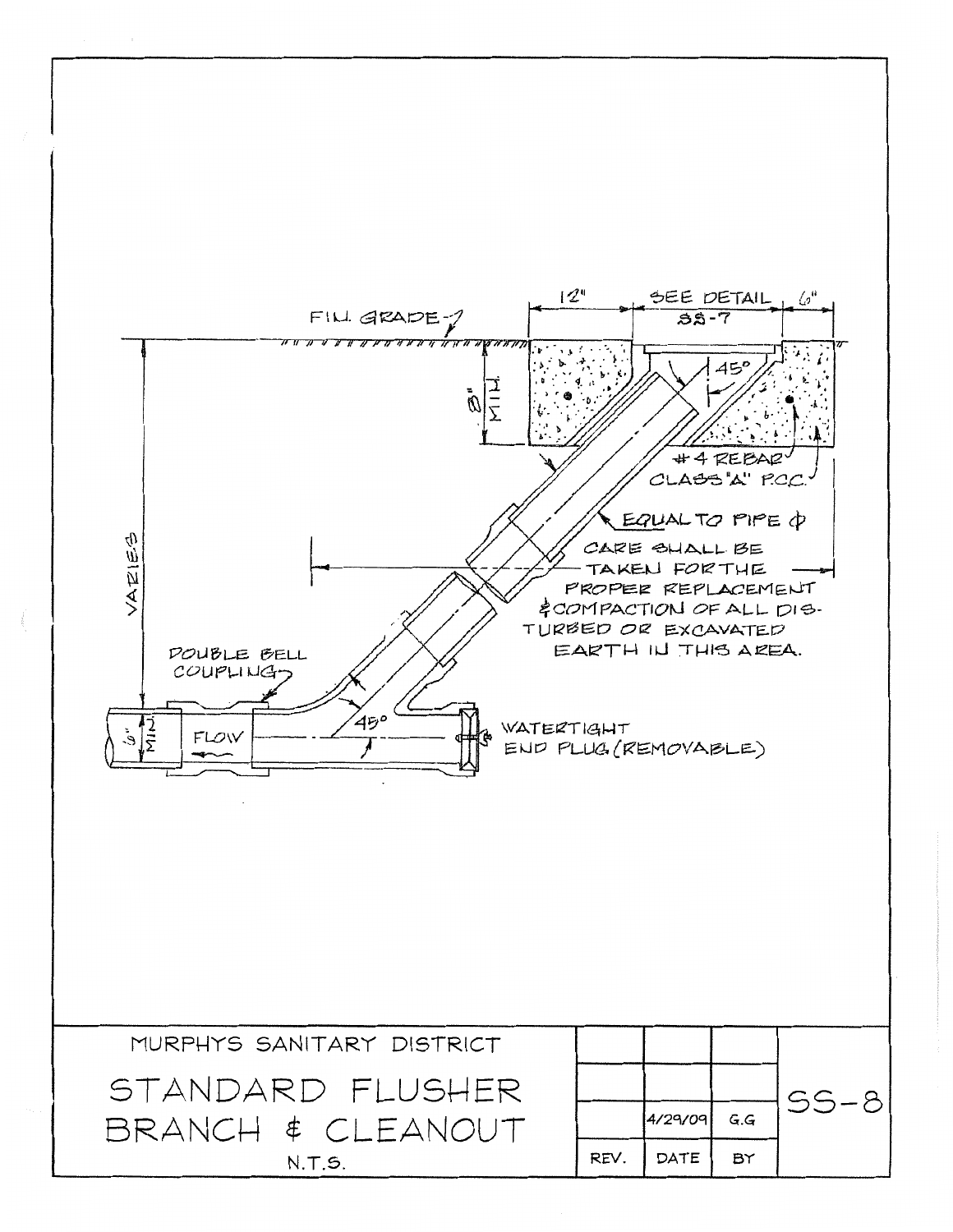

#### NOTES

- 1. INSIDE DIAMETER OF DUCTILE IRON PIPETO BE THE SAME AS THE PIPE TO WHICH IT COMMECTS.
- 2. DUCTILE IRCAPIPEIS TO BE USED AS PER THIS DETAIL WHEHEVER THE SEWER LATERAL IS CUT OF DAMAGED.
- 3. DUCTILE IRON PIPE 15 TO BE USED AS PER THIS DETAIL WHEHEVER COMSTRUCTION PASSES BEHEATH THE SEWER LATERAL.
- 4. ALTEPATION OF SEWER GRADES WILL BE PERMITTED ONLY AFTER WAITTEN PEPMISSICN HAS BEEN PECEIVED PROM ENGINEER.
- 5. WHENER THE SPAN, WHETHER CAUSED BY TRETCH WIDTH CR. CROSSING<br>ArtsLE OF PUCTILE IRON PIPEEXCEED 5'-0", PLACE SELECT BEDDING<br>TO 6" ABOVE THE CAST IRON PIPE AND IS" EACH SIDE OF ITS CENTER LINE.
- **G. PIPE CLASSES** いしょう 6" AND LARGER CLASS 50 D.I.P.

| MURPHYS SANITARY DISTRICT |      |         |     |  |
|---------------------------|------|---------|-----|--|
| STANDARD UTILITY          |      |         |     |  |
| CROSSING                  |      | 4/29/09 | G.G |  |
| N.T.S.                    | REV. | DATE    | BY  |  |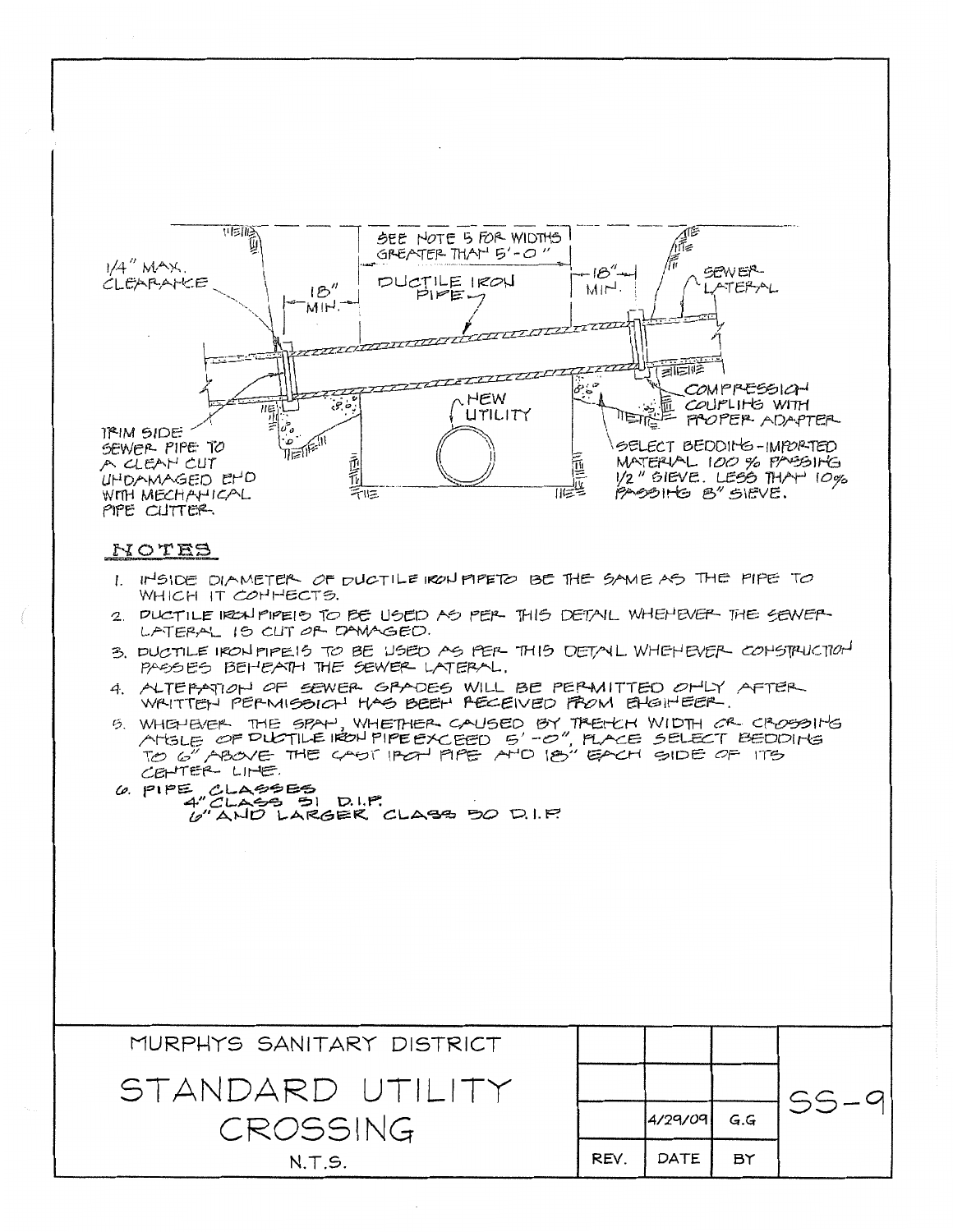